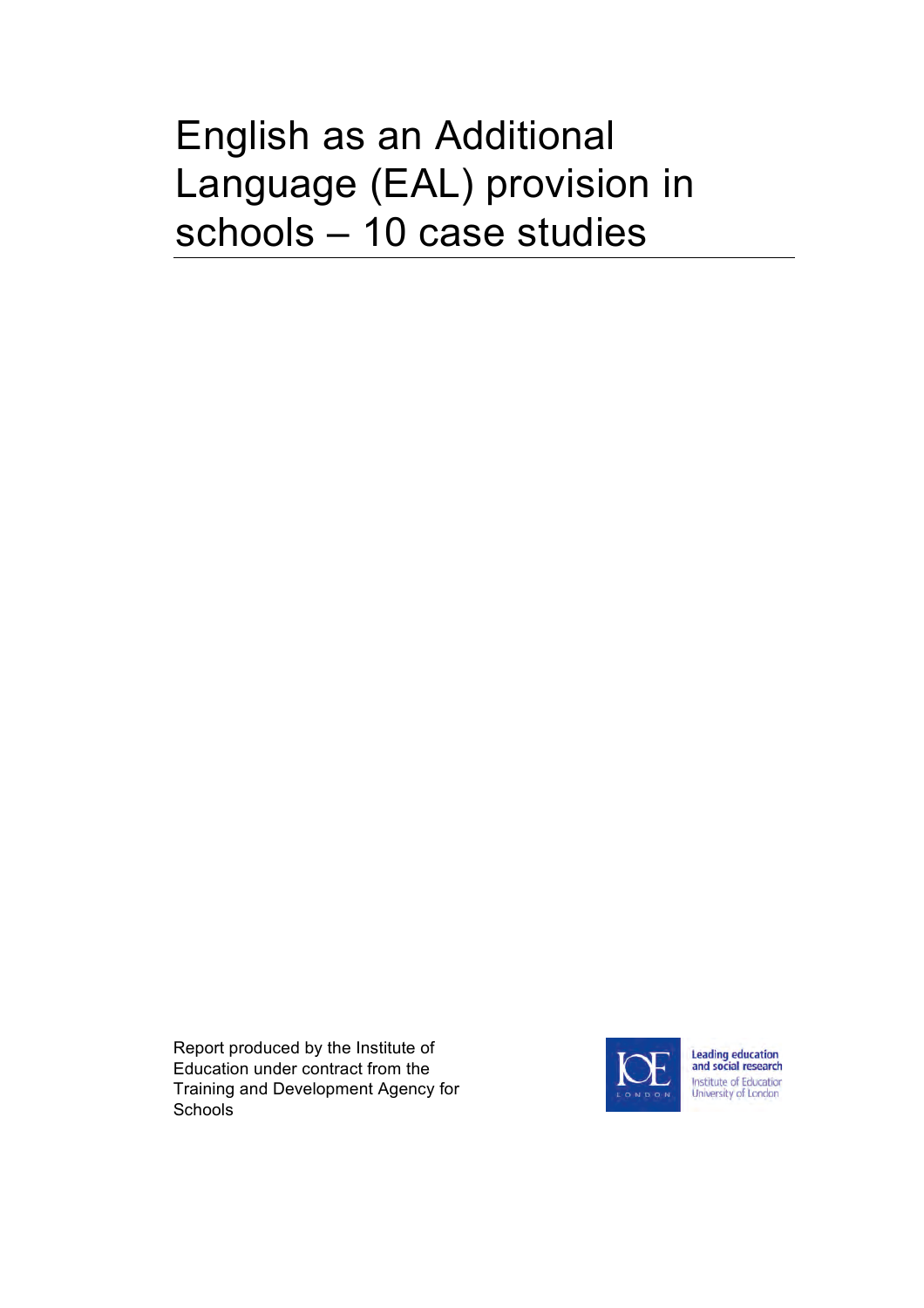Report produced by Institute of Education under contract from Training and Development Agency for Schools.

For information on alternative formats, or to give feedback on the content and accessibility of this publication, please contact:

**Publications** NRDC Institute of Education 20 Bedford Way London WC1H 0AL Telephone: +44 (0)20 7612 6476 Fax: +44 (0)20 7612 6671 Email: publications@nrdc.org.uk

Crown Copyright © 2009

Extracts from this publication may be used or reproduced for non-commercial, research, teaching or training purposes on condition that the source is acknowledged.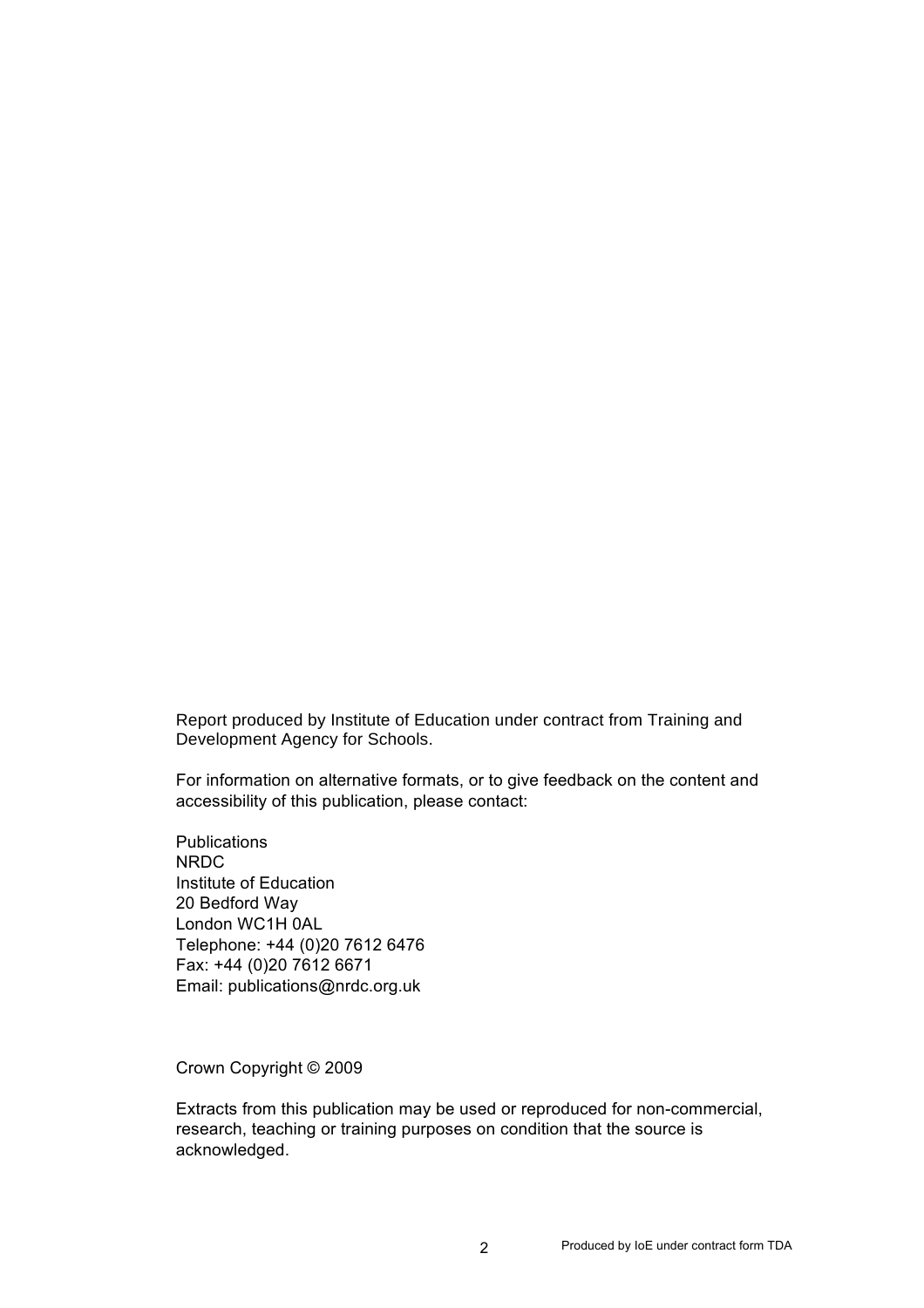## Contents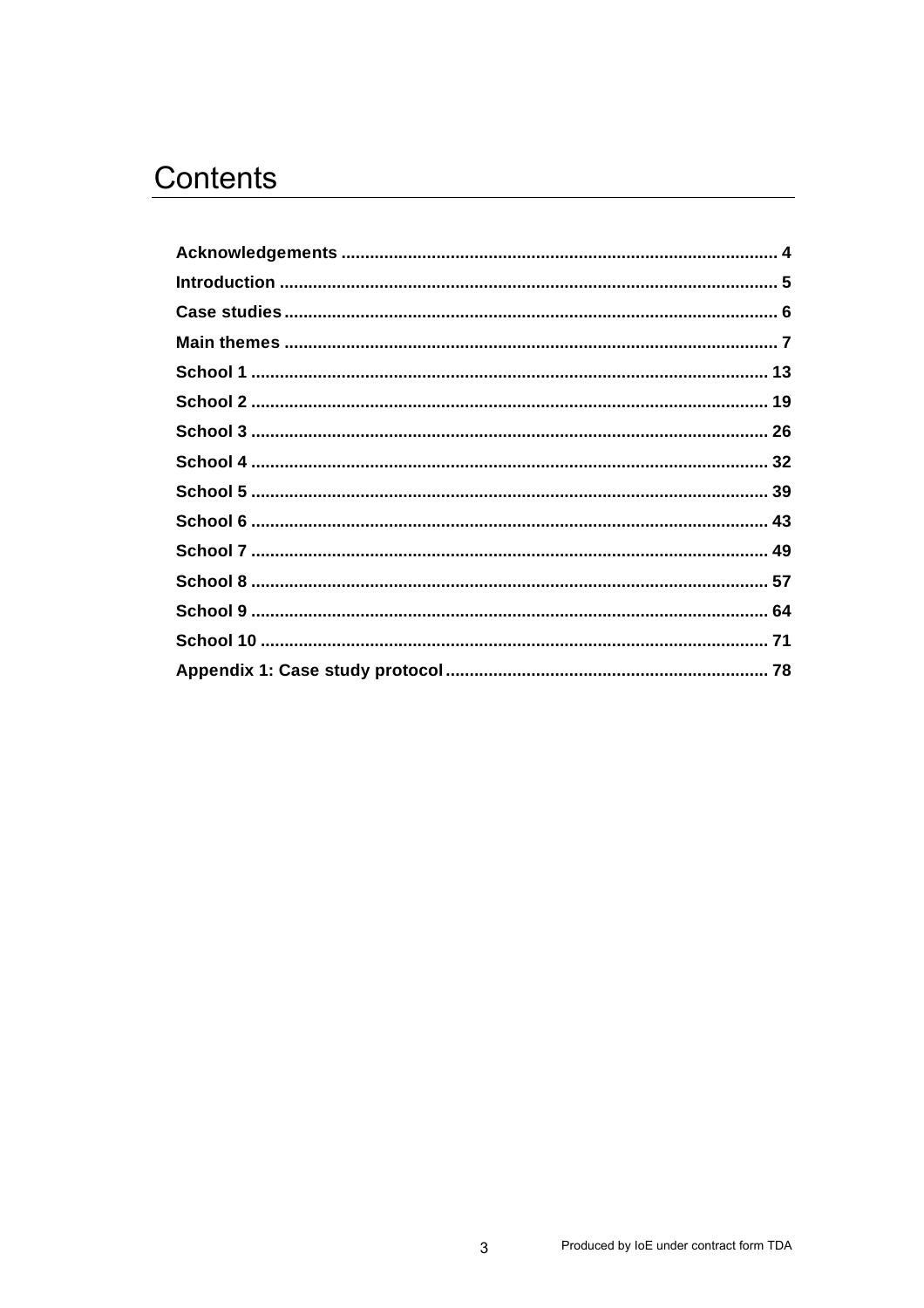## Acknowledgements

The case study research was directed by Catherine Wallace and David Mallows of the Institute of Education and they wrote the Main Themes section. The individual case studies were carried out by four independent researchers working to an agreed protocol:

Jannis Abbley Jean Conteh Dina Mehmedbegovic Roger West

All of the schools, staff members and pupils included in the case studies have been anonymised but we would like to thank them all for giving up their time to share with us the ways in which EAL provision is organized in their schools.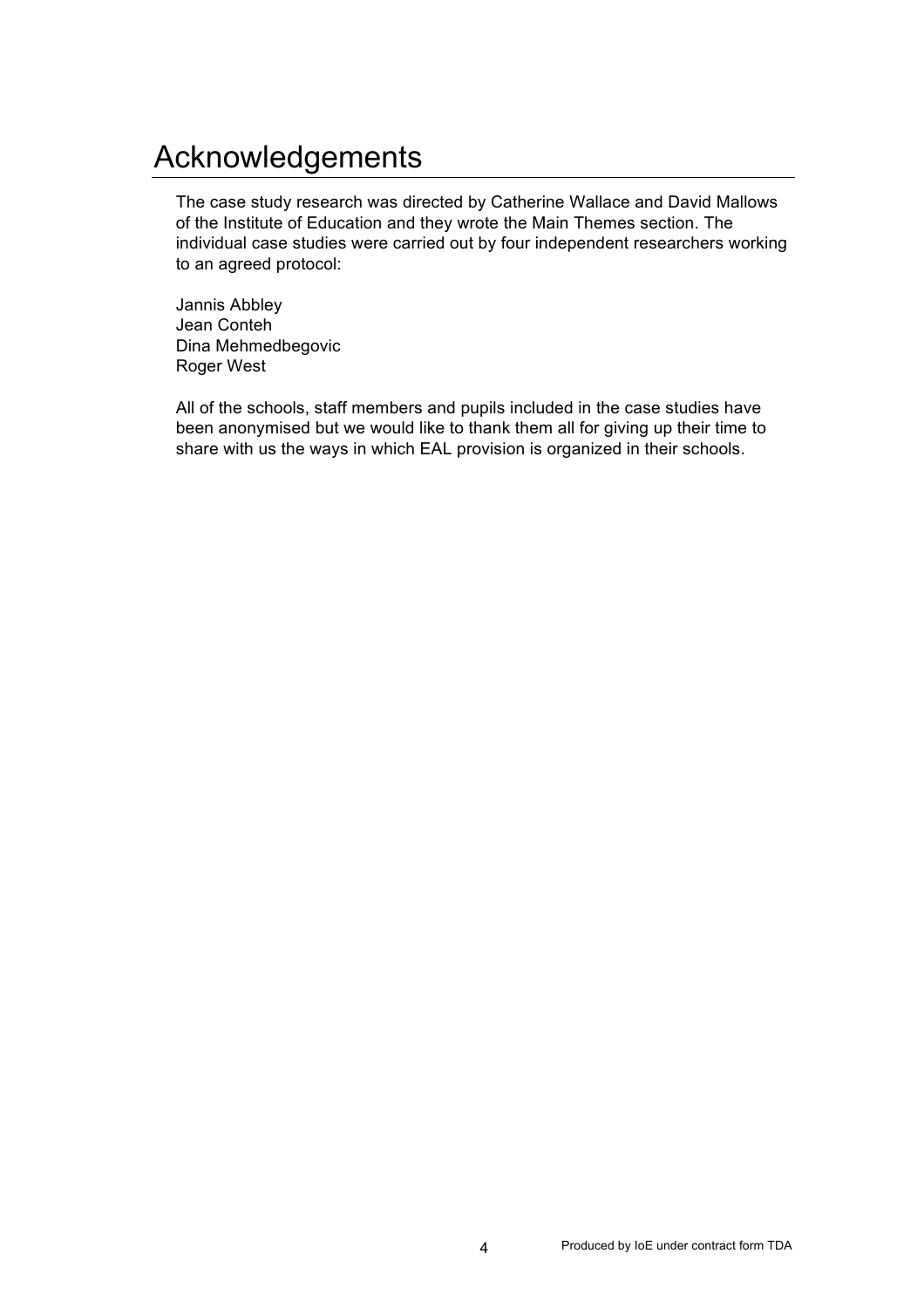## Introduction

The Training and Development Agency has commissioned the Institute of Education, working with the Learning and Skills Network, to advise them on the development of a national school workforce strategy for EAL. This strategy will set out a vision for the next five years in which every EAL learner is supported in achieving their full potential, and every member of the teaching workforce is appropriately equipped to enable them to contribute in making this vision a reality.

The strategy will be far-reaching, affecting all members of the teaching workforce across all key stages; those who have a classroom role (teaching and supporting learning), including EAL specialists and mainstream staff, as well as school leaders. It will have a significant impact on teacher training providers, quality assurance agencies and all those who support schools. Chief among these are Local Authorities, who already play a key role in EAL provision and will have an equally significant role to play in the implementation of the strategy.

TDA has identified that there is a need for policy and practice to change. The population of EAL learners in England has increased consistently in recent years and with it demand for different types of EAL provision linked to new patterns of immigration. According to NALDIC figures from the 2008 school census indicate that EAL pupil numbers rose by approximately 25% between 2004 and 2008 to stand at 824,380, while the number of specialist EAL/EMA teachers has increased by just 8% during the same period. These figures demonstrate the mismatch in the system between demand and the available specialist workforce. This discrepancy results in additional pressures for the teaching workforce at all levels and undermines the principles of inclusion and equality of opportunity for EAL learners.

In order to provide an evidence base for the development of this strategy extensive research was carried out by the project team in the period of November 2008 to April 2009. It had four strands and used a range of methods and approaches:

- **A research review** mapping the national and international relevant research since 2000;
- **Case studies** of EAL provision in schools collected in a variety of settings;
- **Interviews** with a group of experts in education and a written consultation with a group of EAL specialists;
- **A National Online Survey** of the workforce.

The research review is now available as a separate document at www.teachingEAL.org.uk.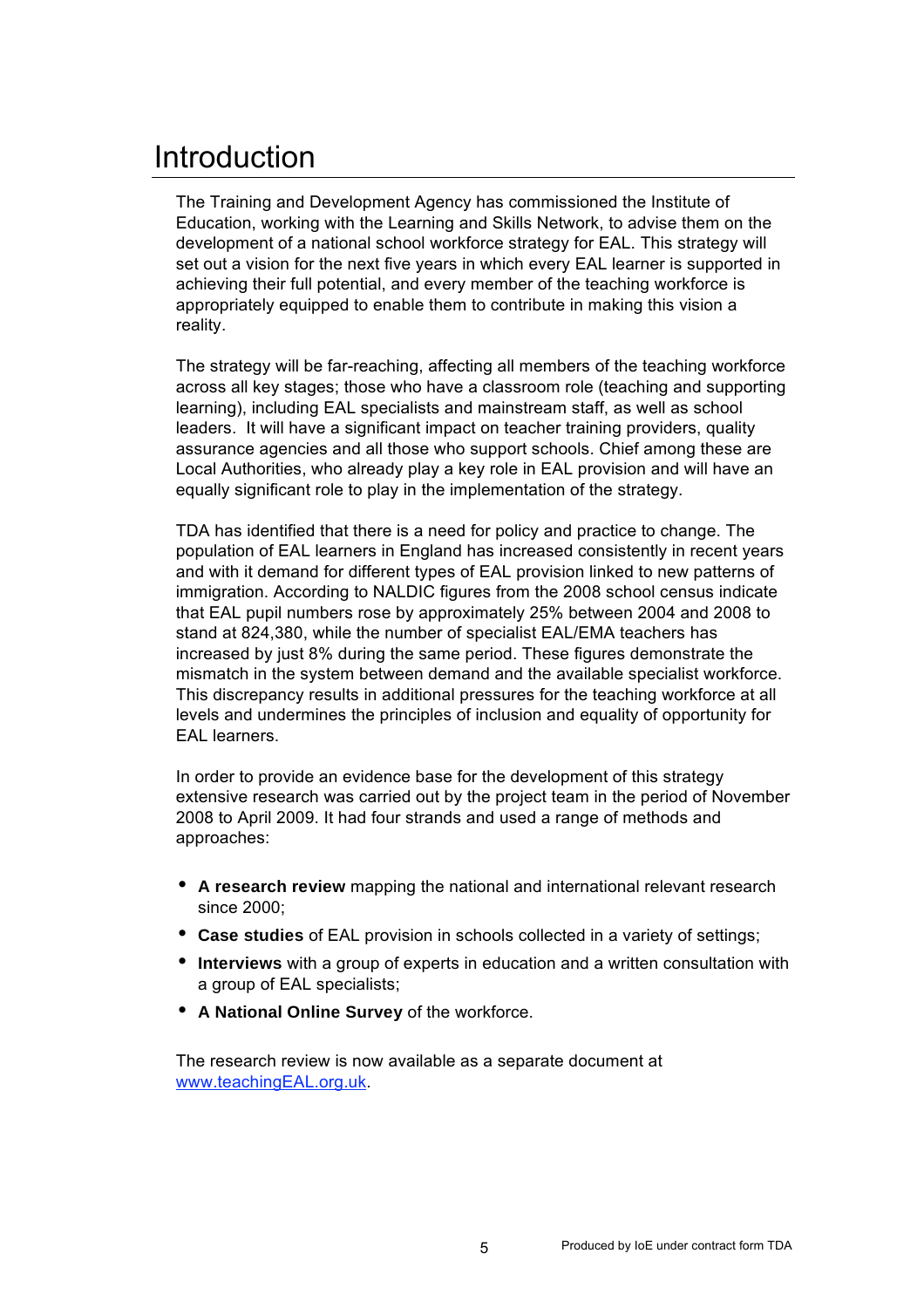## Case studies

Ten case studies were carried out. The sites were selected to provide regional coverage as well as to ensure that it was possible to compare EAL provision across the phases of education, between rural and urban settings and to assess the impact of changes in patterns of immigration.

The case study researchers worked to a protocol designed by the project team. This stipulated the areas for observation and interviews while on site and structures both their reports to the project and the versions that are included here. The full protocol can be seen in Appendix 1.

All of the reports included here have been anonymised.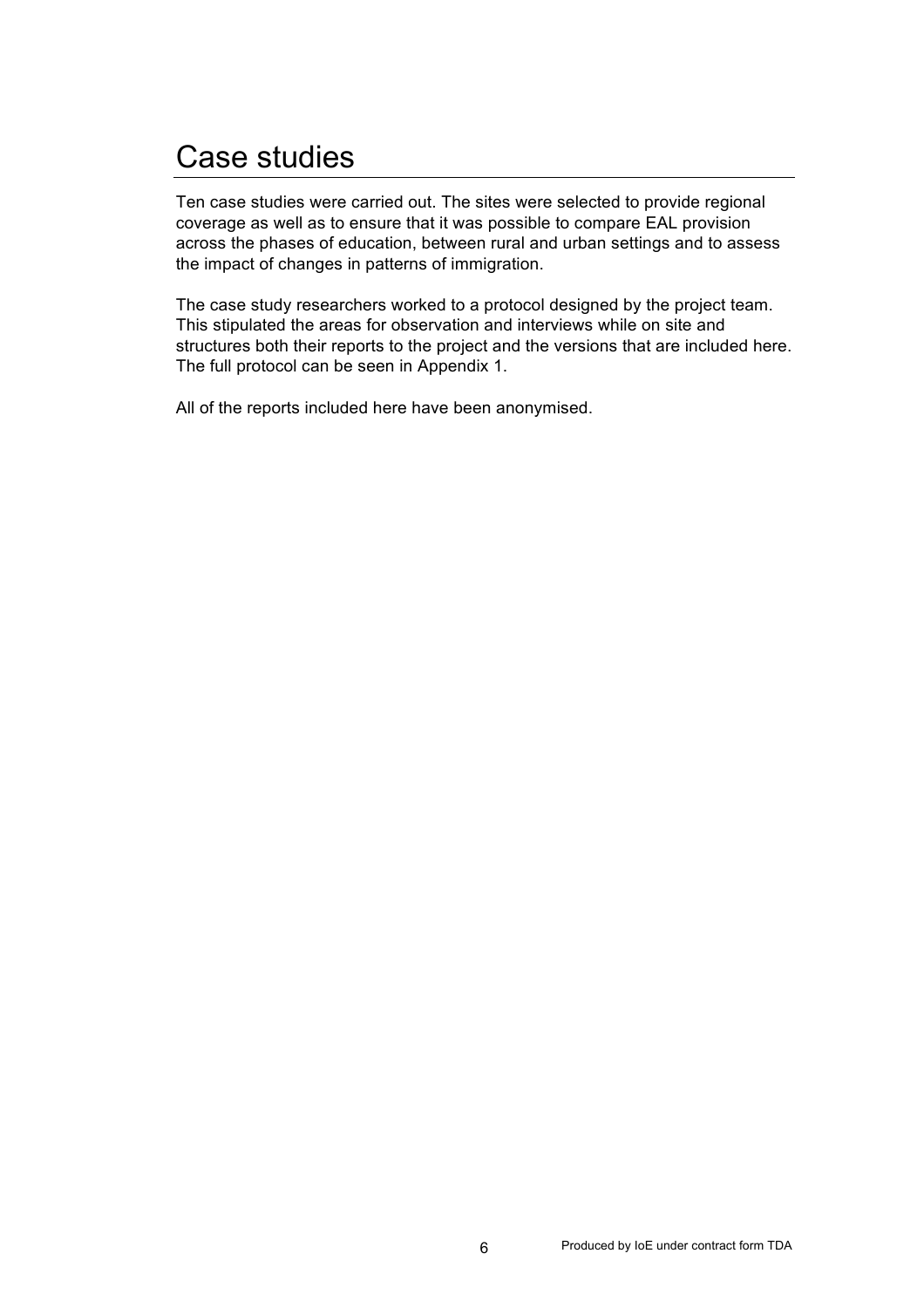## **Lack of specialised staff**

The case studies show a picture of a lack of specialised staff to work with children with EAL without much of a link between 'need' and 'provision'. In one medium-sized secondary school 95% of the school's students are from minority ethnic backgrounds and yet the school has no dedicated EAL staff from the teaching workforce. Mostly contact of children with EAL is with Teaching Assistants (TAs) some of whom are bilingual and work in support roles in lessons. The majority have little if any training.

## **Provision for advanced bilingual learners appears to be an area of weakness**

For new arrivals there were lots of examples of processes and materials in place to deal with new arrivals. While these were inconsistent, largely focused on process and varied greatly across the schools there was a sense of schools addressing the issue. Some schools had developed specific induction packs for newly arrived pupils and at others those new to the school receive induction into the way the education system works. Some of the materials for these are translated and some interpreting was offered.

However once new arrivals are considered to be beyond the early stages of English fluency they often appear to no longer get support. One school runs a study skills option class led by the EAL HOD, which provides a mixture of coursework support and focused language learning but there was little evidence of explicit provision made for advanced stage EAL learners. This would appear to be because of a lack of specialist staff.

Interestingly one school which Ofsted identified as excellent does address advanced bilingual learners through a cross school understanding of the need to embed EAL practice in the mainstream. A revealing comment here is that teachers were encouraged to promote 'higher-order academic language in those with high levels of social English.' This is striking compared to other schools who ONLY consider social, i.e. spoken English, in assigning the Individual Education Plans (IEPs). Even for people to talk about 'higher order academic language' suggests some knowledge about language and learning.

### **Roles and responsibilities**

The case studies show a range of job titles and a lack of consistency/clarity over the responsibilities of each. This is compounded by the management of EAL provision also being an ill-defined role that is often carried out, either formally or informally, by a TA. The title of EAL teacher was rarely heard even in schools with very high numbers of children with EAL.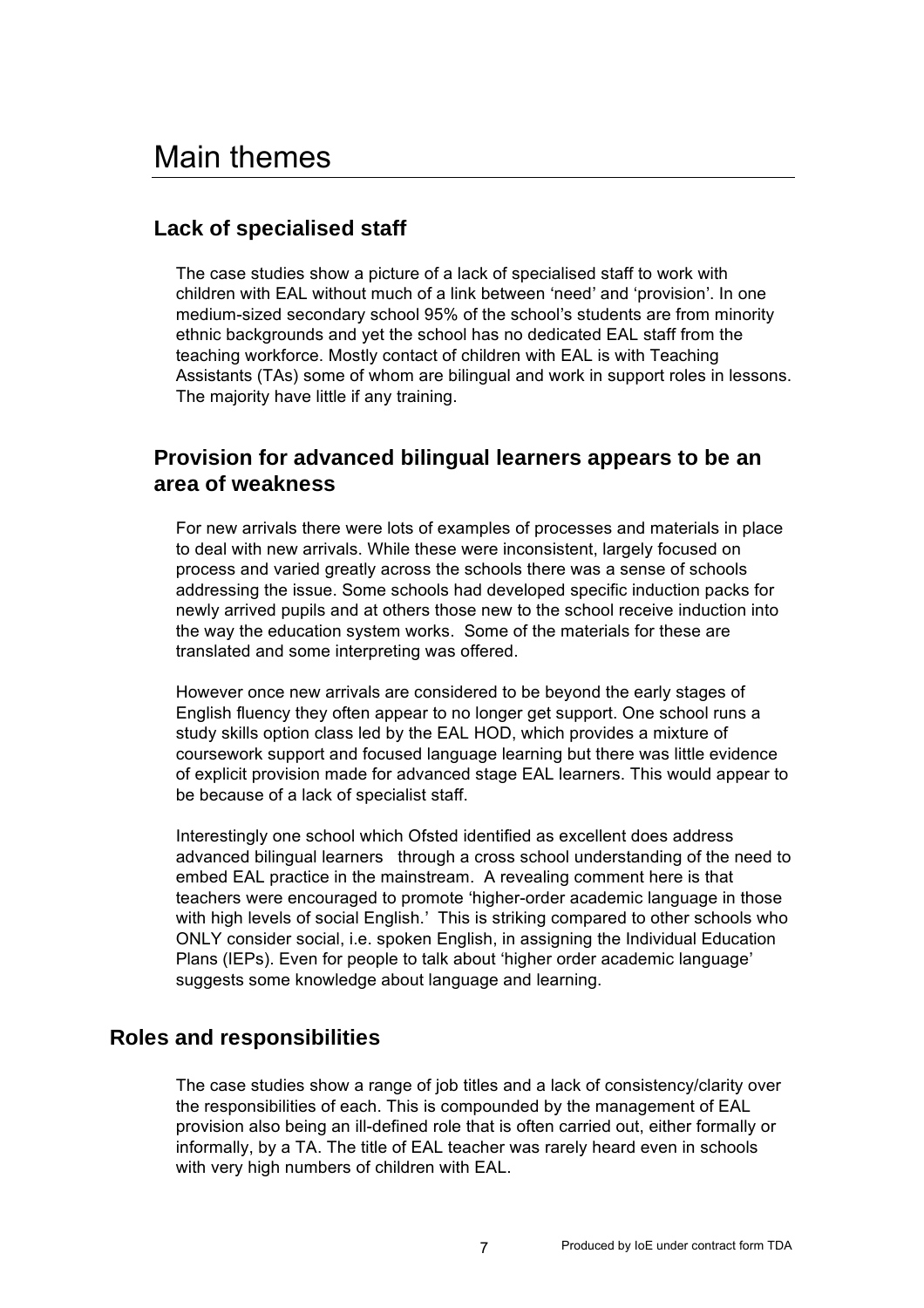EAL provision was also found within SEN, EMA, Learning support or Inclusion teams rather than EAL and was often managed by the head of that service within the school. Accordingly, the line management of the EAL coordinator or head of EAL was taken by a range of staff at different levels of the school management structure, from SENCOs to head teachers. This contributes to a lack of visibility and status of EAL within the school, and also causes problems for the smooth functioning of EAL provision to children.

The EAL Coordinator has no structures or opportunities to work with those responsible for delivering EAL support and no formal communication with the SENCO who does supervise the work programmes of those delivering EAL support. This is a structural arrangement that blurs the distinction between EAL and SEN.

Commitment from Senior Management appears to make a great deal of difference here; without it specialist staff, particularly if they are teaching assistants have great difficulty influencing mainstream practice.

#### **Crossover with SEN**

The case study of one school also illustrates the fact that often the work of the EAL is understood to be part of the work of the SEN team and is often managed by the SENCO. There seems to be a lack of clarity of the distinctions between EAL and SEN with the consequence that there is often no clearly-identified criteria for identifying the language needs of pupils. In one school the provision for pupils with EAL was handled by the SENCO who had had SEN training but none in EAL.

The structural association with SEN was emphasised in a number of schools where students identified for support are given an Individual Education Plan, which is intended to build on the curriculum that a child with learning difficulties or disabilities is following and is designed to set out the strategies being used to meet each child's identified needs. In another school all newly arrived pupils who are not regarded as completely fluent in English are placed automatically on the SEN register.

It is important to note that this is partly structural with no evidence that staff were confusing EAL with learning needs. However, it is often SENCOs or those with SEN expertise who do the job of assessing pupils with the likelihood of misassessing EAL pupils.

#### **Status**

We found that those with responsibility for EAL in a school could be called head or coordinator of EAL or EMA. They may be a specialist teacher but are more likely to be a TA. In another school the EAL Coordinator was a TA who had had no formal training in EAL work and had no relevant qualifications. This is problematic in terms of a lack of specialist knowledge but also in the effect it has on the status of EAL within the school.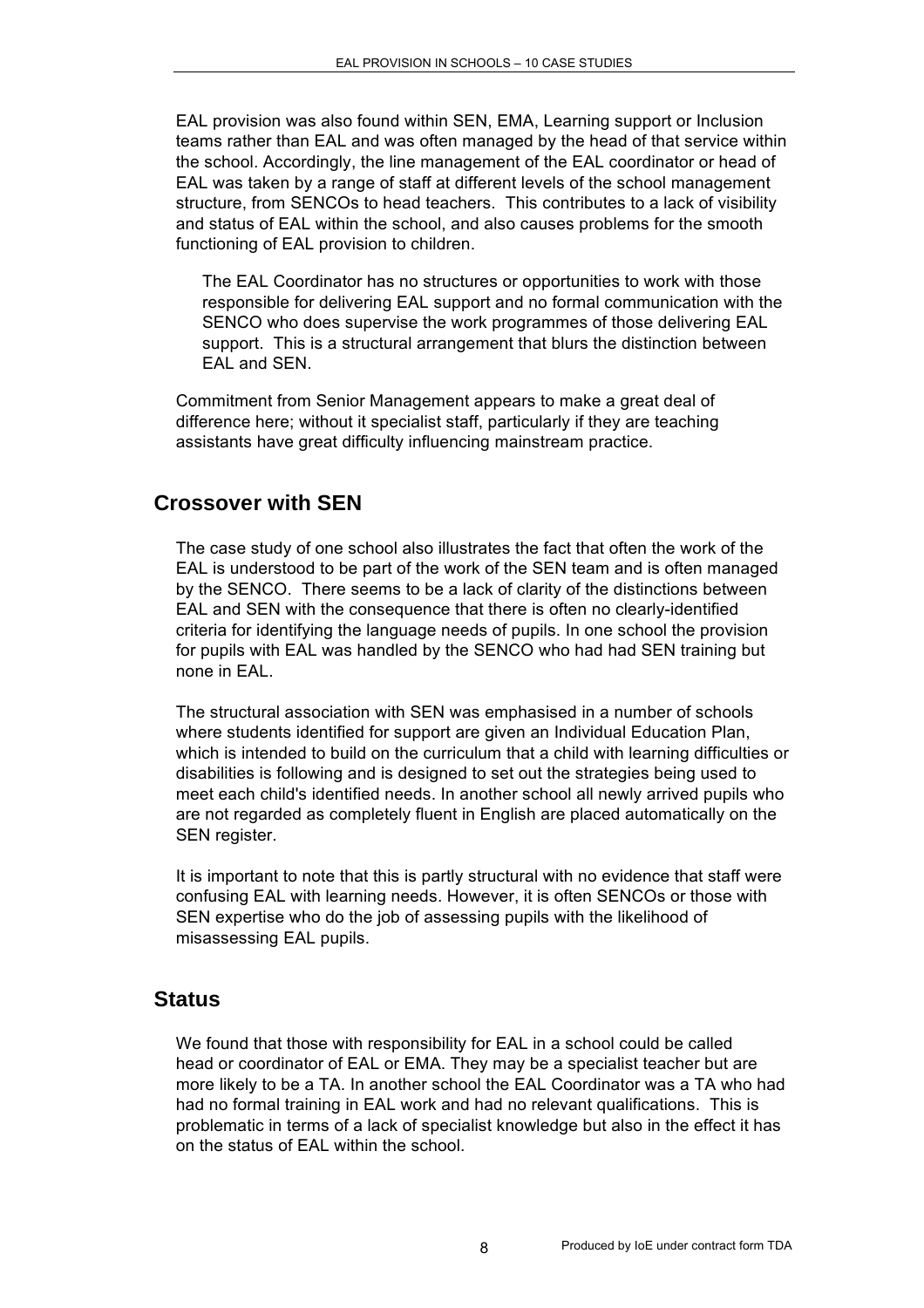As with a number of other schools, EAL support work is entirely carried out by TAs. Using a Higher Level Teaching Assistant (HLTA) to coordinate this work is possibly unusual. Although it is a good professional development opportunity for TAs, it does restrict the role and responsibilities of the EAL Coordinator; it poses problems in terms of line management and in terms of equality of status in liaising with and training mainstream staff. This may lead to an outsourcing of EAL coordination; the SENCO manages the individual support programmes of targeted students and the English department carries out English fluency assessments and this work does not necessarily get channelled back directly to the EAL Coordinator. The structural arrangements may also make it less easy for all the other related initiatives – curriculum, parent links – to be seen and developed in a coherent fashion.

#### **Withdrawal**

These were varied as expected but did suggest that withdrawal of children with EAL was common despite moves to promote inclusion. In one school we noted that,

"…there is an awareness amongst the Coordinators that EAL pupils are best served in the mainstream classroom and in inclusive environments in order to give them good models of English. However the practice is to place them in groups together with pupils with a range of SENs where they work with TAs. Sometimes these groups work outside the mainstream classroom and pupils very new to EAL may work one-to-one with TAs on basic vocabulary outside the classroom. The reasons cited for this discrepancy are the practicalities of organising TA support and the lack of training in – and therefore understanding of – EAL strategies amongst mainstream staff."

## **Partnership**

There was little mention of how EAL staff worked in partnership with mainstream staff. A notable exception at one school showed where

' The head of EMA is keen for partnership teaching to take place within subject departments and has identified limited collaborative projects such as an annual project on refugee and asylum seekers in Yr 10 PHSE. Also: 'Currently there is an EAL project in Science where the local Authority EMA team and EAL coordinator are focusing on the literacy needs of Advanced EAL learners within the Science curriculum.'

Elsewhere partnership is barely mentioned or may be interpreted merely as three teachers working with separate groups in the same classroom.

## **The teaching of English itself**

It was striking that even in those schools which could be deemed as having 'good' EAL provision there was greater sensitivity to cultural diversity than to language diversity with little awareness of the language demands of the curriculum.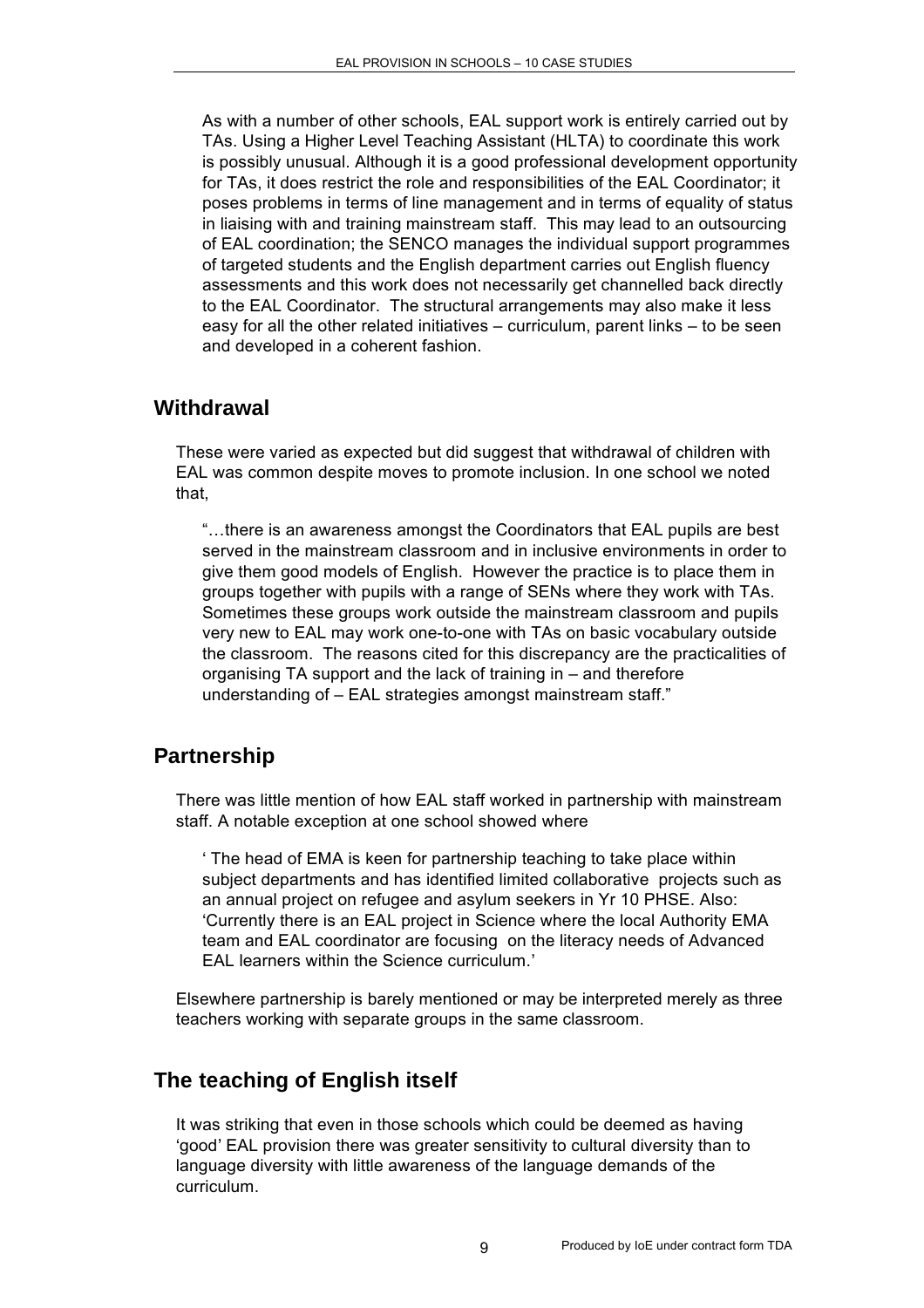… strategies were not considered or modified specifically to match with EAL pupil needs and there was a lack of understanding of the linguistic demands some activities entailed for some EAL pupils.

## **Use of first language**

There was plenty of evidence of innovative work around the use of the first language.

… the school recognises the part the first language plays in EAL development and in learning and encourages pupils to use their first languages in exploring concepts. In the introductory pages on its website and in its prospectus signal this and include positive statements about the value and importance of pupils' bilingualism. TAs are encouraged to allow pupils to use their first languages for learning, rather than translating words.

In other schools we noted the use of a wide range of community languages in the vibrant and diverse displays around the school, topics within the school curriculum and the clubs and events on offer in the Learning Resources Centre.

Peer support in the first language was also seen. In one school pupils are encouraged and invited to use their first language as a way into mainstream activities. The school operates a 'buddy' system and where possible the buddy shares the first language of the new arrival. Older pupils are invited to produce some of their written work in their first language and where possible the school will find other speakers of pupils' first languages to do some work with them in the classroom.

However it is worth emphasising here that there is a major difference between using bilingual assistants just for translating and taking the extra step to emphasising the use of first languages as resources for learning; thus encouraging mainstream teachers to also draw on first languages. There was little evidence of this.

### **Community links**

Links with the community appear to be seen as part of EAL, particularly for the bilingual TAs. One school held surgeries for parents who have little English to meet with one of the TAs to talk about their child's progress, in another the EMA dept attends the parent meetings for their focus pupils.

Another way in which schools attempt to involve the parents of EAL children is through sending school information to parents which may be translated. This may encourage them to visit and contact the school and to offer help in classroom and extra-curricular activities. Some of the schools also had regular ESOL classes for parents.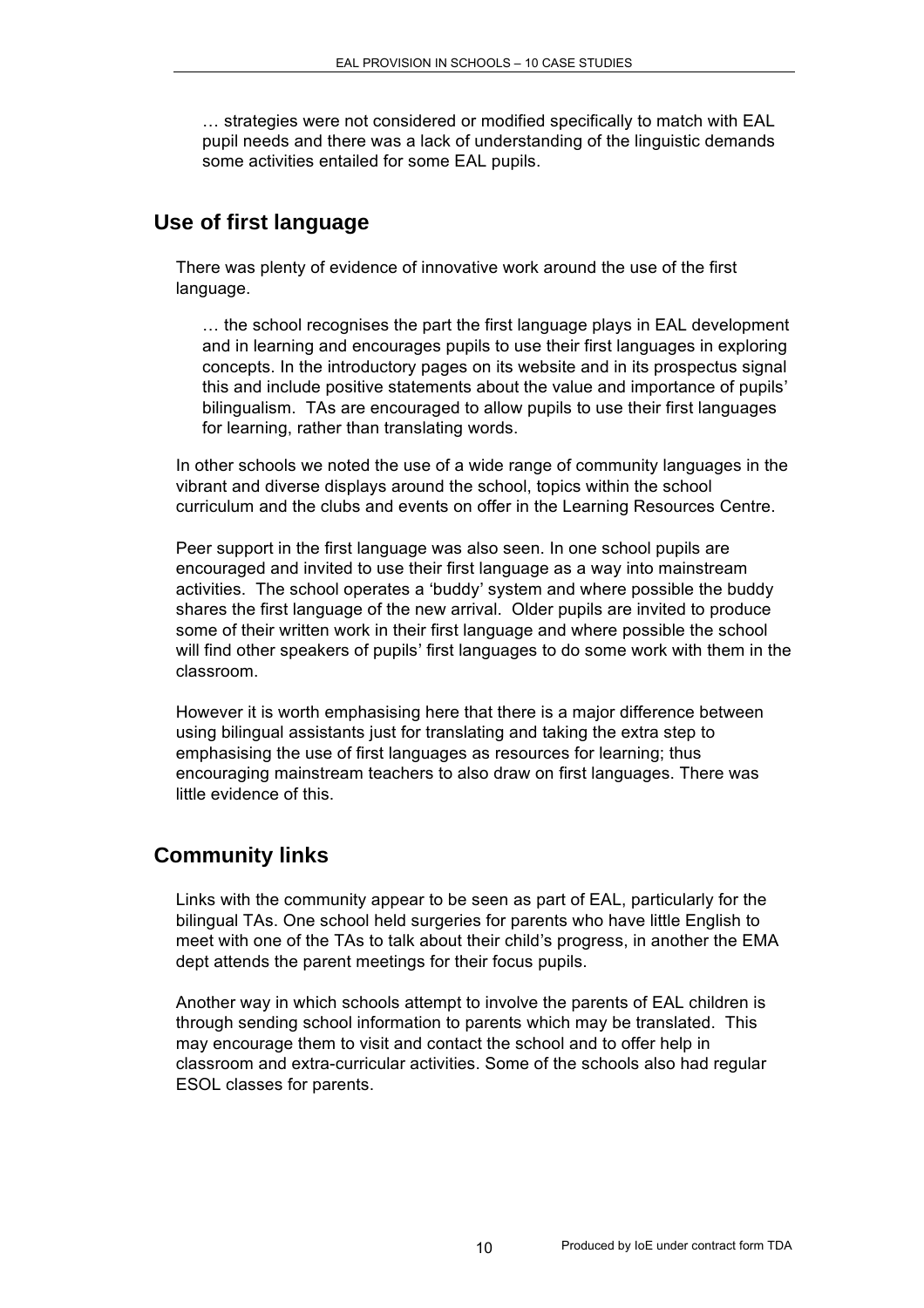## **Support for schools**

There was mixed evidence on the strengths of links between LA EAL teams and schools. In some cases this was seen as working well with LA advisors delivering EAL training and school staff attending LA EMA forums and network meetings. In other schools this was not the case and there had been very little contact.

There was also little evidence of communication and co-operation among clusters of schools although one Deputy Head was exploring the possibilities of developing regular and formal contacts with schools in the area that have similar ethnic profiles.

## **Need for locally relevant training**

There was a consensus that teachers need more EAL-focused training and advice; at the moment they are not wholly confident about appropriate differentiation and do not see the link between their strategies and EAL achievement. However, there was a mixed picture on EAL training taken up by the workforce and a distinct preference for training that was locally relevant. One school had sent members of staff on a range of courses run by the LEA but had not found any courses specific and relevant to local EAL needs so had started to investigate possibilities for school-based training sessions. Indeed, there were a number of examples of this type of training. One head teacher explained that it was her policy to send one key member of staff on any relevant course and then to get them to adapt the content of the course to meet the needs, priorities and profile of the school and then to deliver more relevant training days for staff or department meetings. In another school the Lead Teacher for EMA was working with class teachers on how to identify the needs of EAL pupils and work with their TAs on supporting these.

One teacher suggested that those who came through the old BEd route had had a more considered and reflective training with space for EAL issues to be explored. She felt that teachers with a subject degree and a one year PGCE have had no time for reflection with too much emphasis on doing it 'by the book' and no space for any input on EAL.

#### **Materials**

Across all of the case studies little is said about what actual materials or strategies are used for EAL pupils. Any sense of an EAL Pedagogy is strikingly absent. Where there are comments on materials we have such as the worrying appearance of an adult EFL coursebook, Headway, which is inappropriate for any level of EAL learner in that context. There is also reference in three of the schools of phonics materials – in one school 'Jolly Phonics' is 'seen as particularly valuable for EAL learners. In a secondary school the EMA teacher,

'…devises and uses literacy–focused resources of his own based on material he has seen in use in primary schools, such as the Ruth Miskin (2009) phonics-based materials.'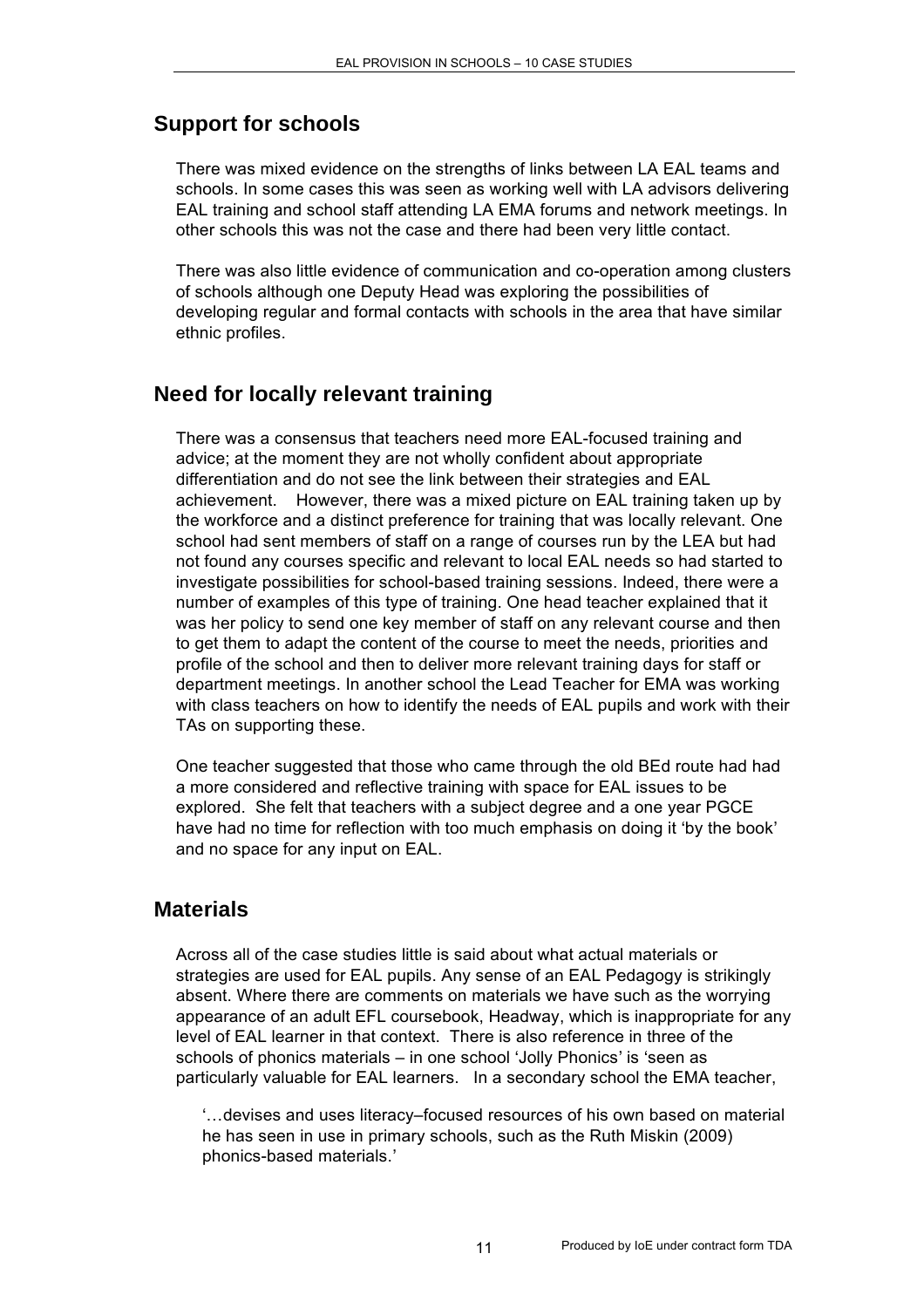Where there are comments on materials we have mention of worrying examples such as reference to the EFL textbook Headway, which was never intended for this audience. It appears that the less confident and effective schools may pick up on material brought in from elsewhere, which is often highly unsuitable, rather than devising a curriculum strategy to meet the needs of EAL pupils.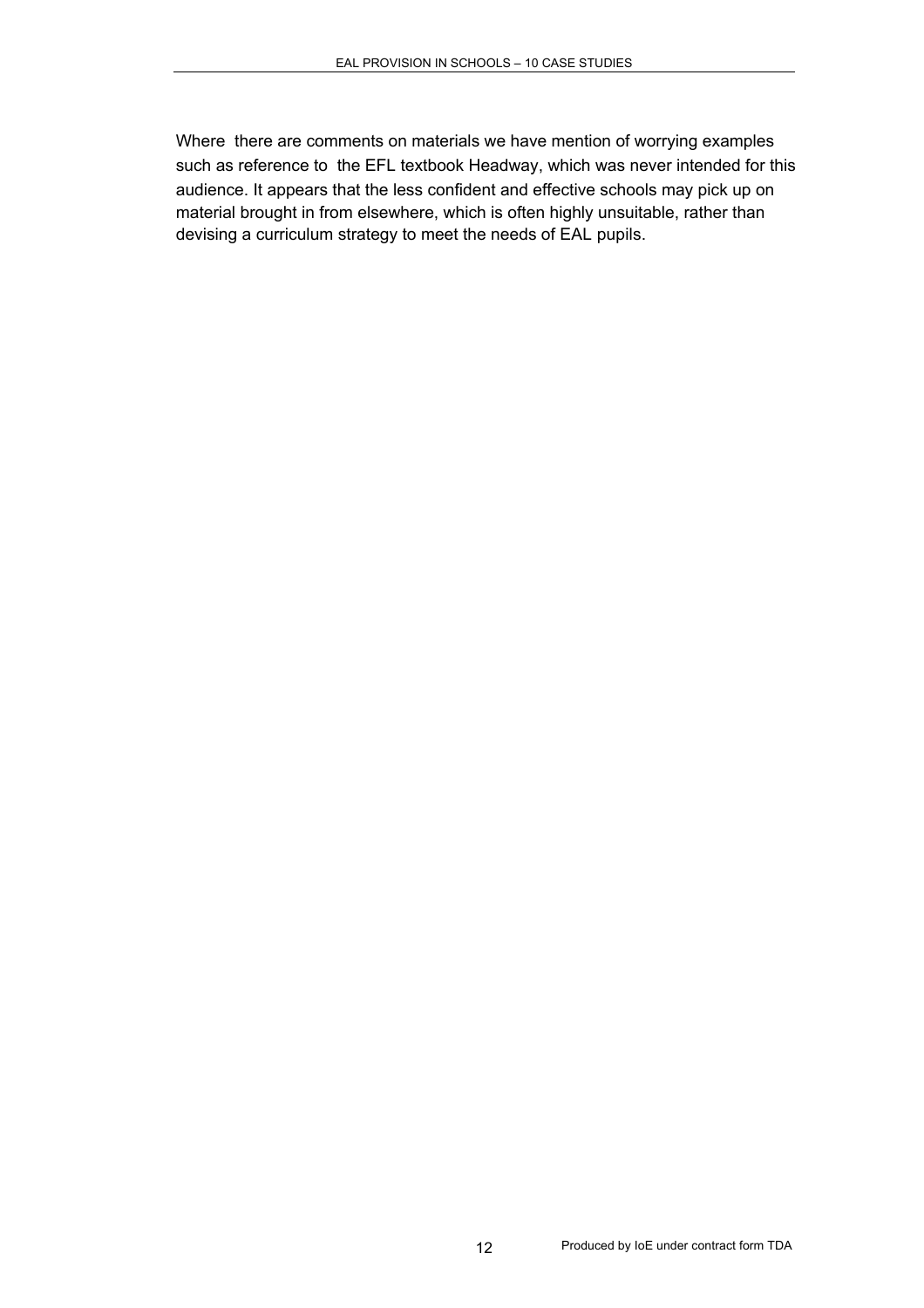## School 1

Age range: 3–11 Number of pupils on roll: 397

## **Introduction**

The school is a three storied Victorian building situated in a fairly bleak area on the edges of a large city. It is overlooked by a series of tower blocks and bordered on one side by an industrial estate and on the other by undeveloped open country. The main entrance is from a busy road across an empty concrete expanse which is at present occupied by builders' equipment. The school seems to be in need of a great deal of repair. The back of the school is very different with a collection of a number of different areas of garden and play facilities. These are quieter and not overlooked; they have a fairly unkempt and disorganised feel to them but the children clearly like them and their possibilities for exploration. Inside there seem to be endless corridors, hidden spaces and a great number of rooms, not all of them utilised. The classrooms are of a good size and bright. There is a good deal of evidence of learning from the displays on the walls in the rooms and corridors. Most pupils seem to be happy and engaged. The reception area has a friendly feel to it and the Head Teacher is very much a presence in this area and around the school. The geography of the school, layout of staffroom areas and the timetabling arrangements seem to make staff interactions quite difficult. The TAs are very visible in the school, obviously highly regarded by staff and pupils; clearly an affable and mutually supportive group and seem to have more opportunities for interaction than mainstream staff. It is clearly an ethnically and linguistically diverse school with pupils using their first languages confidently in social interactions, and the school takes trouble to reflect this as a positive feature.

It is obvious that EAL work is regarded by the Head Teacher and the Lead Teacher for EMA as integral to the work of the school. They see it as part of the responsibility of the whole workforce and policies and initiatives are being mounted to reinforce and develop this approach. The school decided to use its EMA grant to augment the TA workforce rather than employ EAL staff. This is backed up by a commitment to ensuring that TAs are trained and equipped to take on this enhanced role.

### **Structures and policies**

The school has an induction policy for new arrivals; induction sessions are provided for parents new to the UK education system. The school promotes a number of formal initiatives and encourages informal interactions to ensure that parents can support their children. New arrivals are placed in appropriate classes on arrival. Induction packs are provided for staff working with these pupils in their classrooms and baseline assessments are carried out after three weeks which determine any specific intervention that may be needed.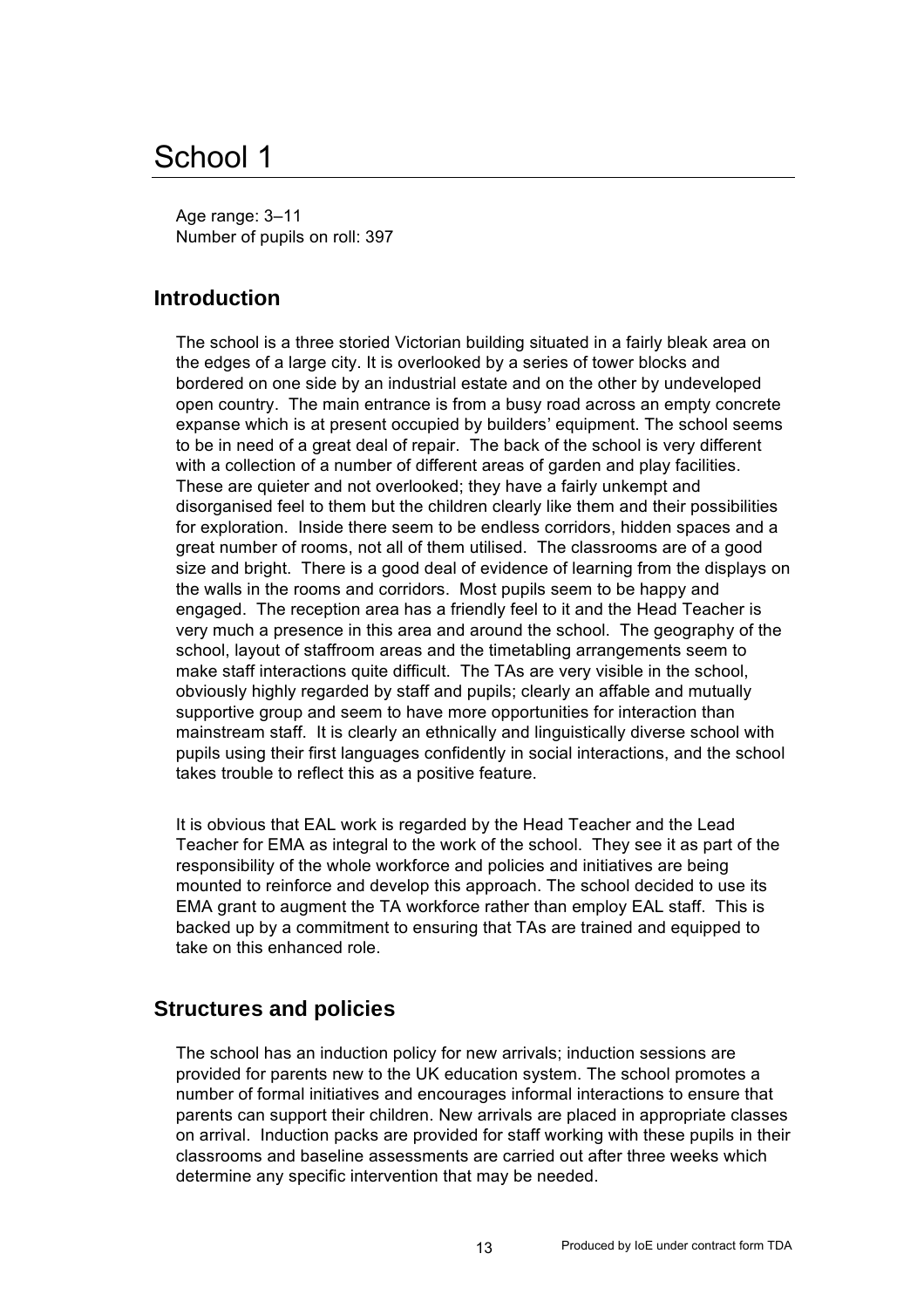The progress of all EAL pupils is monitored using the same systems as for all children. Causes for concern about progress are picked up by TAs or class teachers and may be communicated back to the Lead Teacher for EMA.

Following comments in an Ofsted report, the school has developed more specific monitoring of advanced bilingual learners, who were reported to be making good but not fast enough progress. The achievement data is analysed to identify underachieving groups and the progress of individual pupils in those groups monitored by the class teacher and the Lead Teacher for EMA.

#### **Personnel**

EAL work is managed by the Lead Teacher for EMA who also has a class teaching role but with 1.5 days per week allocated to EAL work. She has an RSA Diploma in Teaching EAL but 'a bit rusty' now and would welcome a refresher course in current EAL practice. Her role is mainly seen as managing training for TAs and mainstream staff although she also oversees a number of initiatives involving community and family links. There are no other dedicated EAL Teachers.

The school's leadership team sees TAs in the forefront of providing in-class EAL support and has provided two separate two and a half day courses recently for TAs with an external trainer. Three of the school's TAs are designated 'Community TAs'. Their role is to support children from the main language groups spoken in the school and to establish community and family links. At present the school has two Turkish and one Bengali Community TAs. There is also a vacancy for a Somali TA.

Most of the pupils at the school have EAL yet there are no EAL support teachers. Each class has a TA and one-to-one support for pupils is delivered by the TAs, although there is no explicitly stated rationale for the choices made about whom to support. TAs have had training in EAL work, which included sessions on identifying barriers to progress in learning and on supporting English language development and the school hopes it will be using this training to inform their work in classes. The Community TAs work directly with pupils who are Turkish and Bengali/Sylhetti speakers and the Lead Teacher for EMA is working with these TAs to establish a clear rationale for the selection of pupils for support based on learning through their first language rather than a more ad hoc basis. The Lead Teacher for EMA is working with class teachers on how they identify the needs of EAL pupils and work with their TAs on supporting these. The school is concerned about the achievement of more advanced EAL learners – this was mentioned in the school's last Ofsted report – and they have made this a focus of EAL work. The Lead Teacher for EMA has analysed the data on achievement to identify groups of pupils underachieving against LEA patterns and has identified Kurdish and White British boys underachieving in writing and Somali and Black Caribbean pupils in general achievement as priorities for initiatives. Each class now has a target group for progress and the Lead Teacher for EMA tracks the progress of these groups.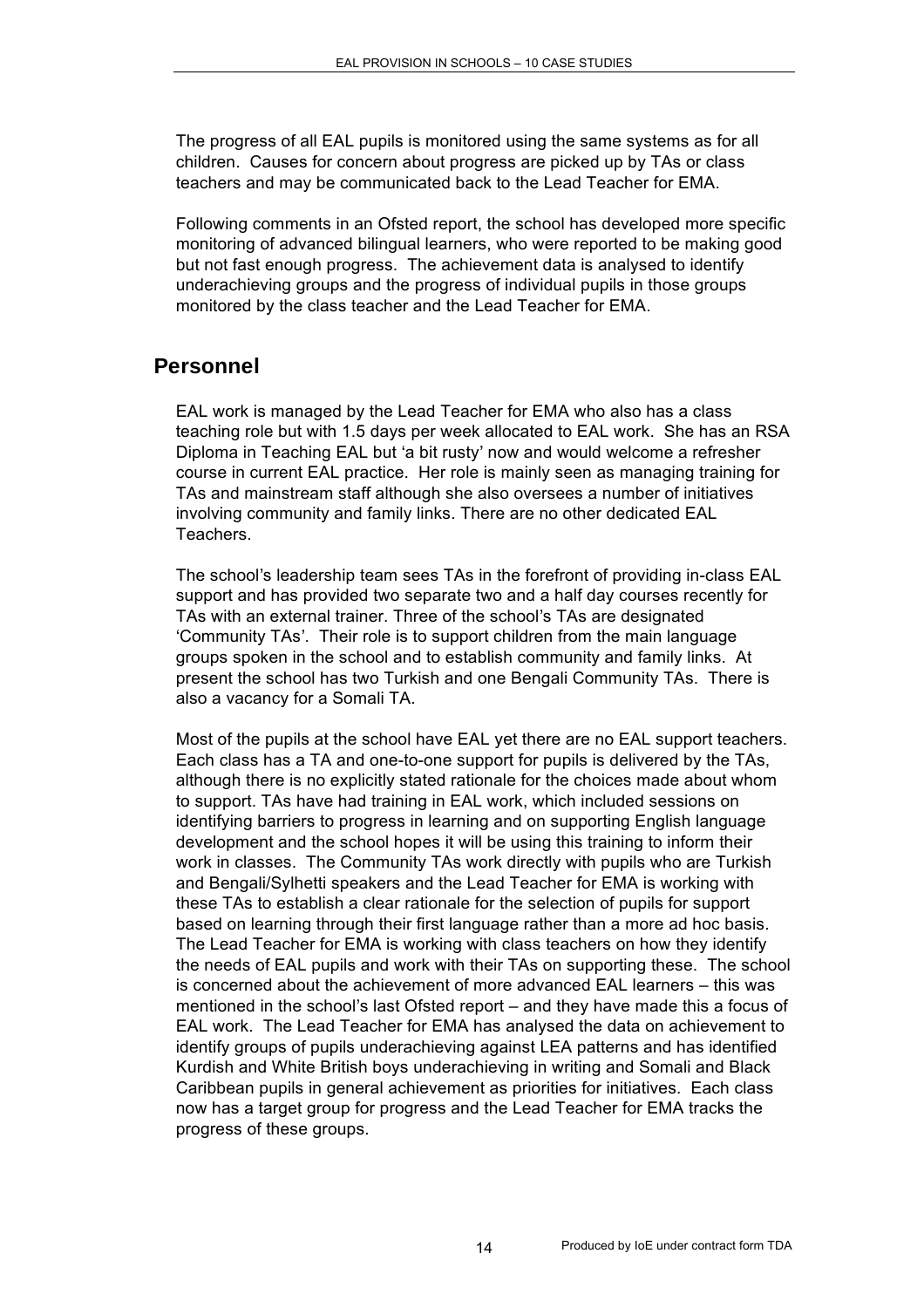## **Training**

The LEA had until recently a well-coordinated and innovative team of EAL advisory teachers who offered central training and specific school-focused support to the teaching workforce. The Lead Teacher for EMA clearly benefited from this support and their work was generally well regarded in the school. The team has now been reduced in numbers, moved from its resource base and its members integrated into the LEA strategy teams with, the school feels, a loss of focus on specific EAL initiatives. The central EAL team had for some years been offering longer courses in EAL and EMA for mainstream teachers, which were accredited through the local University, but is no longer able to do so. The LEA offers a number of one-day courses at its PDC, a few of which are EAL-focused.

The LEA does have a particular interest in the professional development of TAs, largely through the efforts of one of its School Improvement Officers and is continuing to develop a range of short and accredited courses for this part of the workforce. It runs a central course – five half-day sessions – in EMA and has run a series of school-based courses of four or five half-day sessions in EAL and in Maths and EAL, both of which were taken up by the school. The central and school-based courses are run by external consultants. The school-based courses are dependant on the availability of LEA funding, which has now been greatly diminished. The LEA also offers a series of induction courses for new TAs, which include two sessions with a specific EAL focus.

The school is keen to develop the role of its TAs in EAL support and makes as much training as possible available to its TAs. However many of these courses have been funded by the LEA; it would be difficult for the school to take up these opportunities should they have to be funded from the school budget.

The Lead Teacher for EMA is concerned about the lack of knowledge and understanding about EAL from NQTs. From talking to them about their training needs, she is clear it is because of very little, if any, specific input on EAL and EMA in initial teacher training courses.

One of the school's class teachers recently gained a Postgraduate Certificate in Teaching EAL and is currently taking further modules for a Bilingual Learners in Urban Educational Settings MA. This has been wholeheartedly supported and funded by the school. The Head Teacher is clearly looking for ways of allowing this teacher to develop some training and coaching for her mainstream colleagues.

## **Lines of communication**

The Lead Teacher for EMA does not offer in-class support. Her channels of communication with mainstream staff come from the promoting of her specific responsibilities – the induction of new arrivals and the baseline assessment of these pupils, the identifying of training needs and the delivery of training sessions and the identification of class target groups. She is currently developing a more organised and formal system of coaching for class teachers in working with EAL pupils. She is very clear about the need to have conversations about the needs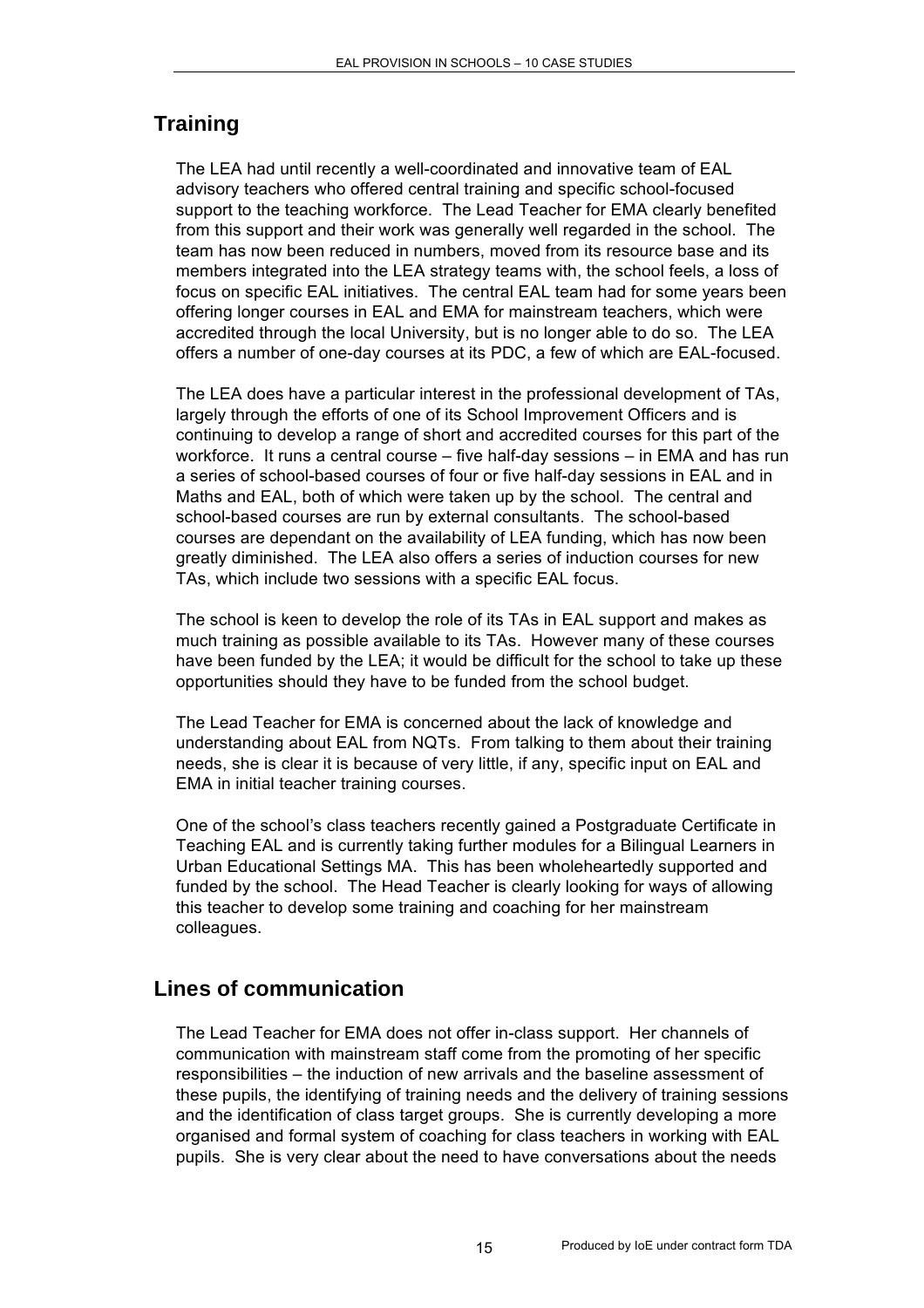of the pupils and how to meet these needs as a means of making EAL more explicit and to establish a dialogue about EAL in the mainstream. The Lead Teacher for EMA attends meetings of the Inclusion Team and has regular timetabled communication with the Head of Inclusion. She is also invited to attend or have an input into Senior Management Team meetings.

The Lead Teacher for EMA also has regular meetings in school time with the Community TAs where the focus is on community and family initiatives. There are no opportunities to meet formally with the rest of the TA workforce.

Through its training sessions for TAs the school has promoted the idea that TAs are expected to take more responsibility for identifying the learning needs of pupils with EAL and discussing these with their class teachers through their own channels of communication and working arrangements. However, the Lead Teacher for EMA feels that mainstream staff are not recognising fully the roles and responsibilities of TAs in this area of work.

Mainstream staff are all aware of the work of the Lead Teacher for EMA and will consult her about specific pupils although they still have an expectation that the school should be offering in-class support mainly to pupils at the early EAL stages and see this as the priority rather than wider inclusion strategy work.

TAs are expected to identify EAL pupils causing concern and to find ways of discussing this with class teachers. The Lead Teacher for EMA is using data analysis to identify underachieving groups of pupils; the discussions she has with class teachers to identify target groups is expected to be supplemented by information from TA observations. The school has a low starting point for its EAL pupils in terms of achievement. They tend to make good progress despite this, although the data analysis shows a tailing off in progress in the final years of KS2. The last OFSTED report commented that although progress was good, the school did not make enough use of data on underachievement, and the current initiatives to use the data to identifying underachieving groups and then to target pupils from these groups for specific intervention, programmes, community work and monitoring is the school's response to these comments.

### **Teaching materials**

The school has developed induction packs for newly arrived pupils and there are curriculum materials for use with pupils in the very early stages of EAL. Some curriculum materials have been translated into the 3 main languages of the school – Turkish, Bengali and Somali – and are used by the Community TAs with some pupils.

However, generally the school's policy is that most EAL pupils should be able to handle the materials and resources used in classrooms without needing adapted versions. There is an emphasis on the multicultural and global dimensions of topics to draw pupils in. Class teachers are clearly aware of the importance of using pupils' own experiences and understandings as a way in to topics.

The school has carried out an audit of the learning environment and is providing more visual support for learning and multilingual signs and labels. Packs have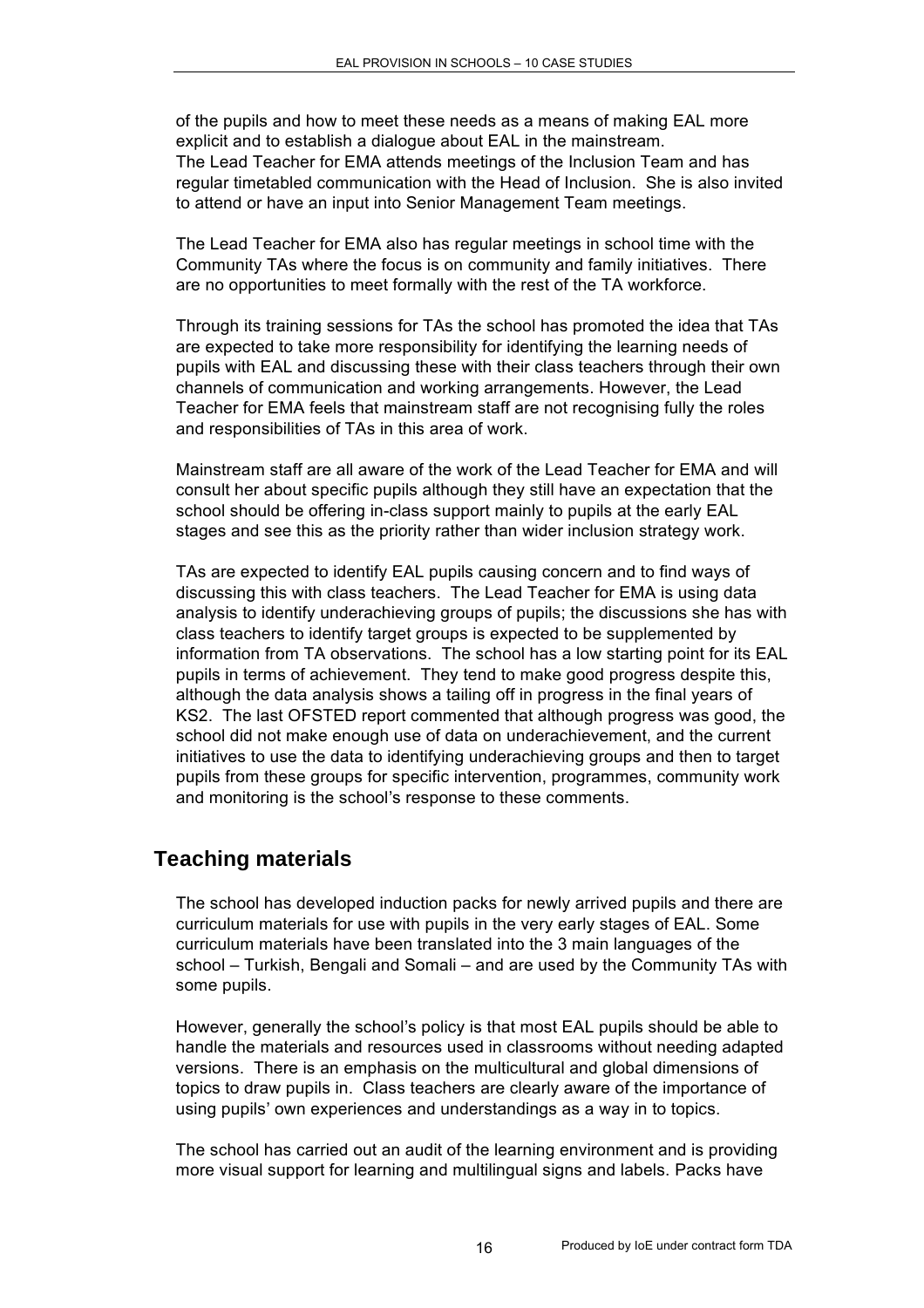been produced for teachers new to the school which include extracts from DCSF training materials together with checklists and audit materials relevant to the school.

#### **Strategies**

The school promotes the development of an inclusive learning environment with all pupils having the same access to teacher input, learning resources and teaching materials and expected to work towards the same result. Differentiation is by grouping and by level of support. EAL learners may be grouped together according to first language or to their stage of English but not with slow learners. Lesson structures and intentions are expected to be communicated clearly and explicitly to all pupils.

A particular concern is writing – for specific ethnic groups but across the school generally, and work is expected to promote, encourage and support extended writing. The school recognises the part that first language plays in EAL development and in learning and encourages pupils to use their first languages in exploring concepts. Community TAs are encouraged to allow pupils to use their first languages for learning, rather than translating words from English.

TAs are encouraged to observe how pupils approach learning tasks. Intervention programmes such as Springboard are used with pupils who seem to need a higher level of individual support.

### **Community**

The Community TAs are encouraged to use their languages to talk to parents on an informal basis about how they can support their children's learning at home. All parents new to the school receive induction into the way the education system works. Some of the materials are translated and some interpreting offered.

There are surgeries for parents who have little English to meet with one of the Community TAs to talk about their child's progress. The school holds coffee mornings which it sees as a means of parents sharing information and understandings of what happens in the classrooms. Parents have indicated that they find the office staff friendly and approachable.

The school is trying to encourage more parents to visit classrooms and participate in activities. At present this is being promoted on a casual and informal basis. There is an issue with CRB checks but once this is resolved the school will look at ways of developing this. The school has links with community groups – the Somali Women's Group, the church, ESOL parents' classes – which it realises it could develop further.

### **Conclusion**

The school believes that all staff should have a deep knowledge and understanding of how to support pupils with EAL in the mainstream classroom, to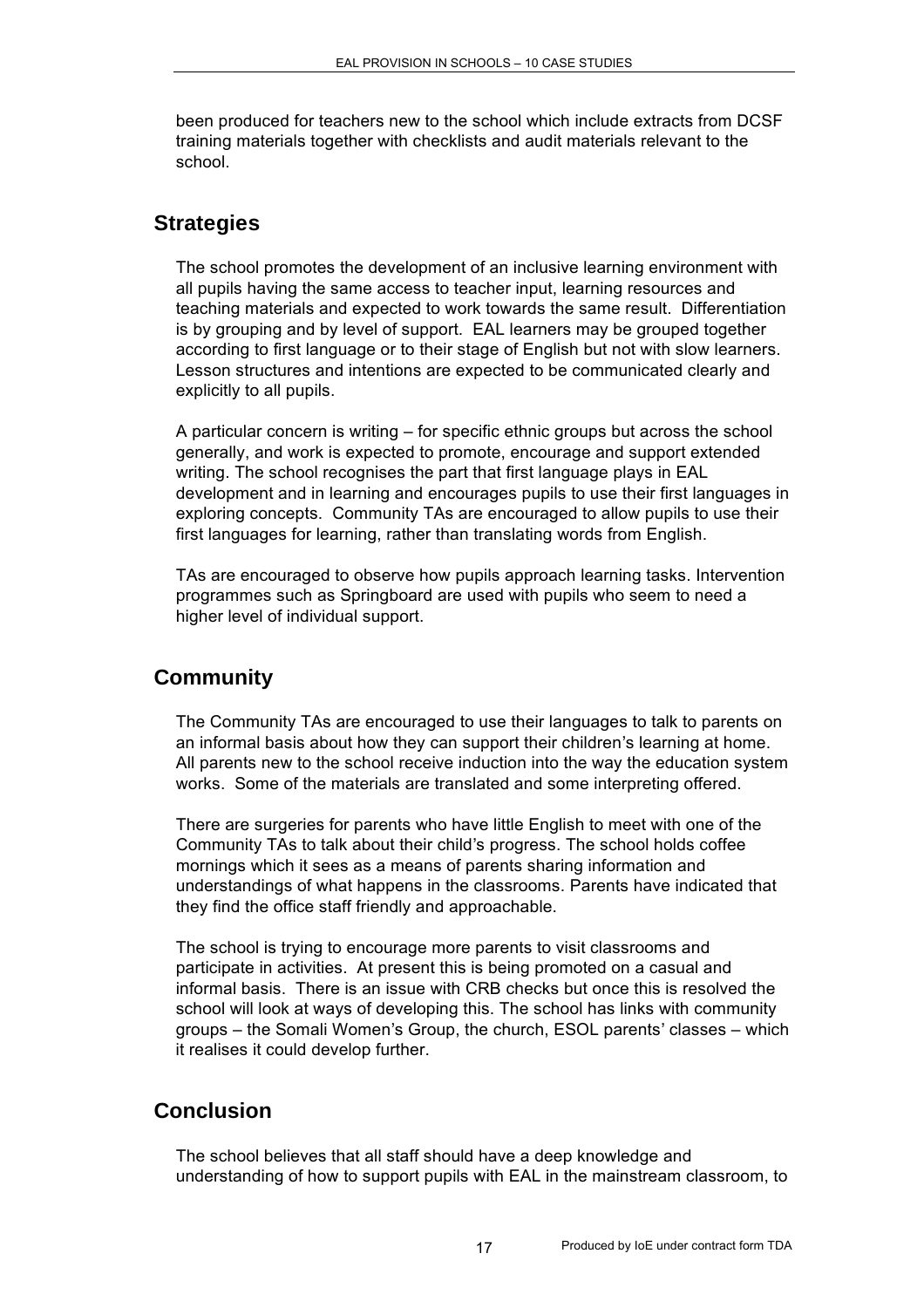be able to identify their learning needs and to know how to meet these needs, even if they are not able to do this on their own. They also believe that EAL should be part and parcel of everything, not a 'bolt-on'.

The school has always had reasonably good achievement, despite it being in an area of considerable deprivation but the work on EAL has always been constrained by finances and there has been a lack of any long-term initiatives and therefore EAL work appears somewhat ad hoc. For example, there is funding to employ Community TAs who speak specific languages but without a clear idea of how to use these staff members effectively this is not necessarily the best use of the funds. The lack of training for mainstream staff from the LEA and from EAL experts still makes class teachers unsure about strategies for EAL achievement. The lack of any real EAL input on initial teacher training courses reinforces this insecurity and lack of confidence. TAs at least have had some training on EAL and are aware of what a good learning environment for these pupils should look like but need to be able to work together with their class teachers to implement this. While class teachers do not share this understanding and find it hard to embed EAL practice into their approaches – and perhaps have a different understanding of the role of the TA – this is not going to be easy.

The school is interested in developing a 'coaching' role for EAL staff, but without the funding to employ any more EAL staff, again this is difficult.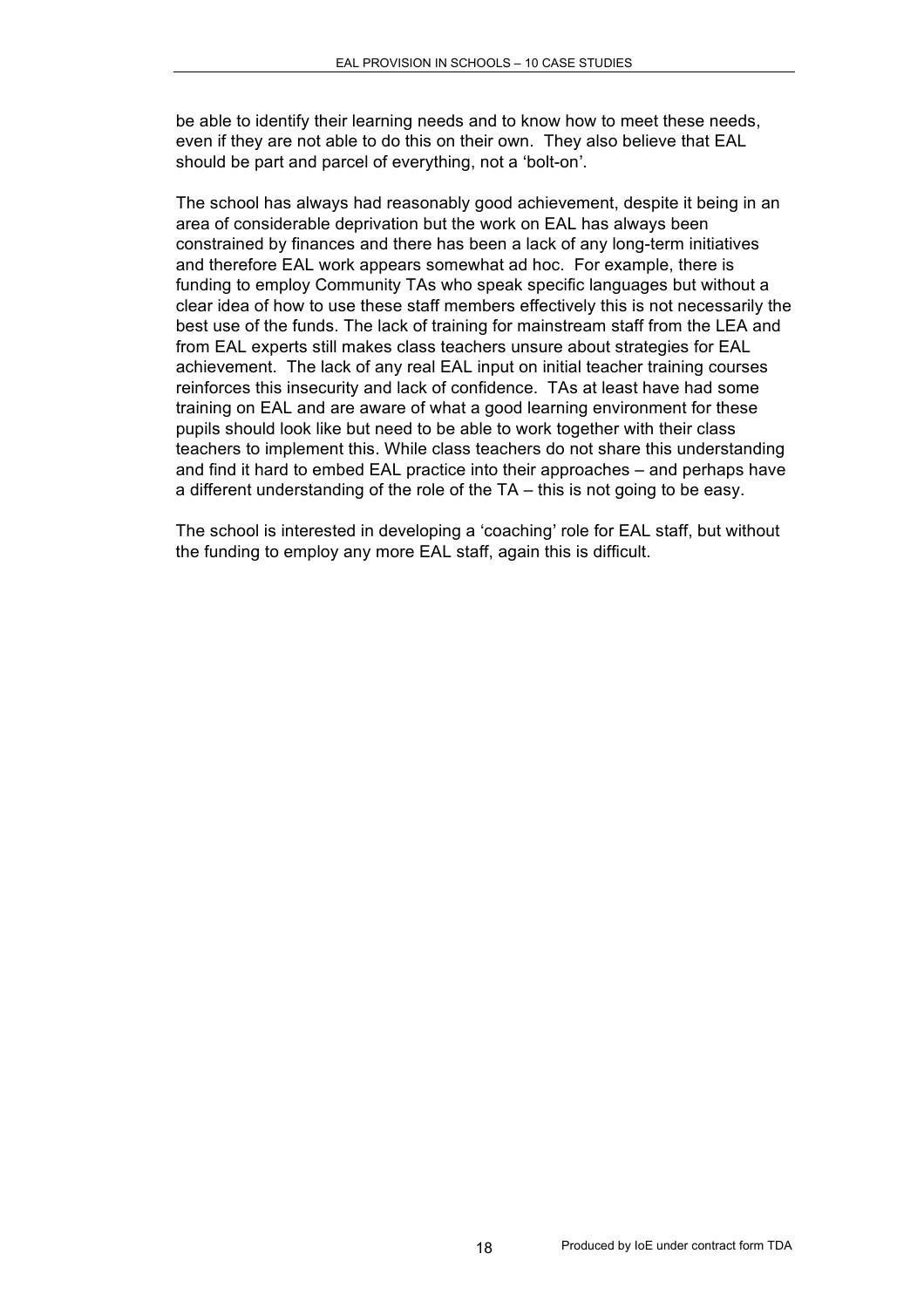## School 2

Age range: 11–18 Number of pupils on roll: 1600+

## **Introduction**

The school is a highly successful, large multi-cultural comprehensive school on the outskirts of a large city. It has Specialist Arts status in Media Arts and is also a wing school for pupils with a range of social and communication difficulties, including autistic spectrum needs, so has a high number of pupils with Statements of SEN. Most pupils are of Asian heritage (62%), mostly Indian and Pakistani with increasing numbers of Bangladeshi. Of the 10% Black pupils approximately half are of African origin and half Black Caribbean with 5% Mixed background. The number of White British pupils is falling (14%) with small numbers of other pupils from diverse backgrounds e.g. Chinese, Turkish, Greek etc. Most ethnic minority pupils are identified as having EAL, nearly 70% of the total roll and 55 first languages are identified other than English with the most common first languages being Punjabi, Urdu, Gujarati, Bengali and Tamil. Care and support for new arrivals is good with pupils being given individual and small group support in and out of class.

It was considered by OFSTED (2006) to be "a very good school with outstanding features and a harmonious and inclusive community where students of diverse faiths and cultures learn well together." Pupils achieve high standards.

The school has worked hard to include all pupils and their different backgrounds; pupils commented that they found it very welcoming when they were new. This is shown through the vibrant and diverse displays around the school, topics within the school curriculum and the clubs and events on offer in the Learning Resources Centre (Library).

### **Structures and policies**

All new admissions are dealt with initially by a specific member of the school admin team who deals with the paperwork and arranging visits to the school. The Head of Year interviews the family and informs the Head of EMA about the pupil or will invite the Head of EMA to be involved in the interview where appropriate, particularly if the pupil is a new arrival or at an earlier point in learning English. Interpreters are brought in if necessary.

Background information is collected on the pupil and staff are informed through brief details in the staff bulletin. The EMA department assesses the English level of the pupil. The Head of Year places the pupil in the form and at KS4 the option subjects.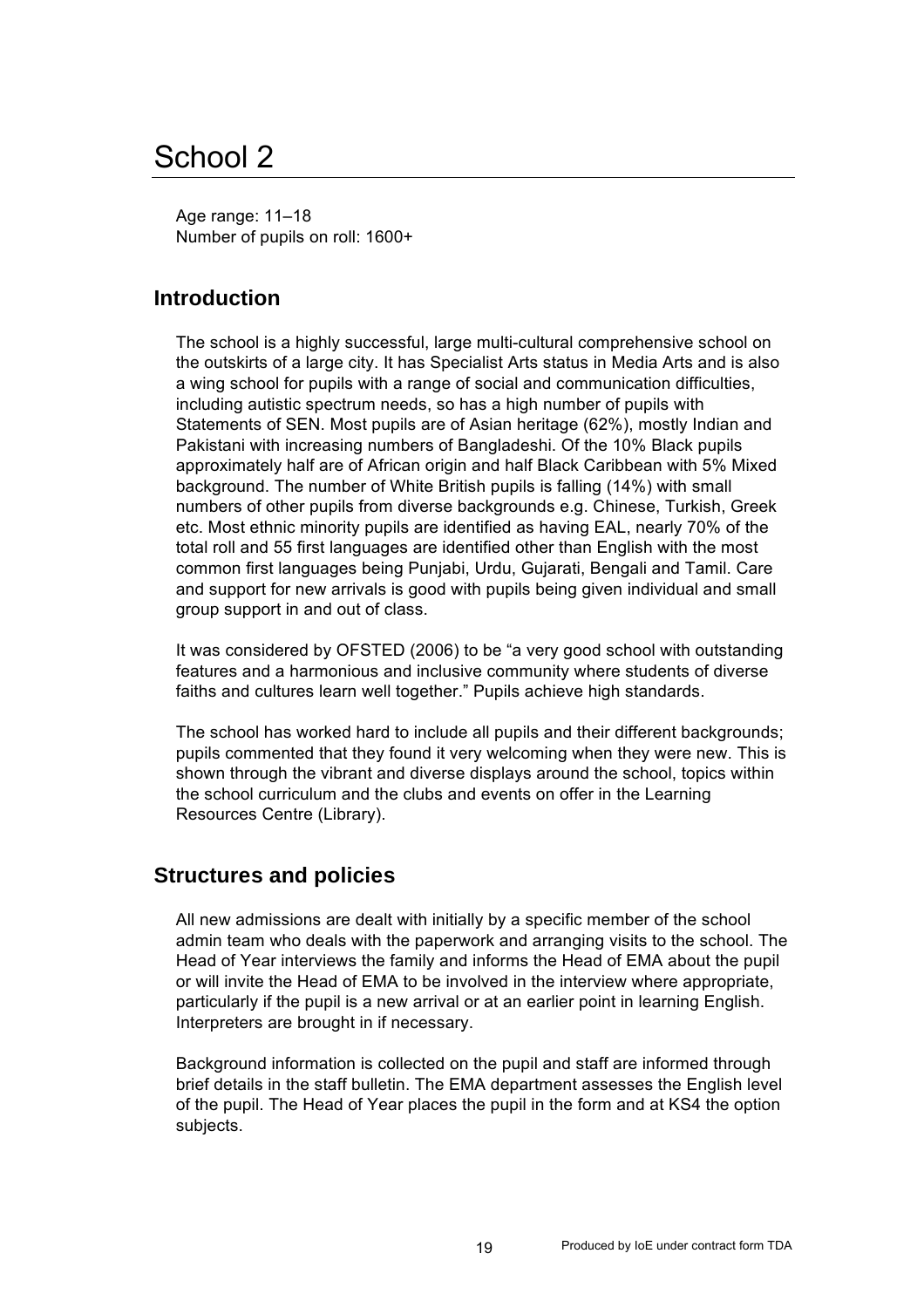The EMA department provides support for new arrivals through individual or small group withdrawal sessions and within subject classrooms. It does not meet the needs of more advanced learners.

The needs of advanced bilingual learners are met within the mainstream curriculum by subject teachers. The level to which their needs are considered and catered for depends upon the understanding of individual teachers. Some are aware of a need and are unsure how to address this and others lack any real awareness. Only a few staff have a good level of understanding.

Currently there is an understood procedure in place that varies according to pupil needs and also depending on which year head is involved. As the school receives a relatively small number of new arrivals each year, it works reasonably well. However as this situation is increasing annually, the school intends to formalise its practice in an admission and induction policy.

There are several issues arising from current practice. One is that in Year 7 core subjects, groupings are based on pupils' literacy levels with most groups mixed ability but all pupils with a low level of English are placed into one set, comprising EAL new arrivals and some SEN pupils. However the EAL pupils may be able to operate at a more advanced level in Science and Maths than in English and also most progress well in their acquisition of English. However these groupings remain the same until the end of Year 9, by which time the variation in levels of learning of the EAL pupils to the SEN pupils is very marked. This practice also sets limits on learning, preventing the EAL pupil from entering higher tier papers at KS3 SATs and the course level at KS4.

The other issue is the placement of older EAL new arrivals joining the school into more practical option subjects. These courses are not always the ones the pupils are interested in, or which fit with their own personal aims of future education and careers. They also carry heavy coursework demands requiring higher literacy skills to achieve good grades.

Staff commented that they are not always aware of the new pupils before they meet them in class and feel they have insufficient information about them to help in planning for their needs. They would welcome more in-class support for the newly arrived pupils from TAs and also from the Head of EMA in working with them in planning to meet their needs.

The school does monitor pupil achievement and identifies underachieving pupils. There is also a mentoring system in the school with school staff mentoring identified pupils. At senior leadership level underachievement is looked at by ethnicity but not by level of EAL. At departmental level, several heads of department do look at their underachieving pupils and also consider issues of ethnicity and EAL but this is not done uniformly. Any concerns about a pupil will be fed back to the Head of Year and sometimes to the Head of EMA.

There is an EMA policy setting out the work of the EMA department. It has a clear focus on meeting the needs of EAL pupils who are new or at an early stage of learning English.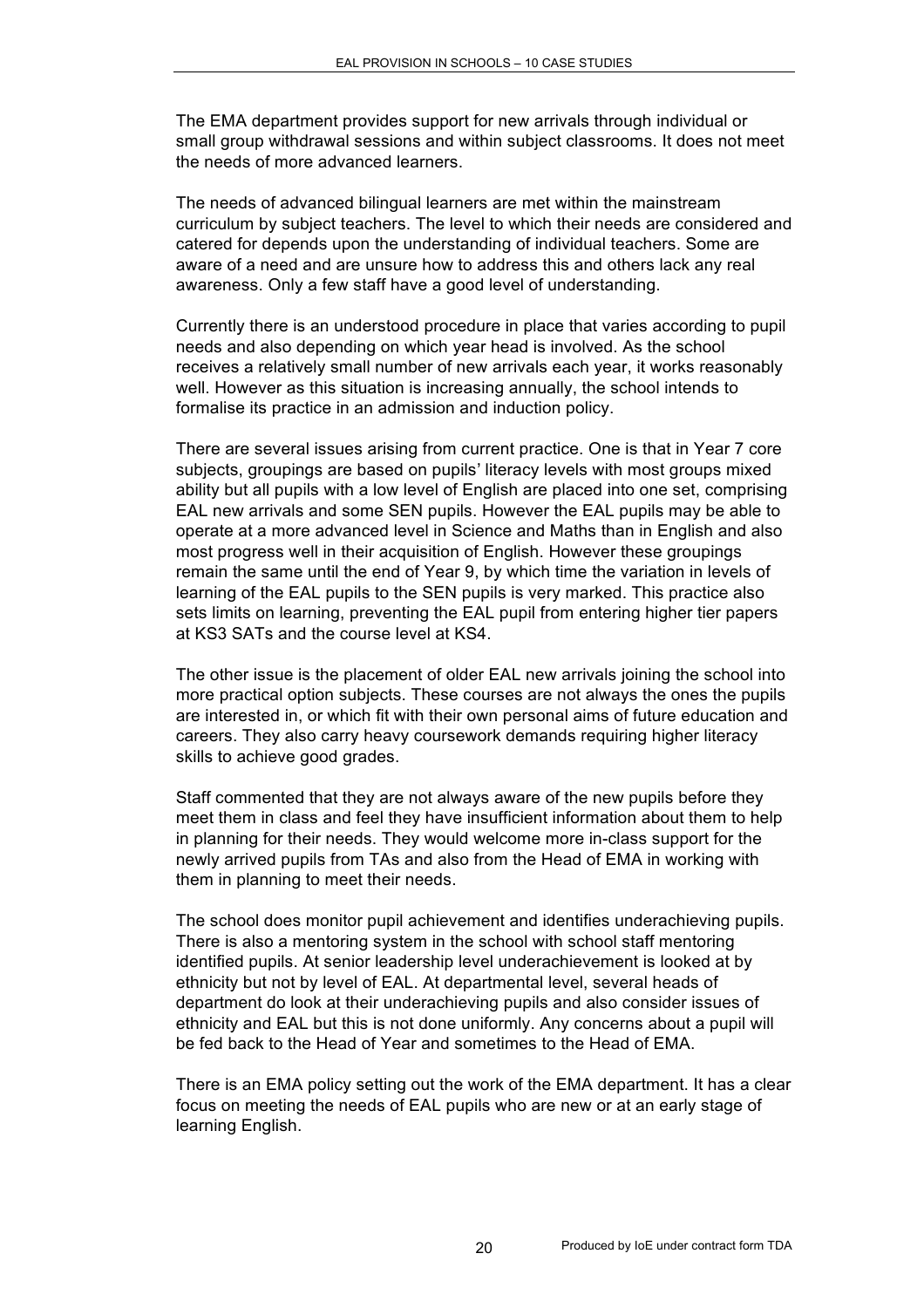## **Personnel**

There is an EMA department consisting of a full-time teacher who is the head of department and also 4 Bilingual Teaching Assistants (BTAs), two full-time and two part-time, equivalent to three full-time. The Head of EMA completed a one year specialist qualification in EMA. Two of the BTAs have completed a one year course in supporting EAL pupils and one has gone on to achieve HLTA status. The other two BTAs are undertaking the current Redbridge Certificate course for TAs.

The Head of EMA is managed by the Assistant Head Teacher who is Head of Inclusion. The Head of EMA manages the team of BTAs and determines the work of 3 of the BTAs. One BTA, who is a Higher Level Teaching Assistant and so is the most experienced and longest serving, is working linked mainly to core subject departments (English, MFL, Maths & Science), providing support for the EAL pupils within the curriculum, support re: community language exams, along with providing lesson cover. She manages her own timetable in conjunction with the subject Heads of Deptartments. The other BTAs also provide some support in subject classrooms focussing on EAL pupils who are new arrivals or developing a level of fluency in English. They also work with these pupils in small groups or as individuals in a withdrawal situation depending on needs, providing literacy support such as reading with a pupil focussing on decoding and text comprehension. This level of support is maintained for up to several years upon entry.

The Head of EMA is keen for partnership teaching to take place within subject departments and has identified limited collaborative projects that have taken place such as an annual project on refugee and asylum seekers in Yr 10 PHSE. Currently there is an EAL project in Science involving the Local Authority EMA Team EAL Coordinator focussing on the literacy needs of Advanced EAL learners within the Science curriculum. The Head of the EMA department has had some involvement in this work and is expected to follow this project up. She is not engaged in any current partnership teaching occurring and has met resistance by subject departments to this. However when interviewing Heads of subject departments, they welcomed support and involvement by EMA in developing classroom practice.

## **Training**

There are good links between the LA central EMA team and the Head of EMA at the school and developing links with the Head of Inclusion. The Head of EMA attends LA EMA forums and network meetings for secondary EMA staff and relevant training provided by the central EMA team. Likewise the BTAs have or are attending long courses provided by the central EMA team. The course is designed to provide secure knowledge and practice in supporting the needs of EAL pupils within the curriculum.

Other staff from the school have had no training from the central EMA team apart from some limited contact around EAL assessment with the Head of English and more recently the Advanced EAL learners project with the Science department. As part of a one day INSET on Inclusion at the school, a one hour EMA workshop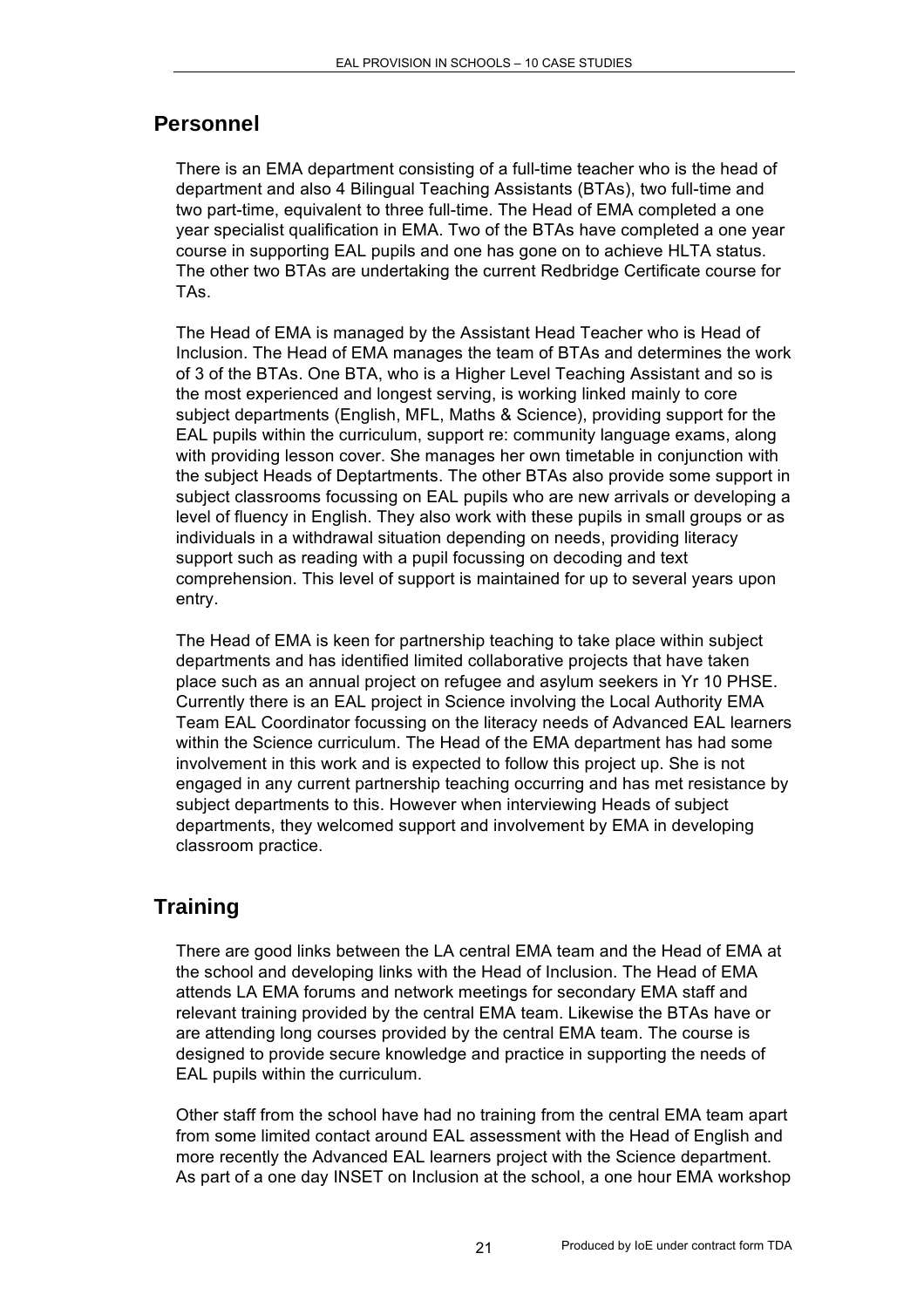was provided by the LA EMA team EAL Coordinator on general supportive strategies to meet the needs of EAL pupils. This was attended by some staff.

All induction for teachers new to the school including NQTs and Beginner teachers, is provided by the school. The Head of EMA provides a short session on the NQT induction programme. Although she has raised CPD needs re EAL for staff, they have not been seen as high priority. There is a discussion currently on possible introductory training for the number of TAs in the Inclusion team on the needs of EAL pupils and how best to support them.

## **Lines of communication**

Communication between the EMA department and other school staff is variable. The EMA bilingual TAs work partly in mainstream classes and so form good relationships with staff and their support for pupils is welcomed. The Head of EMA is not directly supporting teachers in class so her communication with teachers is often by email or memo along with meeting colleagues at set times and informally. There is a level of separateness of EMA from the mainstream that must inhibit communication and joint working to some extent. In a recent review of EMA, the need for greater integration in supporting pupils in mainstream classes was identified and this would further improve communication.

Heads of Year do liaise with the Head of EMA over newly arrived EAL pupils or EAL pupils with particular needs. However not all concerns about EAL pupils will be fed back to the Head of EMA by the Heads of Years unless the pupil is one that is heavily focussed on by the EMA department. Staff do approach the Head of EMA or the EMA TAs over specific pupils where there are issues. All staff talked to stated that they knew that they could turn to the EMA department if an issue over an EAL pupil arose. Subject staff were more likely to go to their Head of Department initially and form tutors to the Head of Year.

Although there is a level of useful communication, it could be developed further to make the exchange of information on pupils more effective and hence the support for these pupils.

As commented above the school does identify underachieving pupils at senior leadership level and mentoring of pupils takes place. However there is not a joined-up approach linking Heads of Departments, Heads of Year and the Head of EMA in looking at the pupils identified to see who are the ethnic minority and EAL pupils and how they can work together to raise the pupils' achievements.

## **Teaching materials**

The EMA department holds resource material that can be used as part of EAL withdrawal groups or individual pupil support e.g. induction materials, some curriculum related such as worksheets on To Kill A Mocking Bird and textbooks focusing on language acquisition activities. How these are used and the quality of the materials is not clear. There seems to be no organised scheme of work for KS3 withdrawal support and what is used is dependant on what the BTA providing the support chooses to do.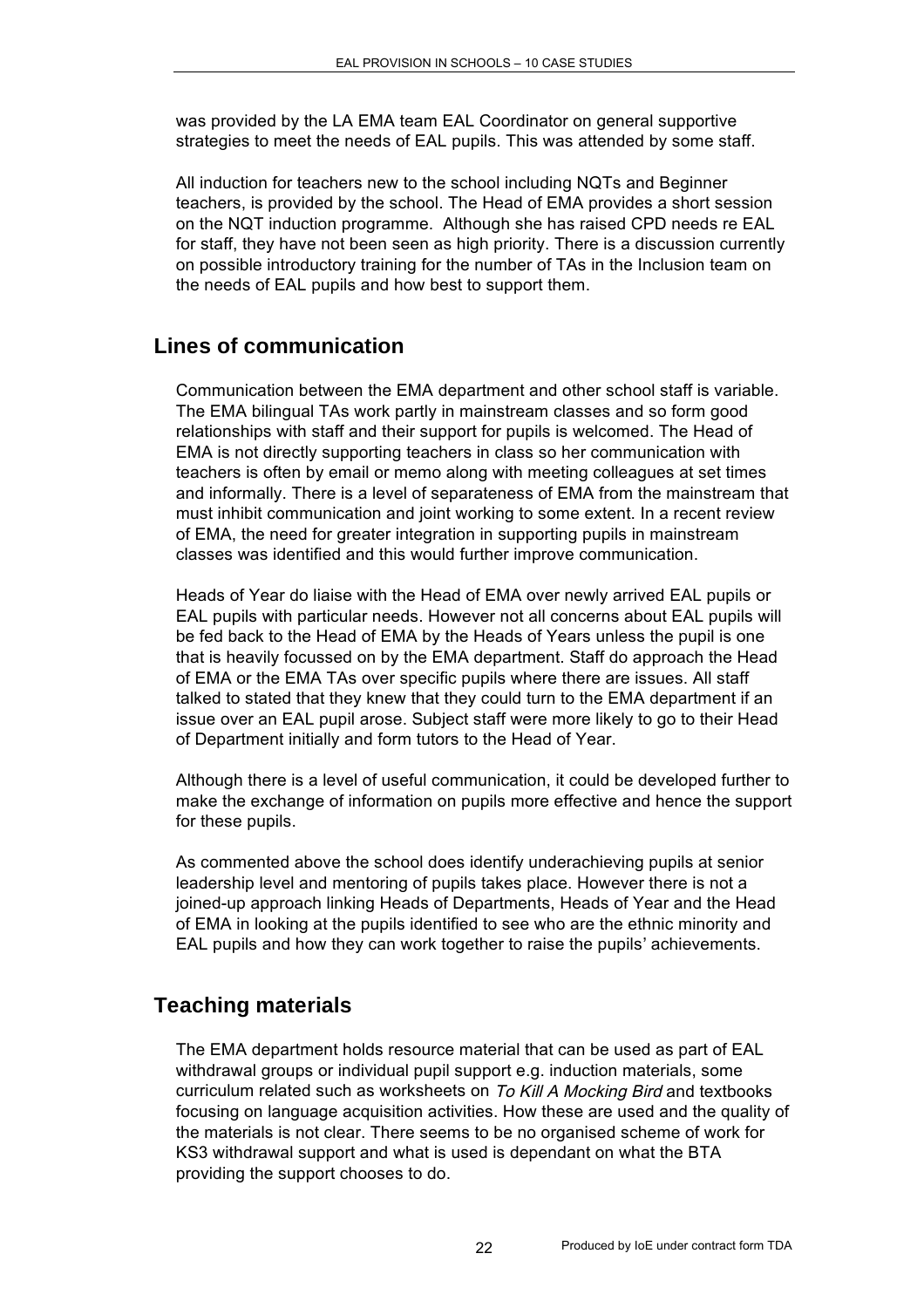The Head of EMA runs Supporting Studies option groups for Years 10 and 11, Key Skills groups for Years 12/13 and a Year 13 group for IELTS – English language qualifications. The schemes of work for these courses were unavailable during visit.

### **Strategies**

#### **Teaching and learning**

Most Subject lessons seen had aspects of inclusion in the curriculum content such as links to pupils' ethnic heritages and experiences.

- Art representing visually their identity
- Geography Flooding in Bangladesh
- RE discussing views on evil from different religious perspectives.

Other Heads of Departments also named instances of inclusive curricular activities. However, there was less opportunity to draw on linguistic backgrounds apart from in MFLs where there was a focus on community languages.

A number of lessons addressed a level of differentiation of materials or activities. General supportive strategies to access the curriculum were observed in lessons such as use of visual material or practical demonstration to support understanding and learning. There was an emphasis on keywords, usually subject specific vocabulary although in History lessons other more general words that EAL pupils may not recognise or understand were also explained.

However these strategies were not considered or modified specifically to match with EAL pupil needs and there was lack of understanding of the linguistic demands some activities entailed for some EAL pupils. For example the map labelling activity in which pupils matched detailed labels outlining flooding issues to a map of Bangladesh was not done collaboratively with partners reading and discussing together and pupils developing fluency were not helped to understand the complex ideas encapsulated in the labels. There was not any specific planning to address specific language development in lessons. For instance a history lesson writing about the 1914 Christmas truce in the First World War from perspectives of both sides provided an opportunity to look at comparative language and giving opinions but this was not exploited.

The needs of EAL pupils in developing fluency in English especially literacy skills, were often overlooked as teachers lacked awareness of needs or expected that supportive strategies would be sufficient. Only in an English lesson was there a collaborative focussed group discussion of aspects of a book chapter just read by the class as a precursor to a structured writing task. The English teacher also checked understanding and engagement of EAL pupils during group work. The needs of Advanced learners are not generally considered and teachers showed a lack of awareness of this issue during interviews, although were very interested in it when discussion ensued. Only the Science department actively engaged in a project to address this issue and other departments were keen to be involved.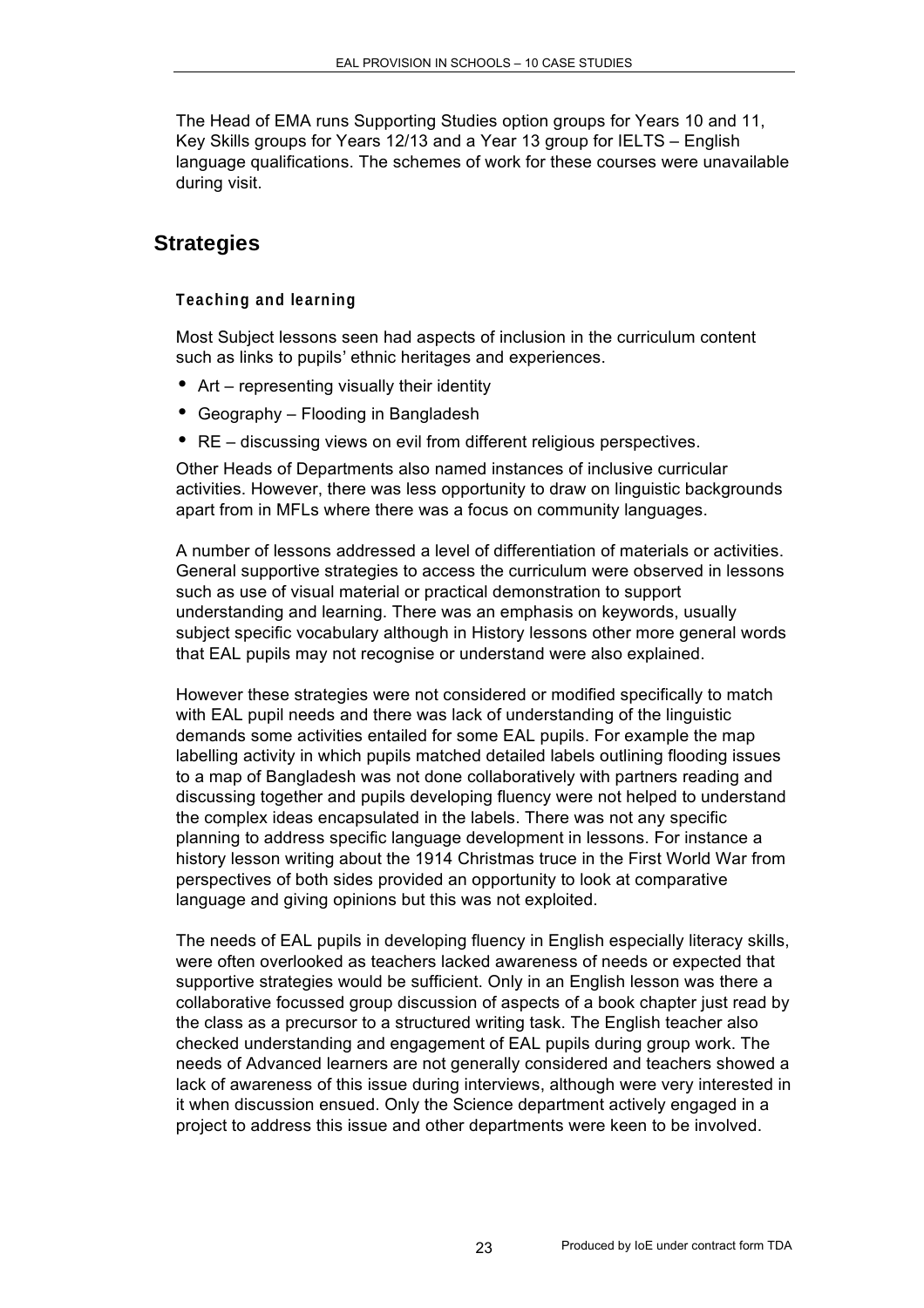#### **Pastoral support**

There is a focus on admission and induction of mid-phase new arrivals. There are general procedures in place for this through completing admission forms, interviews with parents and the pupil, collecting relevant information on EAL pupils with Head of EMA involved where relevant, allocation to class and dissemination of information on a new pupil to teaching staff. The procedures are not written into a policy but are relatively consistent across year groups and working well.

However, issues arise in Year 7 where EAL pupils with lower levels of English are placed in the bottom English groups along with SEN pupils so that they can receive targeted support. They remain in these groups for other lessons such as Science and Maths, regardless of their ability in these subjects, they develop their skills and fluency in English and so by Year 9 are often way ahead of other pupils even reaching Level 6 English. Subject Heads of Department are very concerned about this and recognise the limitations on future learning it causes. Likewise selecting subject options at KS4 is also difficult as Heads of Department of more practical subjects raised. Subject areas are often selected because they are assumed to be more practical in nature allowing new pupils with less developed English to cope better. However some courses have huge linguistic demands e.g. 100% coursework, technical language and in some subjects, the difficulties the pupils have in expressing their ideas and information only show up during tests. Another issue is the level of interest the EAL pupil has in the subjects chosen for them.

#### **Underachieving pupils**

The school does use its assessment data to track pupil progress at an individual level but does identify some pupils as underachieving. This is not looked at in terms of differing groups of EAL pupils such as new arrivals, advanced learners or by ethnic group to pick up any trends. Individuals identified are supported by mentoring from teaching staff. The EMA department does look at the focus pupils they work with – those new arrivals or developing fluency but not more advanced learners.

### **Community**

The school holds the usual range of parents meetings to review pupil's progress and achievements and sends home reports. It provides information for parents about the school and events as part of its website along with letters and bulletins home. The school welcomes parents and their involvement in their child's learning. Interpreters are arranged for meetings where necessary. The EMA department attends the parent meetings for their focus pupils. The Inclusion Centre has good links with a variety of agencies to support pupils. However there are no apparent links with any community schools as there are

none in the local vicinity. The Head of EMA has no direct link governor on the Governing Body.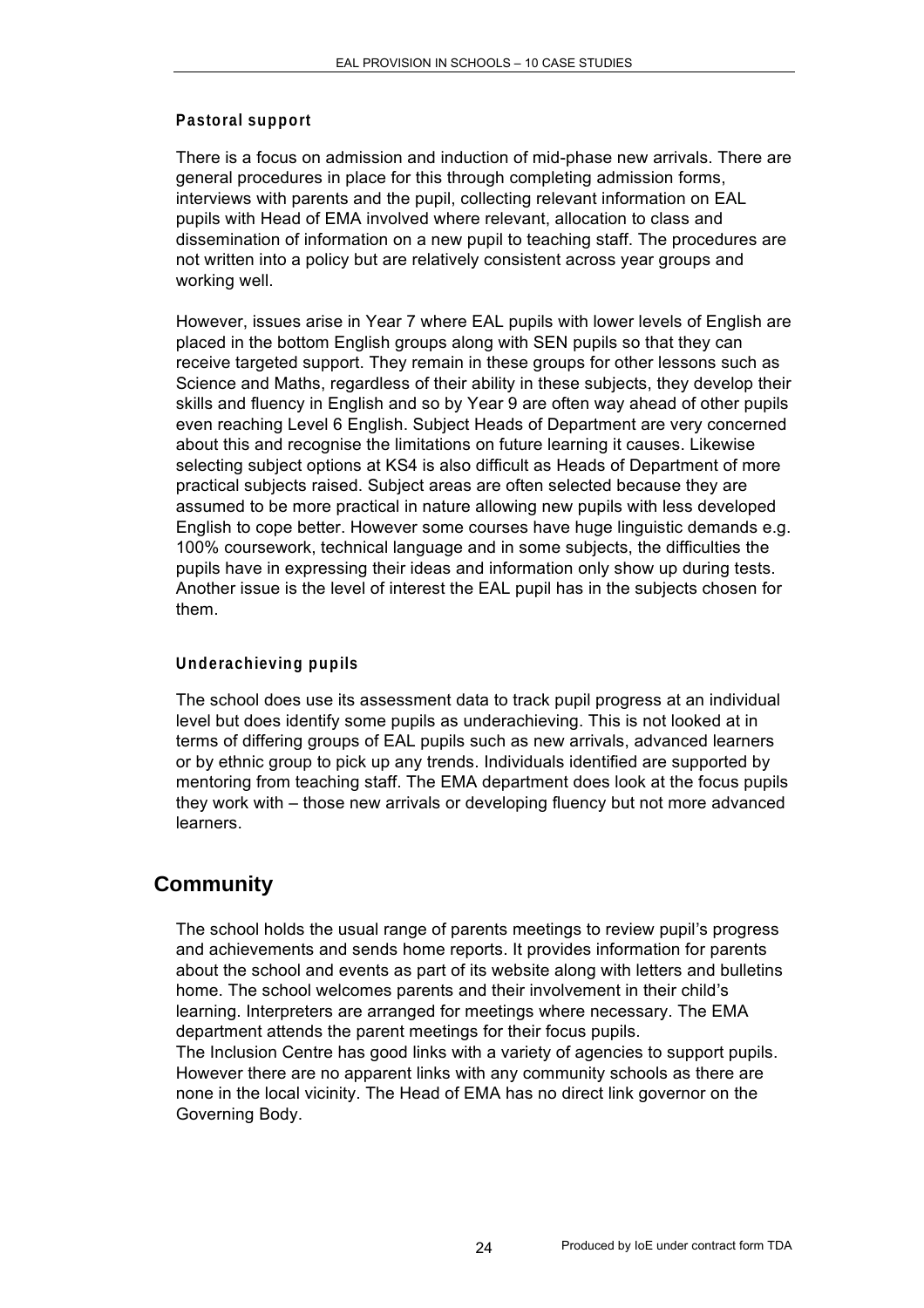#### **Vision**

The school provides a good quality of education for its pupils and is committed to continuing to improve its practice and help the pupils maximise their potential. The school has recognised however that its intake of pupils is changing, with more now joining who are new to English or with less developed English and coming from more varied ethnic and social backgrounds. Accordingly, it needs to look at and develop its mainstream provision to meet the needs of these EAL pupils and also meet the needs of the more advanced EAL learners. It also needs to review its current additional EMA provision to ensure that it is as effective as possible. Hence the school requested and organised a 5 day review of EMA, conducted by two coordinators of the LA central EMA team. Based on the outcomes from this review, the school will look to develop its current practices and provision for all ethnic minority pupils.

There has been lack of awareness of EAL pupil needs in the past as most EAL pupils are advanced learners with a good command of English. Given good teaching, these pupils have been successful overall but may not have achieved the highest grades in their exams.

Possible barriers to achieving this vision is the importance that staff will place on mainstreaming EMA practice into their teaching and the time available for CPD on EAL.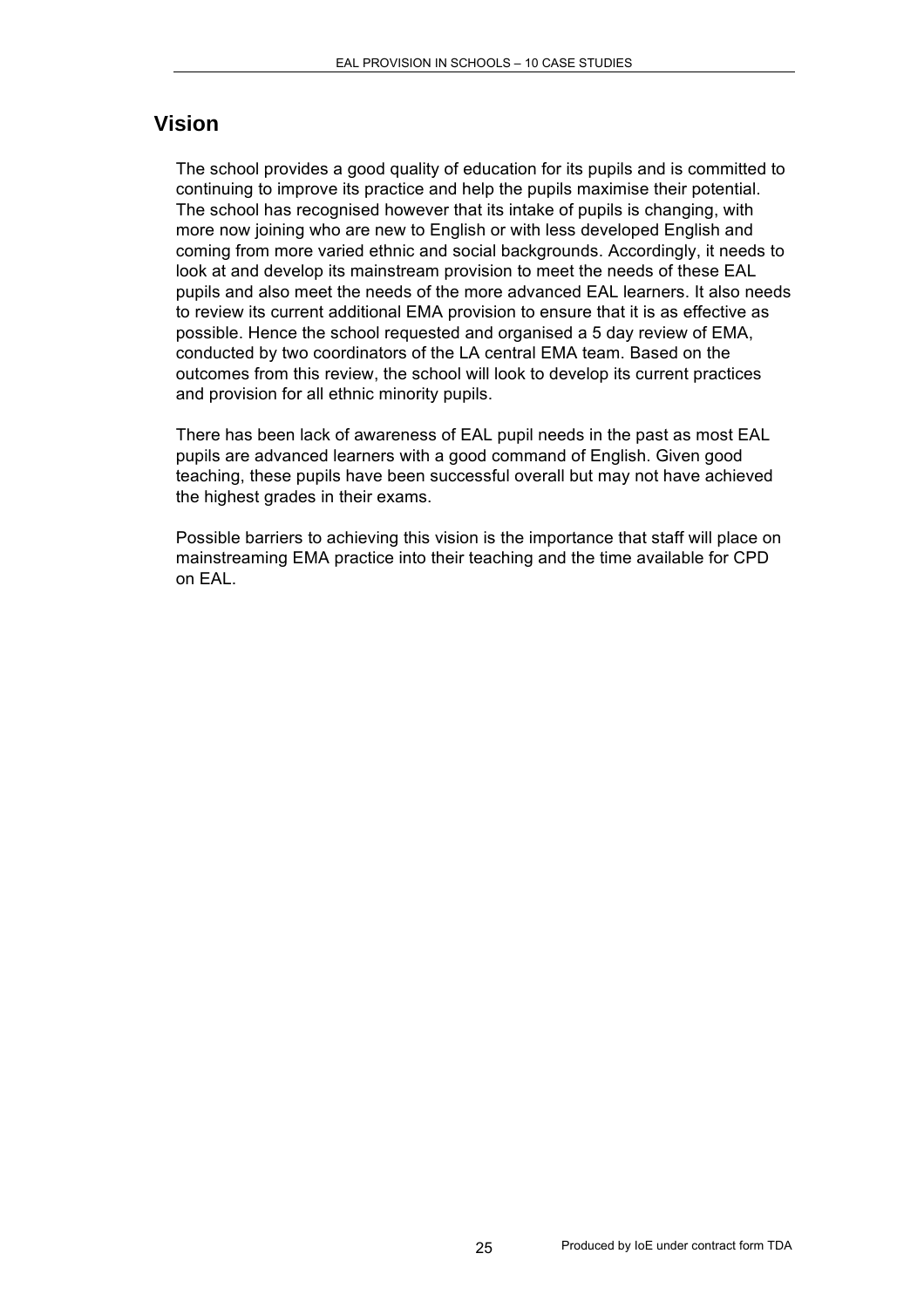## School 3

Age range: 3–11 Number of pupils on roll: 638

## **Introduction**

This Primary School is an oversubscribed, three-form entry, community school. The school population is 'almost entirely from one ethnic group whose origins lie in Pakistan and who are Muslim and 98% of the pupils have English as an additional language' (OfSTED, 2006). The school is situated in an area of significant social and economic disadvantage and there has been a high turnover of staff in recent years. It is 'driven by a committed and passionate senior leadership team' (OfSTED, 2006). Teaching and learning were recognised in the most recent inspection as strengths, as were the priority given to the development of speaking and listening and the good range of enrichment activities provided. Mainly because of the nature of the school population, standards in national tests – although usually close to meeting LA targets – are well below national average. They have steadily improved over recent years and valued-added levels have been consistent at about 99%.

#### **Structures and policies**

The school does not recognise EAL as an issue relevant only to a particular group of pupils, but as 'all-consuming', a whole-school set of issues, much more than a matter of meeting the needs of 'new arrivals', of whom there are a small number in the school. The Assistant Head for Literacy and Language across the curriculum sees EAL issues as part of her management role. There is no specific EAL policy and the EMA budget is devolved into whole-school use; according to the Head Teacher, 'the edges are blurred'. The funding is seen as contributing to developing language learning across the whole school and enriching the curriculum generally, specifically in providing extra TA support to work alongside teachers.

In the whole-school approach to teaching English/Literacy, there is a strong focus on developing the 'narrow band of competence' in reading and writing that is seen as required for children to achieve L4 in KS2 SATs. A key aspect of this, from Foundation Stage (FS) to KS2, is 'keeping things straightforward'. In contrast with this, teachers aim to promote speaking and listening as a vehicle for children's learning and accessing the whole curriculum. The Head Teacher asserts that he feels happy to subscribe to this aspect of the 'Bradford vision', seeing it as a way for children to 'really' learn, rather than simply pass tests.

The management structure of the school is an unusual one: there is one Deputy Head and five Assistant Heads, one each for FS, KS1, KS2, Literacy and Inclusion. The last two are both recent appointments. The aim of this is to promote distributed leadership and provide professional support among the staff through a matrix of intersecting roles. The Head also believes that it encourages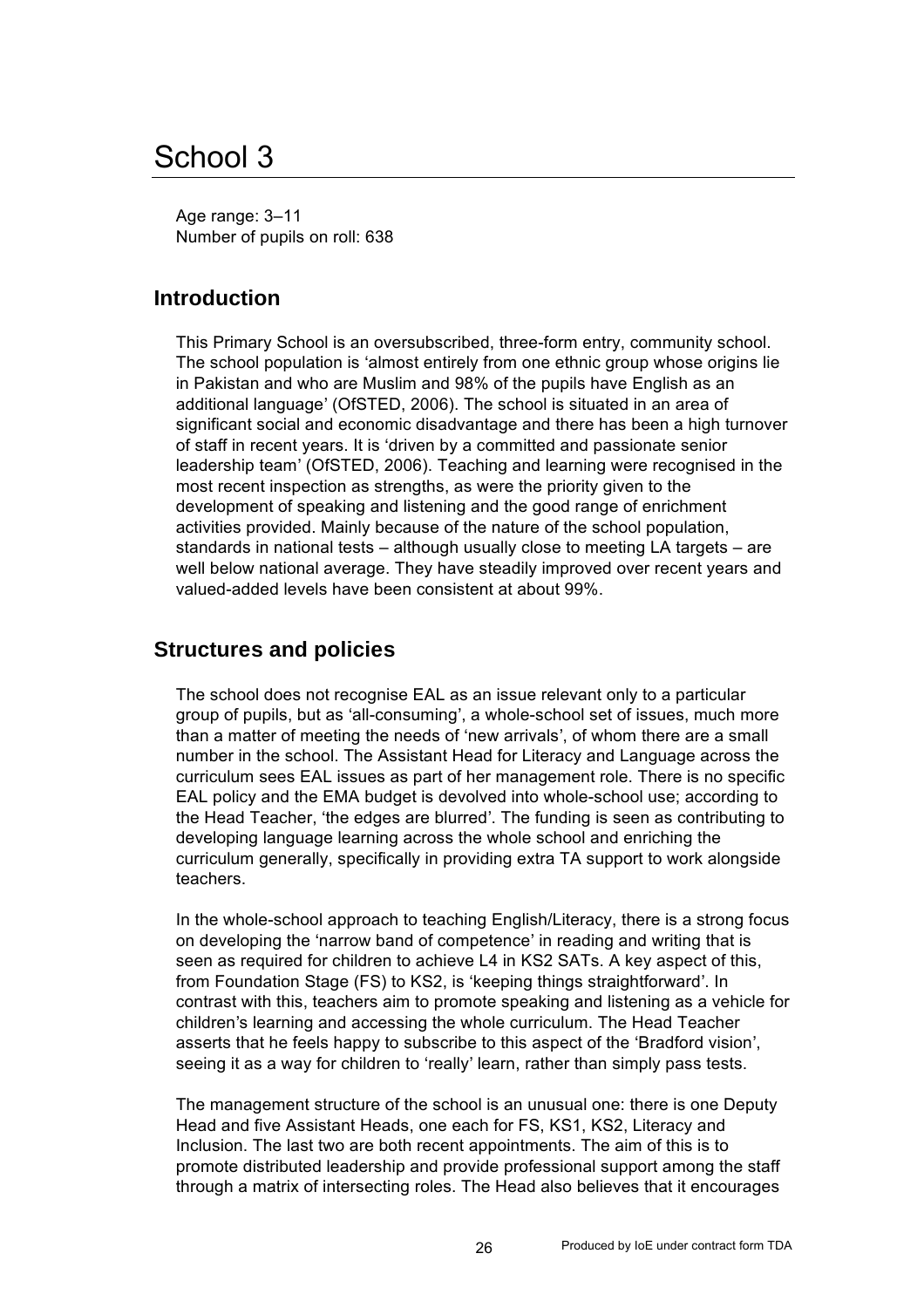a sense of shared responsibility for specific issues in school, with mangers feeling confident to take initiatives in dealing with matters that arise, rather than have the sense that a particular issue is 'nothing to do with them'.

## **Personnel**

A peripatetic teacher from the EMA service in the LA spends 0.10 of her time in school linking with a 0.5 EMA-funded teacher who also works across the school. There are about 8–10 pupils defined as 'new arrivals' at any one time in the school. Mainly Arabic speakers, they are mostly the children of 'sojourner' families from Saudi Arabia involved in studying at the University. It is recognised that these pupils need some specific provision in induction and language support in their early days in school. LA-produced materials, such as the recently introduced induction pack, are not used, but the school has had some contact with the consultant responsible for new arrivals.

In the mainstream teaching across the school, up to thirty TAs, many of them with skills in Mirpuri Punjabi (the main home language of the children) are identified as bilingual support and work with class teachers to provide focused attention to speaking and listening as part of lessons. They use pupils' home languages when needed for interpretation and support. There is an issue with recruiting sufficient numbers of Bangla-speaking support staff as the numbers of Bangladeshi-heritage children in the school grow. Another issue is the lack of planning and discussion time for teachers and TAs because of the TAs' contractual arrangements, but the fact that teachers and TAs work together for long periods encourages positive relationships and good communication. In the Assistant Head for Literacy's opinion, there is much more flexibility than in other schools for staff to arrange to be out of class, which she sees as a positive aspect of the management strategy.

As described above, there is a strong distributed leadership ethos. Language issues are addressed in different ways by four of the five Assistant Heads, one of whom has a more focused brief for literacy and language learning across the curriculum. This recently appointed Assistant Head has also picked up responsibility for introducing MFL into the school. Another recent development is the promotion of the SENCO to become Assistant Head for Inclusion. This encompasses a wide range of roles, including SEN and addressing the needs of EAL learners causing concern. This teacher also has a 0.5 teaching timetable, and it is unclear as yet whether this is a manageable workload.

There is no one in the school with specific training or qualifications in EAL, and the Head Teacher does not see this as a priority in making new appointments. His main concern is to identify quality of teaching and an understanding of how children learn, seeing this as a more important priority than specific language qualifications. His aim is to appoint 'the very best teachers' to promote learning.

## **Training**

While teachers are encouraged to participate in LA-provided training, this is not the main source of training provision, and there have been some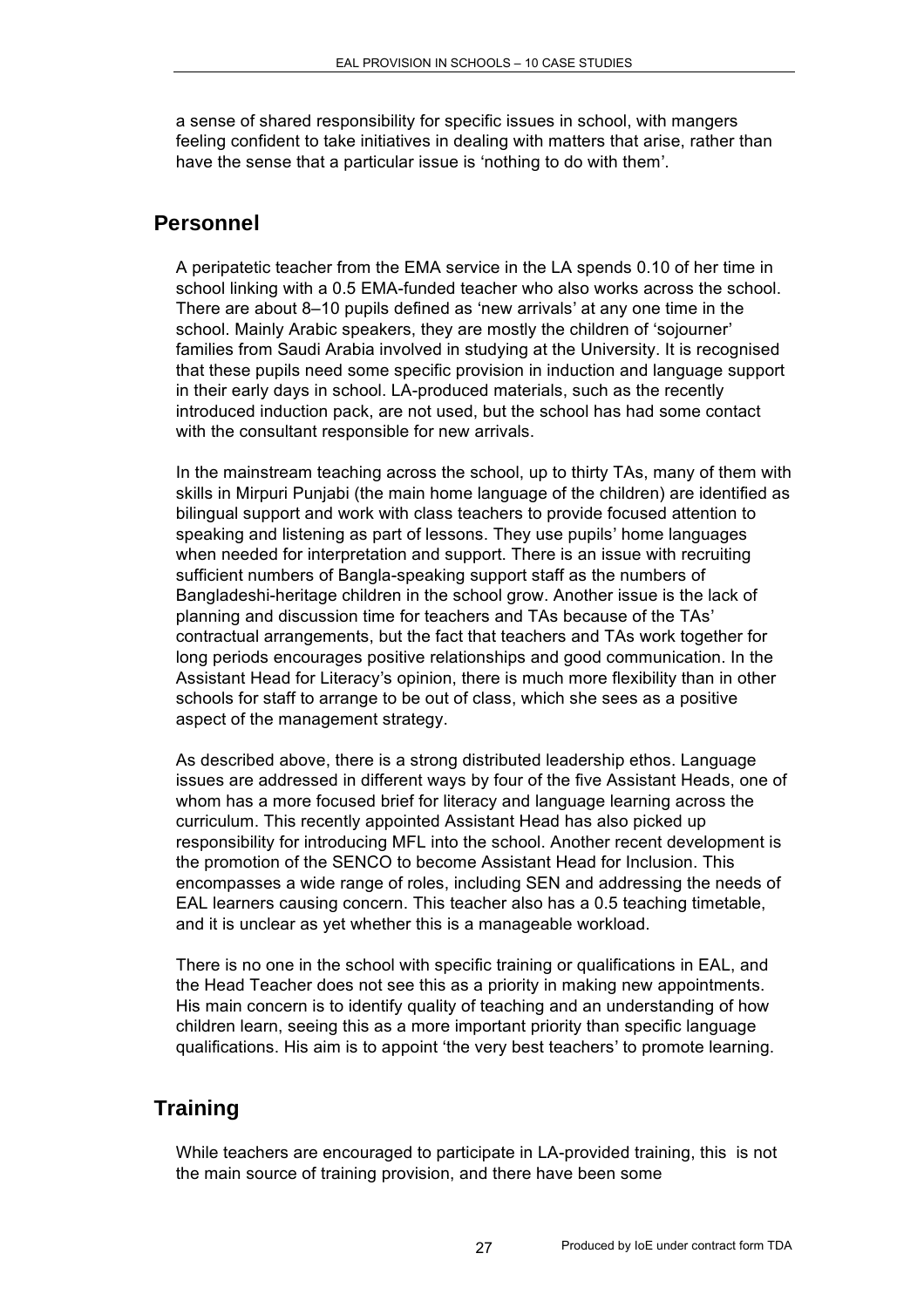'disappointments' when specific courses have not come up to expectations. The Head Teacher's belief that school improvement should be 'bottom-up', not a top down 'quick fix' has led to some resistance to joining LA 'EAL projects'. The Assistant Head for Literacy feels that the teachers 'won't do things unless they think it is a good idea', and the school was not one of the group of local primary schools in a recent project despite its very high numbers of bilingual learners. The Head is aware that his views can give rise to tensions between the school and the LA (and have done so), but believes that his approach suits better the model of distributed leadership which works best to move the school forward. He is not unwilling to engage in professional development indeed, he sees it as vital at both personal and institutional levels. He is aware of the crucial importance of meeting targets and of attainment for pupils in his school, which he sees as an equal opportunities issue, benefiting children and families in raising their selfesteem and combating the often stereotypical views of them held by the wider society.

The Head Teacher's approach to professional development is for the staff to identify their own needs and then he will seek out the expertise that can provide tailored training. This usually involves working with former and current LA staff on a consultancy basis. He promotes the idea of the school as a learning community, that all members of staff have distinctive knowledge and expertise that can be shared. For example, the literacy team has a range of expertise, such as Phonics, Better Reading and Assessment for Learning, which they have shared with the staff.

The FS Assistant Head describes the training model within school as a 'cascade' one. A weekly whole-school meeting is used as a training meeting, generating and focusing on topics identified as needs within the school. She has implemented cross-school training in Phonics and Assessment for Learning in response to identified needs.

Despite the Head's declared views on qualifications at the appointment stage, there is the sense that the school is a 'learning community' with teachers taking opportunities for professional development: the Assistant Head of Literacy is completing an MA in SEN and the Assistant Head FS has been involved in leading ITT sessions on PGCE courses in at least two local institutions.

### **Lines of communication**

All pupils are regularly tracked, and are assessed four times a year with outcomes recorded and discussed at a progress meeting once a term. The aim is that pupils will progress at consistent rates, and interventions are immediately put in place when this is felt not to be happening. The main mechanism for deciding on how to support pupils causing concern is the half-termly Pupil Overview and Support Meeting (POSUM) which is attended by a range of staff including relevant class teachers, the KS Assistant Heads, the Assistant Head of Inclusion, the Deputy Head, and learning mentors. Class teachers bring individual cases to discuss and identify ways forward. Such cases may include children with specific EAL needs, but these are not common. The focus of the meeting is on agreeing responsibility for action, which could include particular interventions carried out by TAs, sometimes on a withdrawal basis and less often within the class.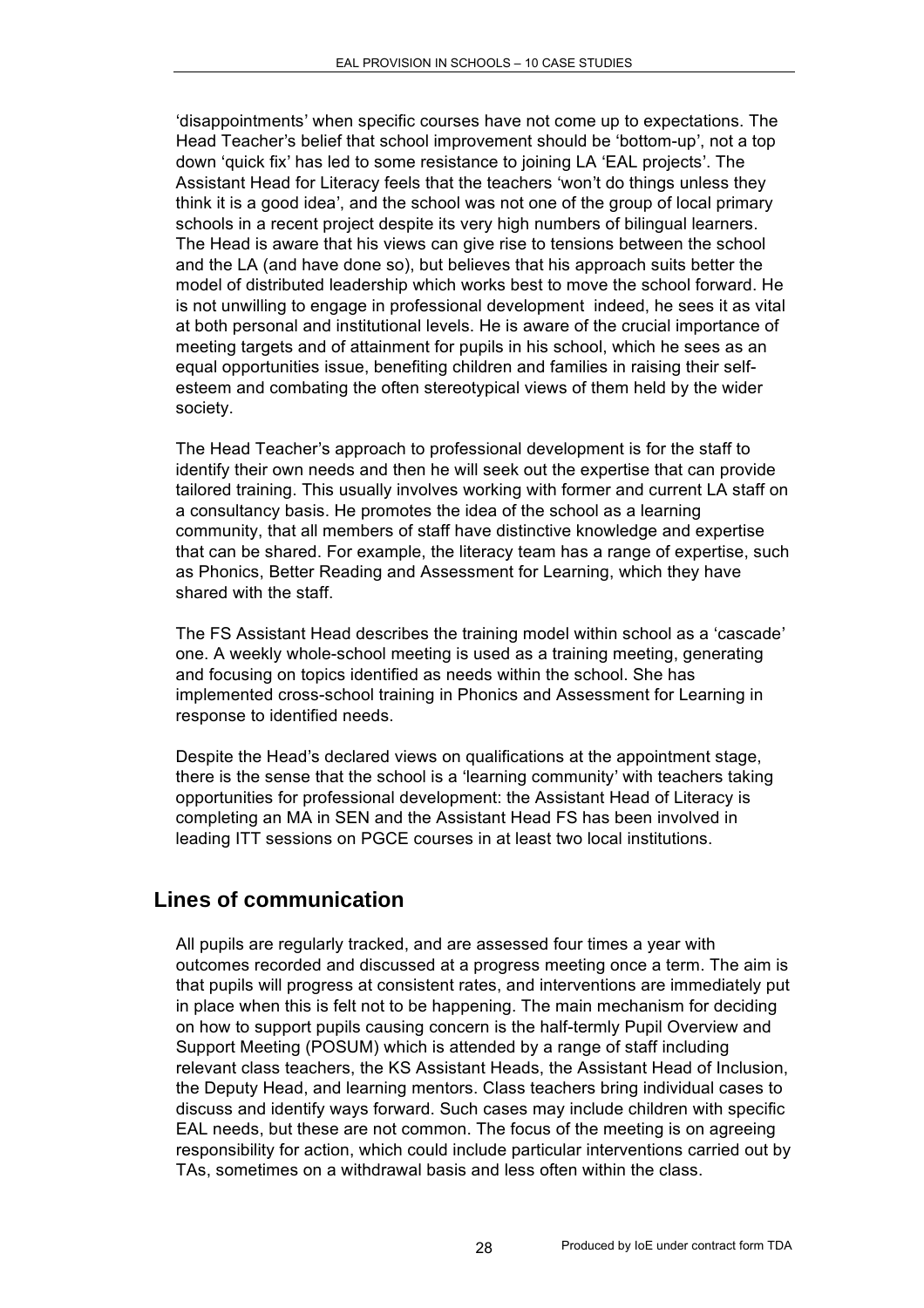Apart from the POSUM meeting, the Assistant Head for Literacy regards herself as the point of contact for teachers with concerns about the language needs of specific pupils, including those new to English. She believes that this role will grow as she gains experience in the school (this is her second term). She is trying to collect together a bank of materials so that she can become a 'resource' for teachers. She is pleased that the initiative for developing MFL is also coming within her ambit; she has no qualifications in this area, but did some training at her last school.

Issues of communication in FS are particularly crucial especially with TAs as they are employed only for school hours; the FS Assistant Head described having to seek out time to talk with TAs, but feels that the group is generally supportive and positive. She believes that her communication with the rest of the school is facilitated by her status on the SMT and the regular routine of leadership meetings. She has established a 'clear line of command' in FS so that all staff (a total of 14 FTE) know their roles and responsibilities.

The FS Manager maintains regular contact with the Sure Start Centre which is located next to the school. She is a member of the Advisory Committee and also meets the Manager and other staff at least once a term. She also monitors the frequent use made of the facilities at the Centre by children in FS with SEN and their parents.

There is communication and co-operation among the cluster of schools in the area, including both primary and secondary schools. The Head Teacher talked about a change in culture from competition to cooperation among schools in the area. However, the FS Manager did not seem to give a high priority to this, though she ensured that any network early years meetings were attended by a school representative.

## **Teaching materials**

There are no specific EAL-related materials used or promoted across the whole school. The Assistant Head for Literacy had seen what she considers would be useful resources for new arrivals on a visit to another school – she was unsure whether these were EB or commercially-produced, or part of the NAEP materials.

The FS Assistant Head is a very committed exponent and nationally accredited trainer of synthetic phonics using the Jolly Phonics materials (Jolly Learning, 2009). She sees the approach taken by this scheme as better than the PNSproduced Letters and Sounds, and particularly valuable for EAL learners. Since her appointment to the school 5 years ago, she has introduced the scheme (and the accompanying Jolly Grammar) across the whole school, and believes that this has been advantageous in raising standards. The materials are used extensively for interventions and 'low ability' learners in KS2.

### **Strategies**

As mentioned above, the school seems to have two main, somewhat incongruous, strands in their strategies for teaching and learning. Firstly there is a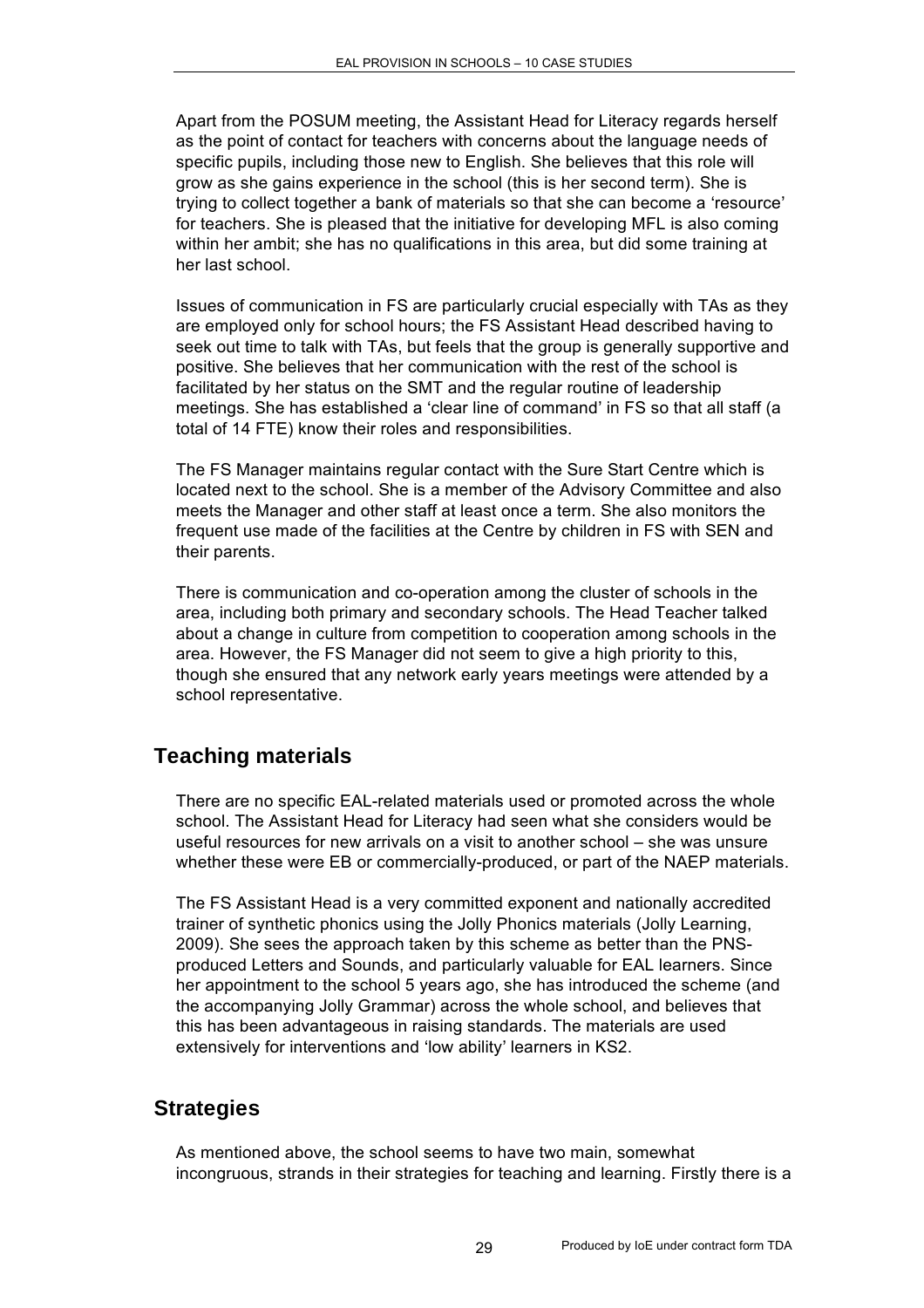strong focus on the 'very narrow band of competence' in reading and writing skills required to achieve Level 4 at KS2 SATs, and secondly there is an awareness of the need to promote talk in all its dimensions as widely as possible as a means of enriching children's learning experiences. Attaining the SATs targets is seen as a whole-school responsibility. Most children are expected to reach Level 2c by the end of KS1. Having a firm grip on Phonics (using Jolly Phonics) and the mechanics of writing are seen as a means to this end. 'Paired Talk' and 'Talking Partners' are used extensively across the school from FS, where they begin with extensive training and practice in taking turns in conversations.

As is common in most primary schools, the mornings are mostly taken up with Literacy and Numeracy, and afternoons with learning in foundation areas. Bright and colourful displays all over the school attest to the range of activities available to the children and to the wide range of visiting artists, drama specialists, musicians and so on. It is recognised that the small number of children – 10–12 at any one time – undertaking intervention activities (usually with the guidance of TAs) are missing out on some of this enrichment activity, but this is seen as inevitable.

The group of children interviewed were clearly aware of the school priorities in reading and writing. They talked about writing as a somewhat mechanical process, seeing it as to do with learning decontextualised sets of text features and terminology, rather than as a means of communicating ideas and expressing personal meanings. None of the group of five seemed to have any strong personal interest in reading for pleasure, though they did say that they read at home and visited the local library. Alongside these somewhat unenthusiastic responses, they described with animation various projects in which they had been involved in school, all of which entailed working in groups. Despite the opinions about writing reported above, one Year 6 boy described at length a group writing project he had taken part in, showing clearly that he was proud of the outcomes. The children expressed a strong preference for working in groups rather than separately, and had clearly internalised the value of the learning strategies promoted by the paired talk approach used across the school, saying that they liked using it in their writing tasks, as it helped them extend their thinking about what they had to write about and monitor accuracy.

## **Community**

The school premises are used for Saturday classes in Modern Standard Arabic, which has come about because of interest from the community. In return, the school is negotiating to begin teaching MSA as their chosen MFL, despite concern from some staff that this will 'ghettoise' the children. This initiative is being managed by the Assistant Head for Literacy. The group of children interviewed were clearly very interested in and knowledgeable about their heritage and community languages and quizzed each other about their different experiences. One Year 5 girl attended the Arabic Saturday classes and explained them enthusiastically to the others. In their view, their home languages did not have any role in their learning in school.

Parents are seen to be committed to supporting their own children and are very willing to attend consultations, but they are less likely to take an interest in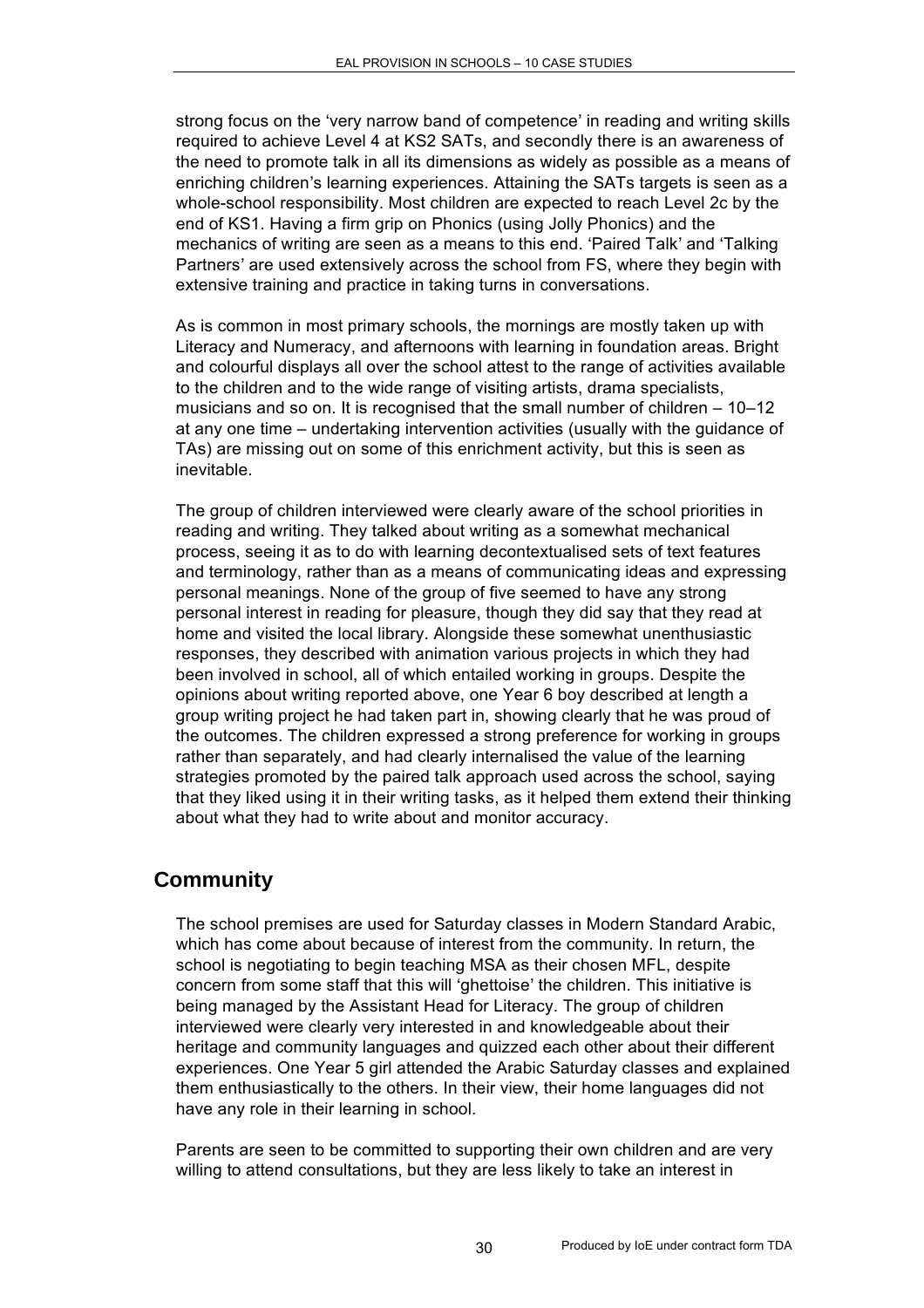learning about curriculum initiatives or taking on more active roles in supporting their children at home. Consultations are organised in different ways across the school; in the FS stage for example, they are done on an ongoing basis with a small number of parents being seen every week. The Assistant Head of FS is involved in parental development courses run by a local college which involves course members undertaking placements in Nursery or Reception classes, but she was not aware of similar initiatives developed as part of the LA's EMA-funded raising achievement initiatives.

There is no governor with specific responsibility for EAL learners, and no sense of a strong governor involvement in the issues.

## **Conclusion**

The most recent OfSTED report comments that 'The Head Teacher and leadership team have a clear, shared vision of the future development of the school,' seen as the need to constantly work to raise pupils' achievements, but articulated by different interviewees in different ways. The FS Assistant Head's vision of developing 'happy children who can't help talking' entailed the development of outside learning areas as a key way of widening children's experiences. The Assistant Head for Literacy talked about 'sharing good practice' and promoting literacy learning across the curriculum. All interviewees showed a strong awareness that raising achievement for EAL learners is inextricably bound with social and cultural issues, and that important strands in developing good provision for EAL including promoting positive attitudes to learning, widening horizons and enriching the curriculum. The ethos is warm, positive and very supportive of the children and their families. Communication among staff is clearly excellent. Children are encouraged constantly to do their best.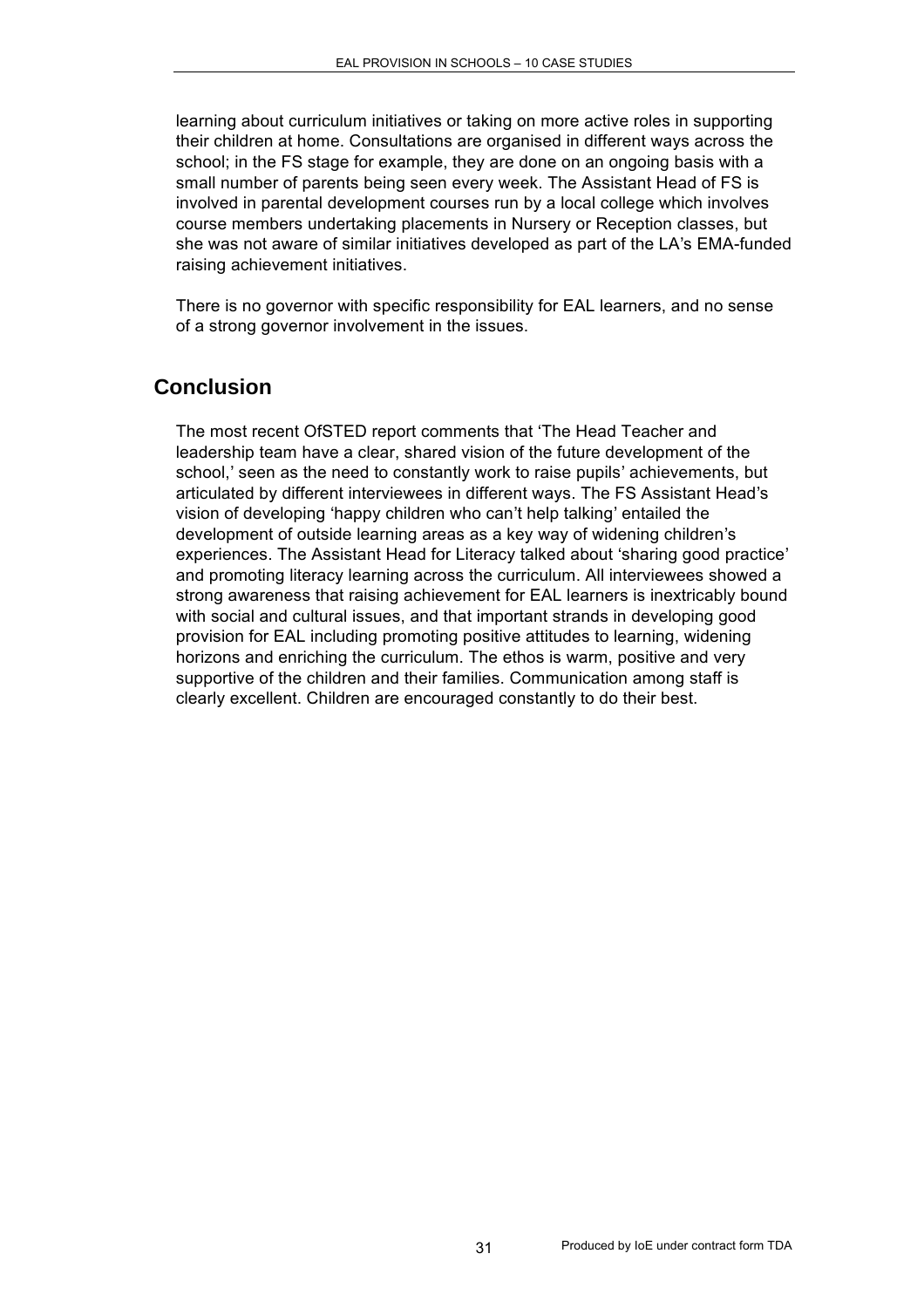## School 4

Age range: 3–11 Number of pupils on roll: 216

#### **Introduction**

School four is a small urban Junior school in a residential area of anonymous and nondescript but quietly respectable housing. It has been oversubscribed since a recent OFSTED report described it as "outstanding". It is bounded by larger roads lined with small shops catering for specific ethnic communities – Polish, West African, Indian, Chinese and, most markedly, Pakistani whose claim to be the predominant established community is signalled by the mosque close by the school. The school lies on the geographical edge of the community it draws its pupils from, a cramped and fairly densely populated urban area, and looking out over towards the more spacious suburbs and the lush home counties countryside. It seems to be trying to funnel its pupils out of the social deprivation of one area into the privileged environment of the other. And now reinvented as a successful school – despite, as is whispered by those who should know better, its large minority ethnic population – it may well start to do just that.

It also has a high level of mobility; most of its casual intake being from elsewhere in the UK rather than from outside. Otherwise most pupils come from the nearby infant school. Around 75% of the school population is from minority ethnic backgrounds with EAL. Most of these pupils – around 60% of the school – are of Pakistani heritage, Mirpuri speakers from the Kashmir region and many of them born in the UK. There are increasing numbers of eastern European pupils, mainly Polish, and some pupils from African countries.

The school's previous reinvention was in the early 1990s when the Edwardian building was given a complete architectural makeover and turned into an identikit New Labour functional and all-purpose edifice. Its gabled roof, its large windows and particularly its bright green exposed metal beams and girders give it an identical look to the Asda supermarket just down the road. At first it looks like it might be – literally and symbolically – all front. All the exterior space is around the entrance of the building, tucked away at the back the playground seems too small and hemmed in.

Inside the school however everything is bright and cheerful and spacious. It looks tidy and well cared for and the artwork and other displays on the walls are imaginative and energetic. The displays also reflect the language backgrounds and cultural heritages of the pupils. The pupils are very much multi-ethnic, the teachers are very white. In the classrooms some of the interactions between pupils were in languages other than English, sanctioned and smiled upon, but not engaged with, by their teachers. Teachers and TAs were more like sensible mums, responding to questions with "that's right dear" and doing a lot of metaphorical head patting. Everyone was speaking nicely to one another, remembering to take their turn and getting on with their work in a purposeful manner. No-one seemed baffled or confused or unsure as to what they were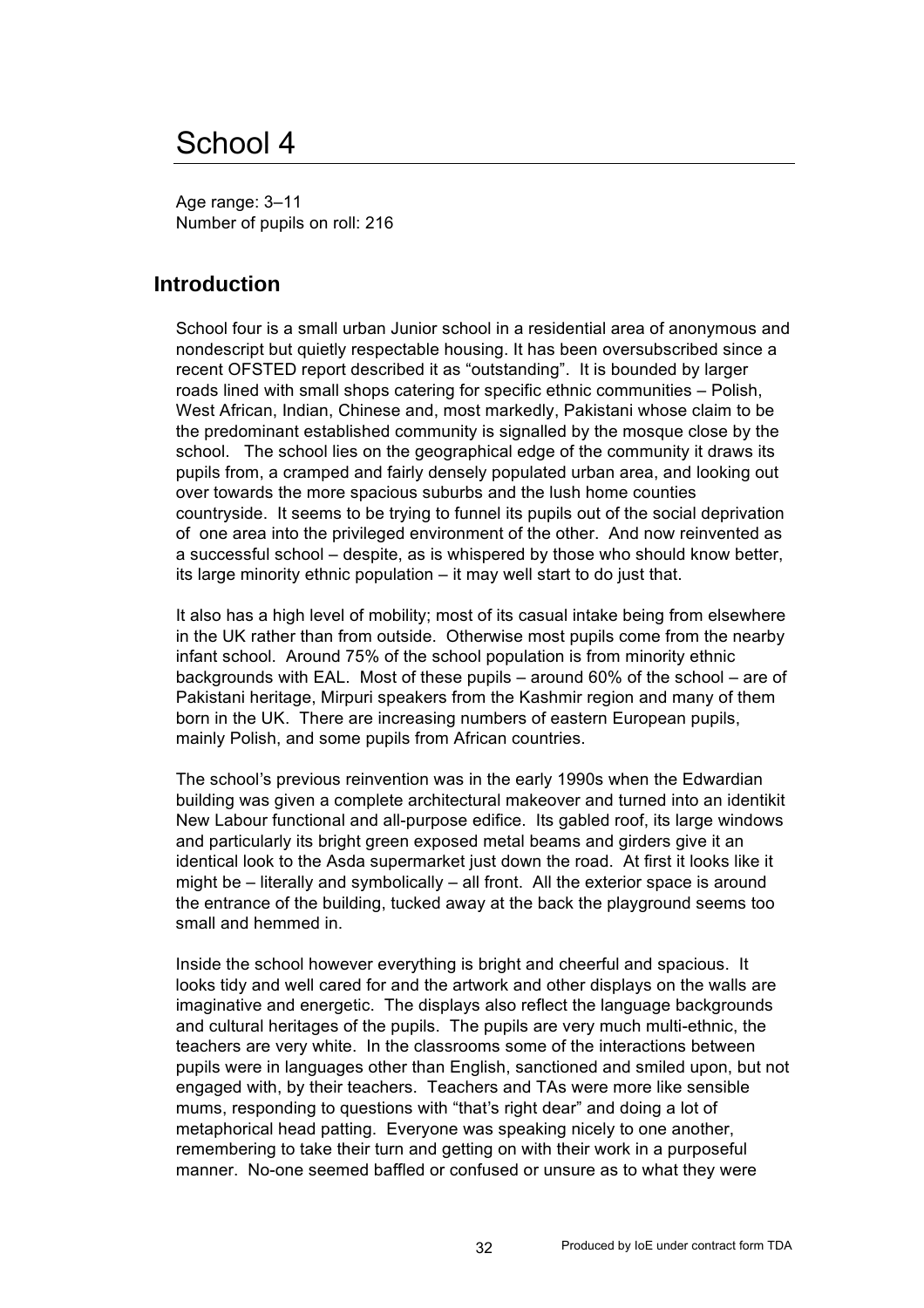supposed to be doing and there was a confidence about evaluating and criticising work. There was a general awareness amongst pupils, reinforced at regular intervals by their teachers, that they were part of a successful school.

#### **Structures and policies**

The school is clearly proud of its multi-ethnic profile; the introductory pages on its website and in its prospectus signal this and include positive statements about the value and importance of pupils' bilingualism. The Equalities Policy is focused around the bilingual heritage of pupils and its role in learning but also has a positive stance on challenging racism. It also has a strongly stated commitment to inclusion; recent structural works have made the building accessible to pupils with mobility difficulties and the school has an above-average number of pupils with a range of SENs.

Most of the new arrivals come from the infant school and the school incorporates the information about language experience, learning and achievement into the initial assessments of pupils.

Pupils who arrive at other times are placed straight into mainstream classes. The school is two-form entry and there is a TA for each year group and one for each class in Year 3. It is the TA's responsibility to ensure that any newly arrived pupil is welcomed and integrated into the class. A resource pack is provided for work with beginner bilinguals containing some key phrases, dual language texts and basic English materials but the emphasis on supporting pupils to engage with mainstream activities. Pupils are encouraged and invited to use their first language as a way into mainstream activities. The school operates a 'buddy' system and where possible the buddy shares the first language of the new arrival.

The EAL work in the school is overseen by the Deputy Head Teacher. She has a very clear understanding of the importance of specific strategies, interventions and initiatives for advanced bilingual learners and her communications to staff make specific mention of the language and learning needs of this group of pupils. Staff meetings have included input on strategies for developing higher-order academic language in those EAL pupils with a high level of social English. The recent Ofsted report made the link between work with advanced EAL learners and achievement and the school has developed this into a rationale and the beginnings of a policy on this group of pupils. The Deputy Head has started to analyse the end of Key Stage 2 achievement data to identify intervention strategies for this group.

### **Personnel**

The school has an Inclusion Team with an Inclusion Coordinator. Within the team there are three coordinators for different aspects of inclusion – EAL, SEN and Gifted and Talented (Advanced Skills).

The two latter coordinators are qualified teachers, the EAL Coordinator is a TA. She has had no formal training in EAL work and has no relevant qualifications.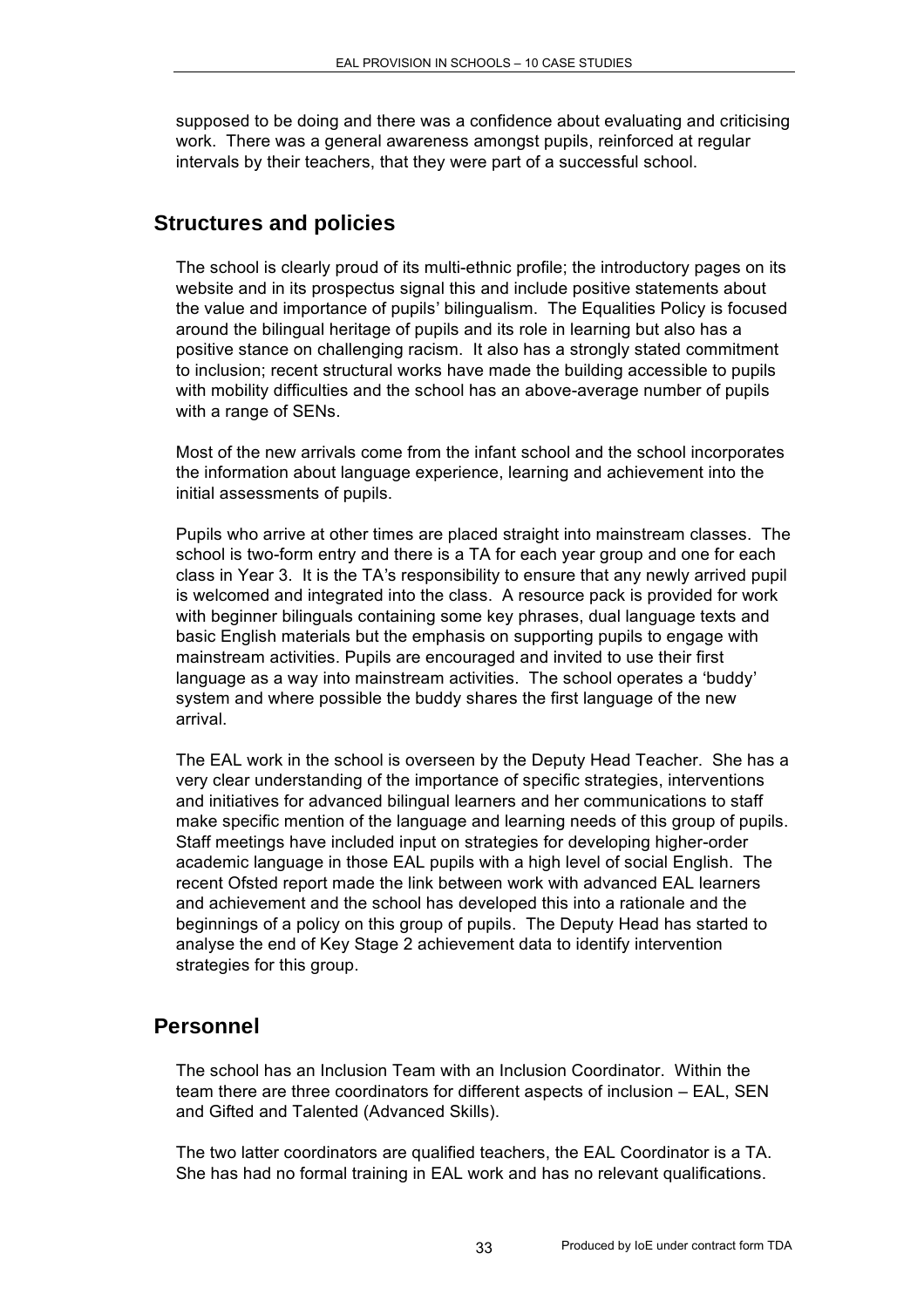She is currently working towards HLTA status. Her main responsibility is to offer advice and support on EAL work to her TA colleagues through a mentoring programme. The intended focus of her work is to develop ways of supporting EAL pupils through the various curriculum areas. Other curriculum coordinators at the school are expected to include a clear and specific EAL input into their development roles; their opportunities for liaison with the EAL Coordinator are largely limited to formal staff training sessions and their channels of communication are unofficial. The work of the Inclusion Team and of EAL specifically is overseen by the Deputy Head, a Mirpuri speaker herself with a keen interest in EAL work.

The school employs no dedicated EAL teachers. TAs are expected to offer direct support to early stage EAL learners and new arrivals. There is a full-time Bilingual Teaching Assistant, not a Mirpuri speaker, who provides support to early stage EAL learners throughout the school. Early stage EAL learners are targeted for individual support; more advanced EAL learners receive support through general classroom strategies rather than on a one-to-one basis.

The school emphasises the responsibility of all its teaching staff to enhance the learning of pupils with EAL and lesson plans, assessment frameworks and monitoring documents include a specific EAL dimension.

## **Training**

The school has very little contact with its central EAL/EMA advisory service (MECSS). This is clearly a source of great regret for the school leadership. The authority's EAL support service had been well-used and highly-regarded when it was located in its own centre with training areas, advisory staff and a resource base. (In fact it was the base from which NALDIC – the National Association for Language Development in the Curriculum was launched). In recent years however, the centre was closed down, the staff moved into the central school improvement service and their specific role changed into a more generic one and the whole service generally, as the Deputy Head put it, "run down". The school knows that there is some support for and advice on EAL provided by the LEA but understands that it is linked to the distribution of the EMA grant, which in turn is linked to priorities not filled by the school. The school has sent members of staff on a range of courses run by the LEA but has not found any courses specific and relevant to local EAL needs so has started to investigate possibilities for schoolbased training sessions.

The now-defunct central EMA service facilitated networks for EAL/EMA practitioners to meet regularly to share resources and good practice. The Deputy Head sees this approach as potentially beneficial and worth pursuing and is exploring the possibilities of developing regular and formal contacts with schools in the area that have similar ethnic profiles.

The school's Key Stage 2 assessment results have improved over the years and pupils with EAL are achieving good grades. The Ofsted report made the link between the quality of teaching and EAL achievement. However the Deputy Head feels that staff would still benefit from some substantial ( i.e. not delivered through a one-day LEA course or a DCSF training package) input on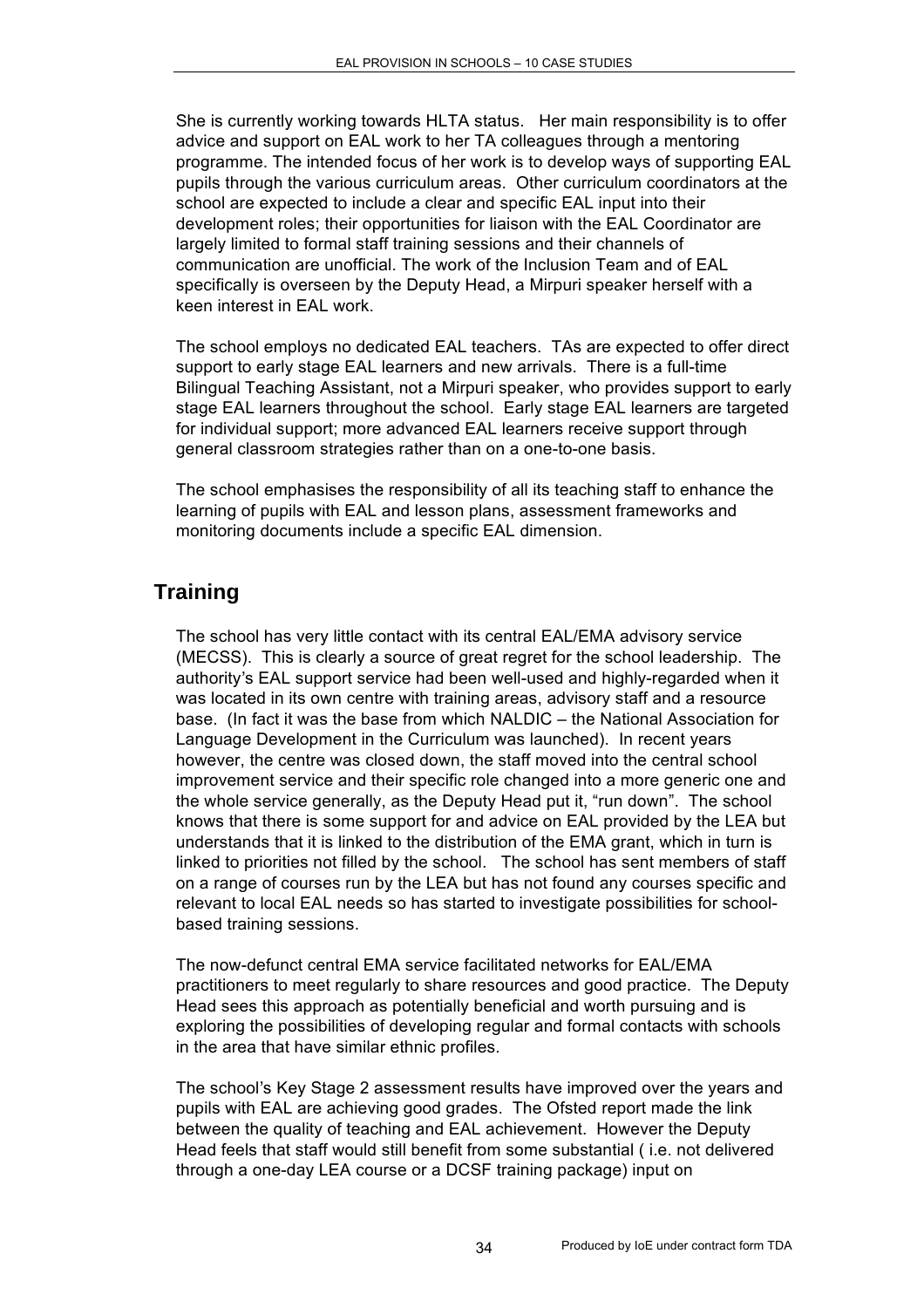differentiation for EAL within an inclusive classroom and especially on how to develop more formal academic writing. She also feels that class teachers would benefit from some detailed input on "cultural understanding". At present most class teachers and class-based TAs are White British; the staff who share the languages and cultural backgrounds of most of the pupils tend to be general supervisory staff.

## **Lines of communication**

The TAs, who carry out most of the EAL support work, have the lines of communication with mainstream teachers common to many primary schools – mostly informal and ad hoc or conducted through documentation. Most class teachers do not have a full-time TA and TAs are generally shared between classes.

TAs have timetabled opportunities to meet as a group. Sessions are run by the EAL Coordinator who will offer advice on strategies for individual pupils and more general ones.

The Deputy Head, who has a personal interest in and an understanding of EAL, has regular meetings with curriculum and support coordinators. The school has a commitment to an EAL focus across the curriculum. The Art Coordinator has worked recently with class teachers on more imaginative and professional curriculum projects and display methods. Part of this initiative included a multicultural approach to art and the impact of certain cultural backgrounds on children's understanding of, attitude to and approach to making art.

Class teachers are expected to be more explicit about EAL needs in their planning and other documentation although there are no formal or obvious channels of communication between teaching staff and EAL or senior staff to consolidate this.

## **Teaching materials**

The school has a range of dual language texts for use in classrooms throughout the school and uses some commercially produced catch-up programmes such as 'Springboard' for pupils whose lack of English fluency is a barrier to engaging with classroom activities.

### **Strategies**

The school places equalities and inclusion at the heart of its teaching and learning strategy. A number of pupils come from socially and financially disadvantaged families; the school recognises the barriers this places in front of learning and has a policy of ensuring that equality of access to learning in classrooms as a way of removing some of these barriers. Class teachers are encouraged to draw upon pupils' experiences, skills and prior knowledge in their teaching and to have and reflect high expectations of pupils. The leadership encourages and promotes as much topic-based, cross-curricular work as is feasible in order to draw upon pupils' experiences more effectively.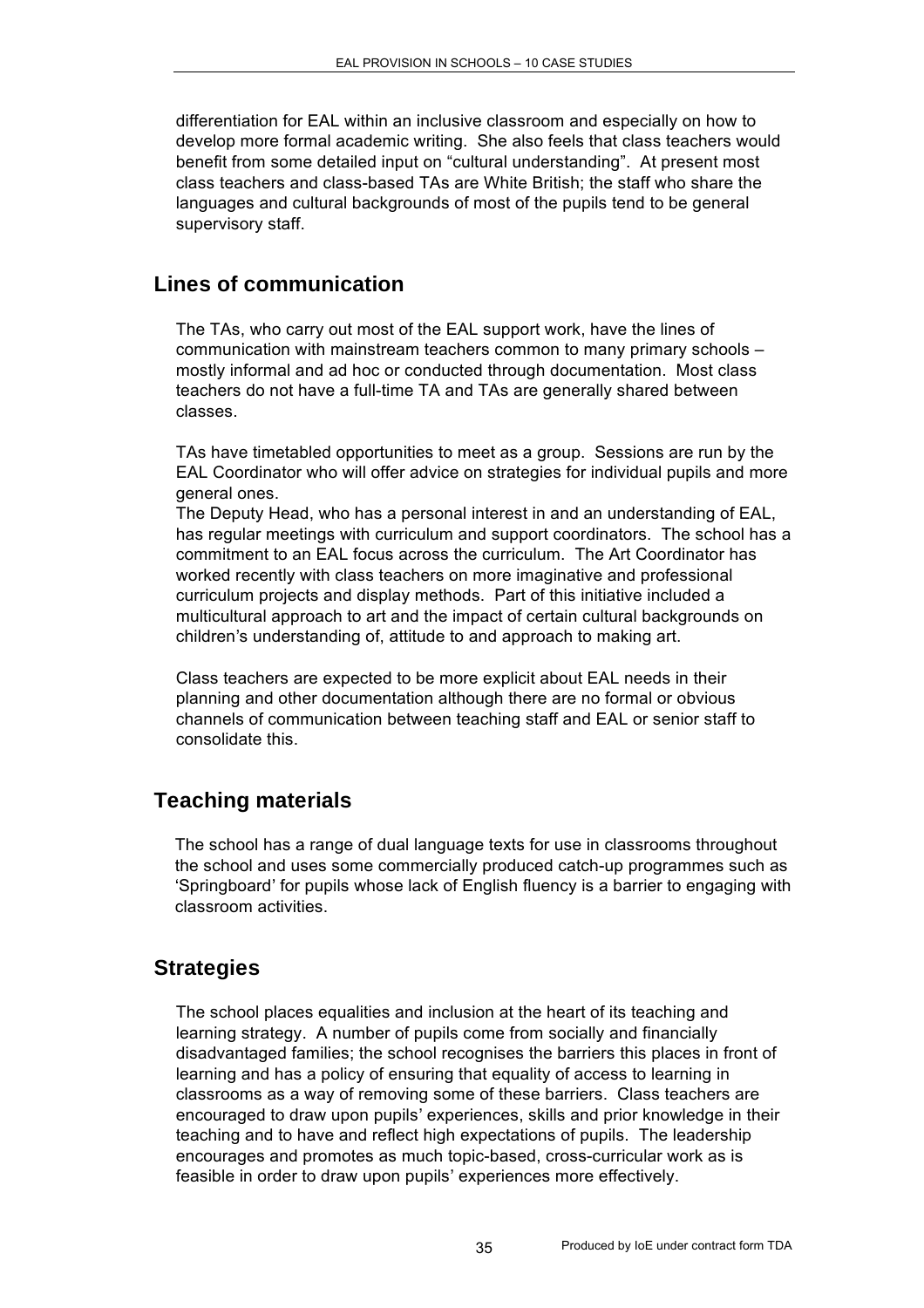The use of pupils' first language is promoted as a key strategy across the school. Pupils are encouraged to pair up with other speakers of their first language in activities and to discuss ideas, information and concepts in the first language. Class teachers have had input on the value of the first language as a means of thinking, processing, conceptualising and ordering information.

The school has significant numbers of pupils from a fairly well established community, Mirpuri speaking Pakistanis. Mirpuri is a spoken language and so most of these pupils are not literate in their first language, although some are attending weekend Urdu classes and all will have some understanding of Arabic from attending the mosque. Resources and materials written in this language are not therefore seen as effective as those in some of the other first languages used in the school. The school has a particular focus on further raising the achievement of more advanced EAL pupils through literacy. Class teachers are receiving advice and suggestions on how to transfer social English into academic language and in written work. Key approaches to this are the unpacking of the questions and instructions that may get in the way of pupils' abilities to express and demonstrate conceptual understanding and of moving pupils from active and concrete learning experiences to more abstract ideas and concepts.

## **Community**

The school has always felt it had close links and good relations with its core constituency from the Pakistani community, even though its teaching staff are not on the whole drawn from this community. The Deputy Head, however, is from this community and her presence in the leadership team clearly inspires trust and confidence amongst parents. Two or three generations of families from this established, settled and close-knit community have attended the school and many of the pupils have siblings and relatives at the school. The school drew from this ethnic group by virtue of its geographical location even when it did not have a high academic profile. An excellent Ofsted report and impressive Key Stage 2 assessment results have vindicated both the teaching and the drive for success within the families and have confirmed this trust and confidence, although have attracted interest from families wider afield with the possible consequence of shifting the ethnic balance.

Despite the positive regard of the parents, the school is experiencing some difficulties in developing deeper links with families. Information to parents is translated where appropriate and a Home/School Agreement is signed by teacher, parent and pupil. Information sent to parents encourages them to visit and contact the school and to offer help in classroom and extra-curricular activities. The feeling is that despite all this, parents are still "fearful" of stepping into the school and the school is exploring ways of getting parents onto the premises more. Another factor is the unavailability of parents during the day; many run small businesses or shops or work in the service industries and work long or irregular hours. Many of the fathers are minicab drivers. The school has regular ESOL classes for parents. These are held on school premises, albeit in a temporary structure outside the main building and conducted by ESOL teachers from the LEA's Adult Education service. The intention is that this will enable parents to engage more in their children's school work. The school is trying to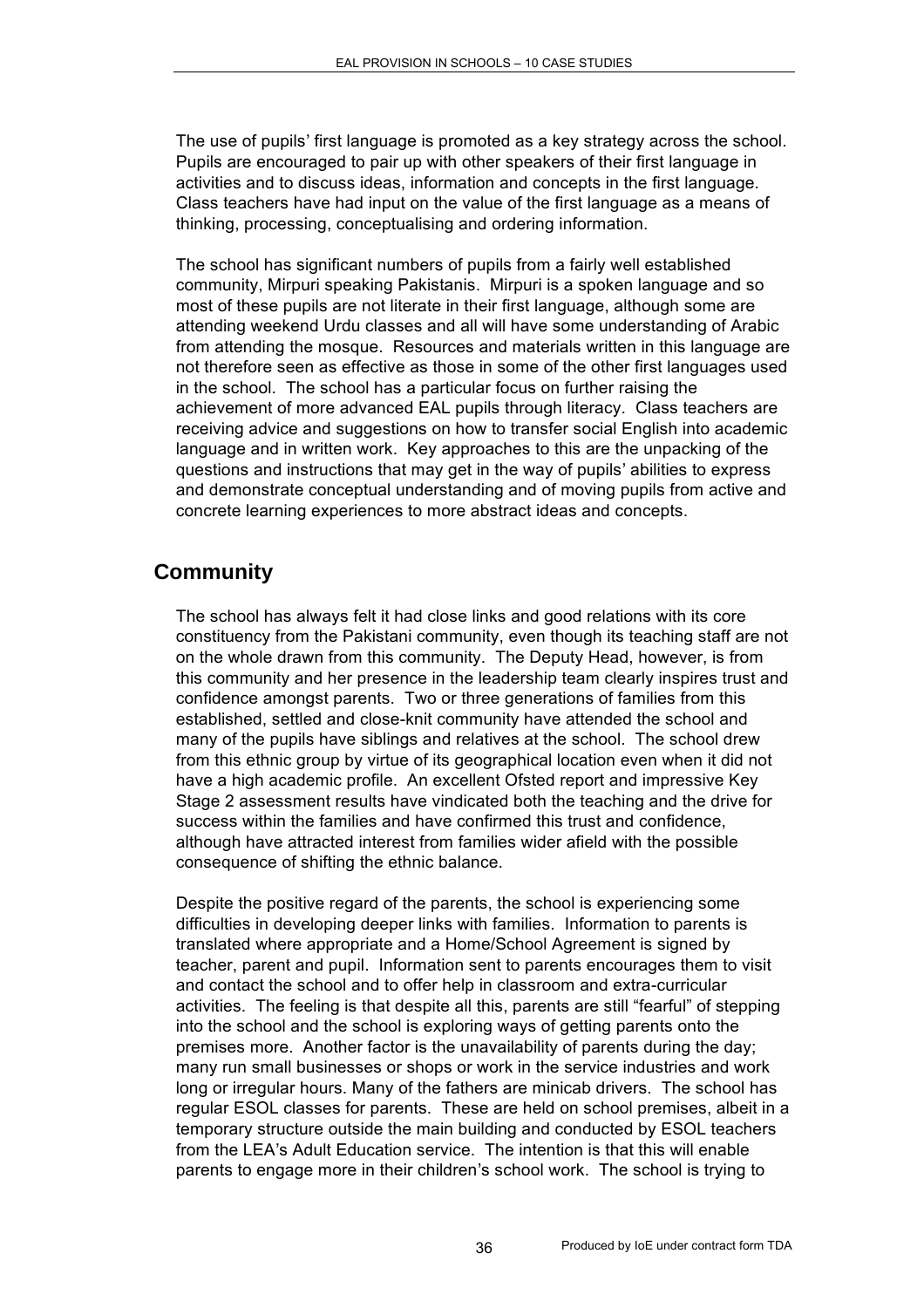measure the impact of these classes on the attainment of the pupils whose parents attend and recognises that it needs to develop a conversation about supporting learning at home from this project.

The Governing Body, including its Chair, is mainly drawn from the community and is generally supportive of the school. The Head Teacher would like members to become a more visible and regular presence in the school and to take on an active "critical friend" role rather than a symbolic one. The parent governors are drawn from the Pakistani community, although staff members are not at present.

Because a number of pupils are from families where parents work long hours, the school runs an after-school club, held at the nearby Technical College. Children are taken there after school and also attend at weekends and in school holidays. The club is staffed by staff from the college and provides a range of artistic and musical activities.

#### **Vision**

The school has had extremely good and very much improved results in the last couple of years and is now perceived to be a highly successful one. The teaching is obviously of a high quality and overcoming barriers caused by lack of English, fluency, high mobility and social deprivation. Classrooms are obviously ones conducive to learning for pupils with EAL. The school still needs to identify more precisely what these features are and to develop them. There is very little EAL support so staff are expected to ensure that EAL pupils are engaged fully in learning themselves. And staff have had virtually no training in EAL from the LEA or elsewhere. A positive ethos, atmosphere of respect and challenging expectations are not enough in themselves to sustain progress and to continue raising achievement. The school needs to work on clearly identifiable EAL strategies for teachers and TAs to promote.

The current school improvement plan, post OFSTED and in the light of recent exam success, sets out some of these areas around which EAL strategies should be located – reading skills, higher level thinking, academic writing, learning partnerships with parents.

EAL has a very high profile – it is firmly embedded in teachers' planning and reports and is at the forefront of discussions with the leadership team. However teachers still need more EAL-focused training and advice; at the moment they are not wholly confident about appropriate differentiation and do not see the link between their strategies and EAL achievement. With so many EAL pupils, teachers tend to forget about their EAL-ness and only notice those who are new to the school and do not have a great deal of English.

Some of the teachers are fairly experienced; they have worked in the school, or similar ones, for some time and have built up an understanding of how to support children with EAL even if they have had no real training and cannot articulate it. They therefore have a confidence in their EAL work. More and more teachers however come to the school with no training, no awareness and no understanding of EAL – and consequently no confidence in doing it. Teachers who came through the old BEd route had had a more considered and reflective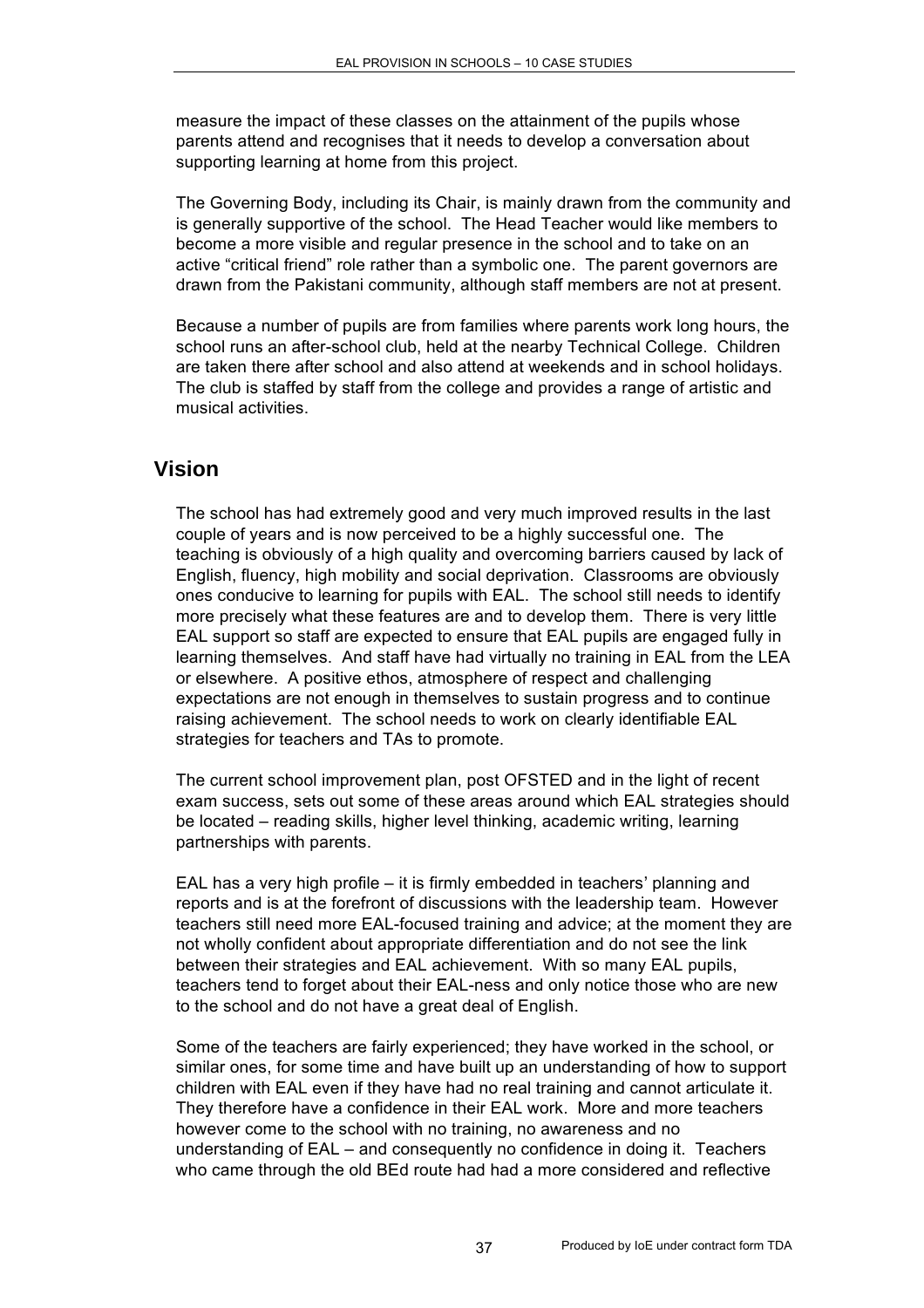training with space for EAL issues to be explored. Teachers with a subject degree and a one-year PGCE seem to have had no time for reflection, too much emphasis on doing it 'by the book' and no space for any input on EAL. The policy seems to be: throw them in and expect them to pick up on all the gaps in their training. The other thing missing from NQT's experience is any input on what race equality is actually all about and how to promote it in a school. This school puts equality at the heart of raising minority ethnic achievement. Racism needs to be addressed in any school – all white, all black and any combination between – and until teachers are aware of its potential impact on learning, they will not be able to raise EAL children's achievement significantly.

## **Conclusion**

The school has obviously embedded EAL practice in the mainstream – certainly in theory and at a leadership level and in some instances at classroom level. Documents open with a clear and strong commitment to equalities and EAL initiatives and practices are seen very firmly within this context. The rhetoric of EAL from the leadership goes way beyond the bland and obligatory statements found in some schools. And what is promoted and encouraged as good EAL practice is based on current thinking and research rather than government policies. It engages with the experiences that pupils bring to their learning, the support for the kind of English that will allow pupils to extract deeper understandings from materials, pupils' own conceptions of themselves as learners and their approaches to learning, pupils' bilingualism and its role in learning and making learning and the evaluation of it more explicit. The challenge the leadership faces is how to develop this fully into what is going on in classrooms.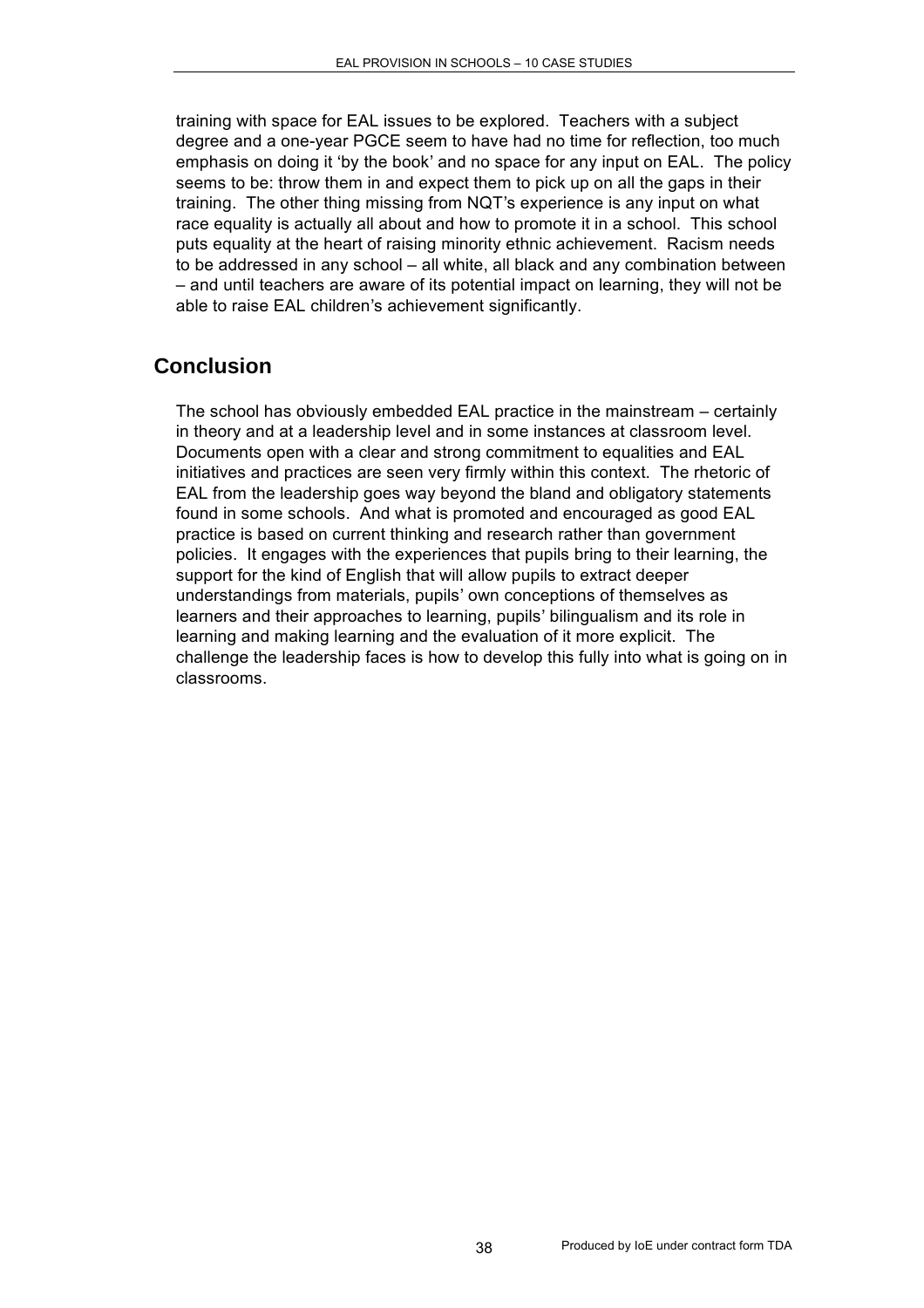# School 5

Age range: 3–11 Number of pupils on roll: 650

## **Introduction**

This primary school in a suburb of a large city is in an attractive building. It is a new school, moving into these premises only 6 years ago. The Reception area is open plan and very welcoming. Christmas was already in evidence in the foyer during the visit, although it was still early November. There is not an obviously strong multicultural ethos evident in the school, with a lack of signs in languages other than English. While a number of the staff are Black and Asian, reception staff are all white it appears as, I note, are the Senior Management team. Two Sikh girls arrive with their father, saying by way of explanation for a missing third child that 'Amandeep is at a festival' but this isn't specified.

The facilities are very impressive, with a swimming pool, a well equipped library and computer suite and attractive classrooms

#### **Structures and policies**

There is a full and readily accessible EMA policy document posted on the School Website. This sets out the roles of EMA personnel in the school and the rationale for support for EAL pupils. It also notes that letters will be sent where appropriate to the parents of EAL children, in the home language.

There is an induction programme for new arrivals for which the EMA coordinator is responsible. There is no specific policy for advanced bilingual learners – who constitute a majority of the school. In the Nursery, the vast majority of children come to the school with no English. All are visited in their homes. In the Nursery there is a helper who is completing a Level 3 NVQ Pre-school Diploma in Child Care who supports the children, along with a volunteer helper and Nursery staff. There do not seem to be specially trained EAL personnel in the Nursery even though all the children have English as an additional language, I am told. At the time of the visit there was, in addition to the regular Nursery staff, a male student teacher on teaching practice from the IOE.

### **Personnel**

EAL work is managed by the EMA coordinator, who however works only two days a week. There are, in addition two Bilingual Classroom Assistants, one specifically to offer support for Polish children. She is a new appointment.

The EMA coordinator has no specialist qualifications in EAL but has QTS. One of the Bilingual Classroom Assistants has done quite a lot of EAL training on a one-off basis and appears very knowledgeable about issues related to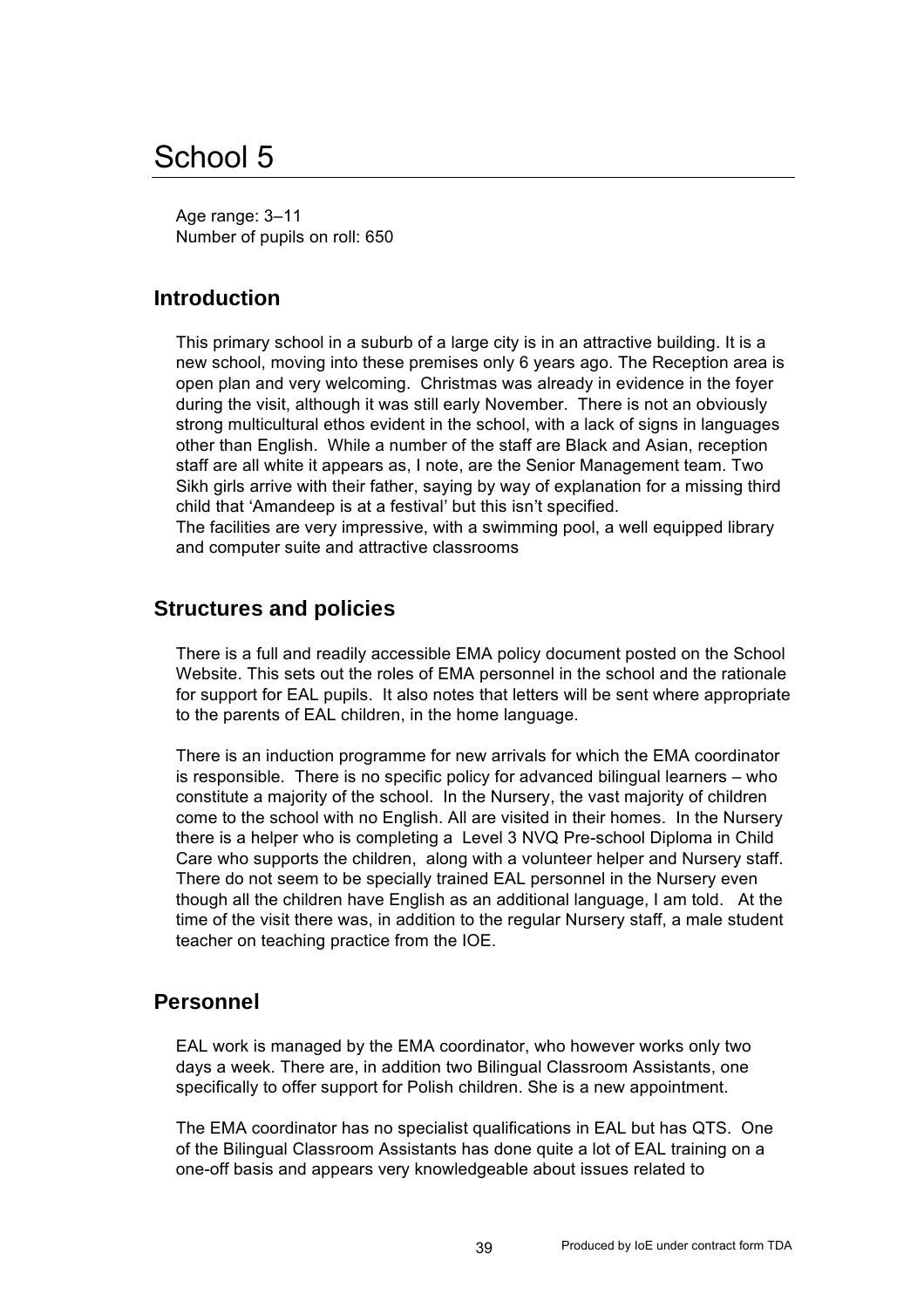EAL. I did not meet the second Bilingual Classroom

Assistant (specifically appointed to work with Polish children).

There appears to be little or no partnership teaching. I observed the EMA coordinator take a class but this seemed to be more of a replacement class for a regular teacher and there was no particular emphasis on the EAL children (there were two very new arrivals in the group) on this occasion.

## **Training**

EAL training is provided by the Local Authority. There are strong links between the School and the authority although the EAL Advisory Teacher from the LA, who was present in the school on the day of the visit, tells me that the EMA coordinator of the school has not taken part in very much of the training offered. One of the two bilingual teaching assistants Mrs S. has done a number of training courses, some offered by the IOE, and talks knowledgeably and with enthusiasm about the training she has received. Links between EAL staff and the EMA team in the LA are strong. The LA EAL Advisory Teacher Ms T. was greeted warmly by a number of staff when she entered the school on the afternoon of my visit.

The EMA coordinator provides training in staff meetings but does not have a strong knowledge base in EAL. Typically, the EMA coordinator takes a plan from the class teacher and does some pre and post teaching based on this, when, as the main classroom teacher says,'this person doesn't get it'. Overall the role of the EMA coordinator is reactive rather than proactive. In other words the EMA coordinator does not appear to initiate support for EAL pupils but rather responds to concerns of the classroom teachers, so that support is on an ad hoc basis.

### **Lines of communication**

The EMA coordinator works only two days a week which means that her role is not central to the school. However she conducts whole class work on occasion and seems to have a good working relationship with other mainstream teachers. The overall person in charge and the line manager for the EMA Coordinator is one of the two Assistant Heads who is responsible overall for Inclusion which covers SEN and EAL. The Assistant Head has no knowledge base in EAL. Conversations with mainstream teachers during the visit indicated an awareness of the support systems available and the needs for new arrivals to have particular language learning opportunities (through the chance to talk for instance). The EMA coordinator keeps in close touch with mainstream teachers, regarding individual pupils.

One group of teachers contacted during the day were three ITTs, who are on placement from IOE at this school. They were anxious to talk about the needs of the children with regard to EAL. They had received half a day's training as part of their Primary PGCE at the IOE and felt this was inadequate. They had gained basic knowledge about key issues from the training, in particular in relation to the work of Cummins and BICS and CALP. Particular issues raised by them, relevant to training needs, were: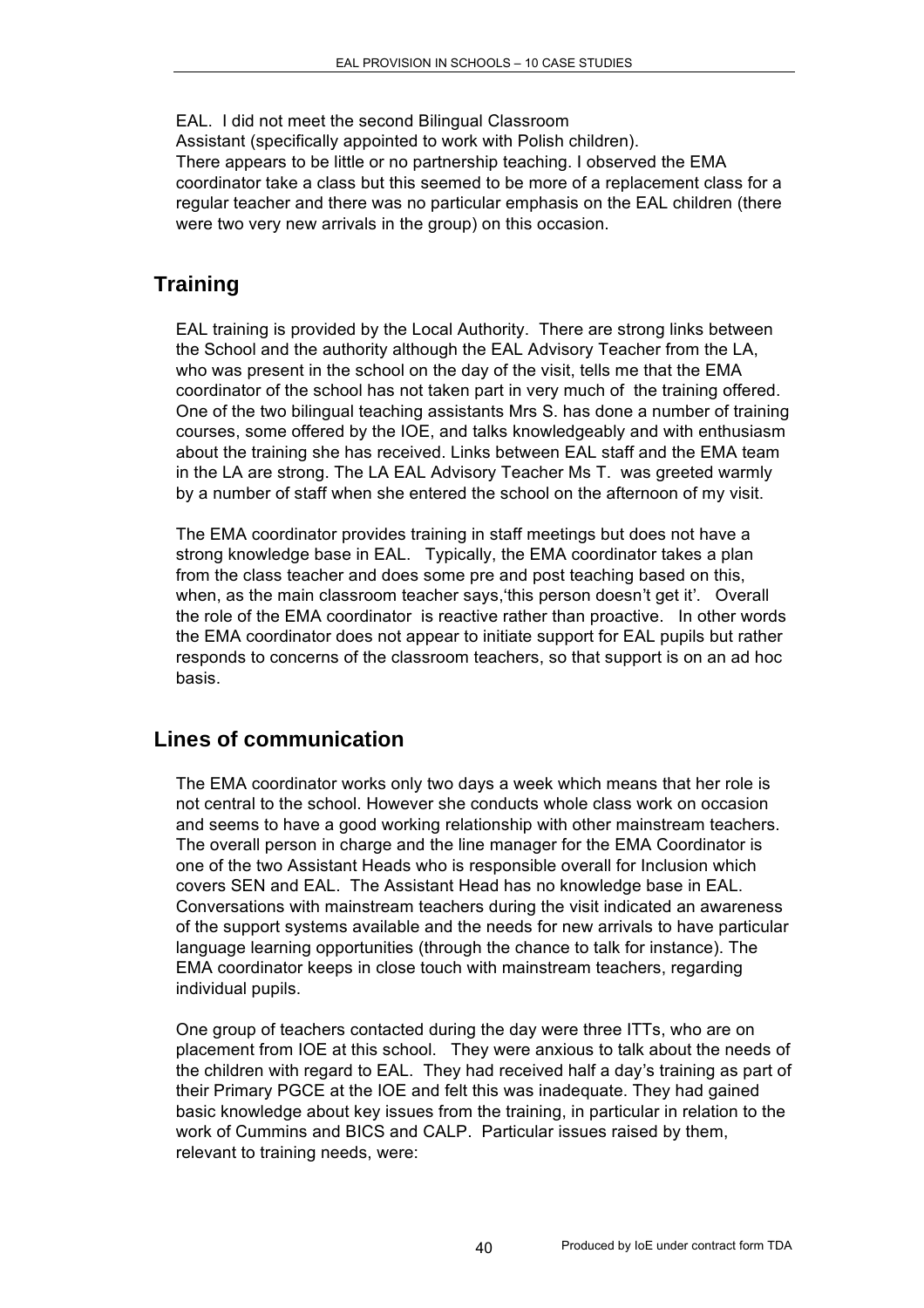- How to modify and 'pitch' language to make themselves accessible to those new to English
- The role of Grammar in their teaching
- What kind of literacy teaching was appropriate.

It should be noted that all three felt their experience was positive in this school in general and that lines of communication between them and mainstream teachers were good.

## **Teaching materials**

There was a good collection of Dual Language books in the library, attractively presented and centrally placed next to the computer suite on the first floor. The librarian said that the books were popular.

Work with phonics was very evident around the school in particular Read.Write Inc. Phonic ability tended to be seen as synonomous with progress as in statements such as: 'M. (a Polish girl) is 'a bright child – she can sound out words.' This was said by the EMA coordinator who showed me round the school. The emphasis on phonics support is echoed in the material on the Website which notes that, when additional literacy support is required use is made of ALS (a phonics based programme) or 'the Five Minute Box' ( in order to aid the development of phonic knowledge). Other kinds of language support work which might be relevant to the needs of EAL children is not mentioned.

### **Strategies**

A noticeable strategy to support teaching and learning was evident in the Nursery School. Here a signing system of communication, devised originally for children with communication difficulties was in use: Makaton. It is a form of communication which uses signs and gestures and is based on British Sign Language. I noted during my observation in the Nursery that this tended to replace verbal communication and not to accompany it.

The school is proactive in making contact with the EMA team. The EAL Advisory Teacher from the LA calls this a 'school which keeps in touch'. There was originally a form sent out by the LA with options of what is available – the schools used to tick what they wanted. Then the EMA LA service decided to target specific schools which the data suggested would benefit from support. Now the EAL Advisory Teacher approaches the schools directly and the school is seen to respond positively to such approaches. The hope is that this is seen not as a threat but as a support. The EAL Advisory Teacher emphasises the strong links between her and the EMA coordinator who she says is always 'in touch'. It appears that this is not necessarily the case with other schools in the Borough. It should be noted however that the dependence on the support from the Borough may replace a strong expertise and knowledge base on the part of the EMA Coordinator.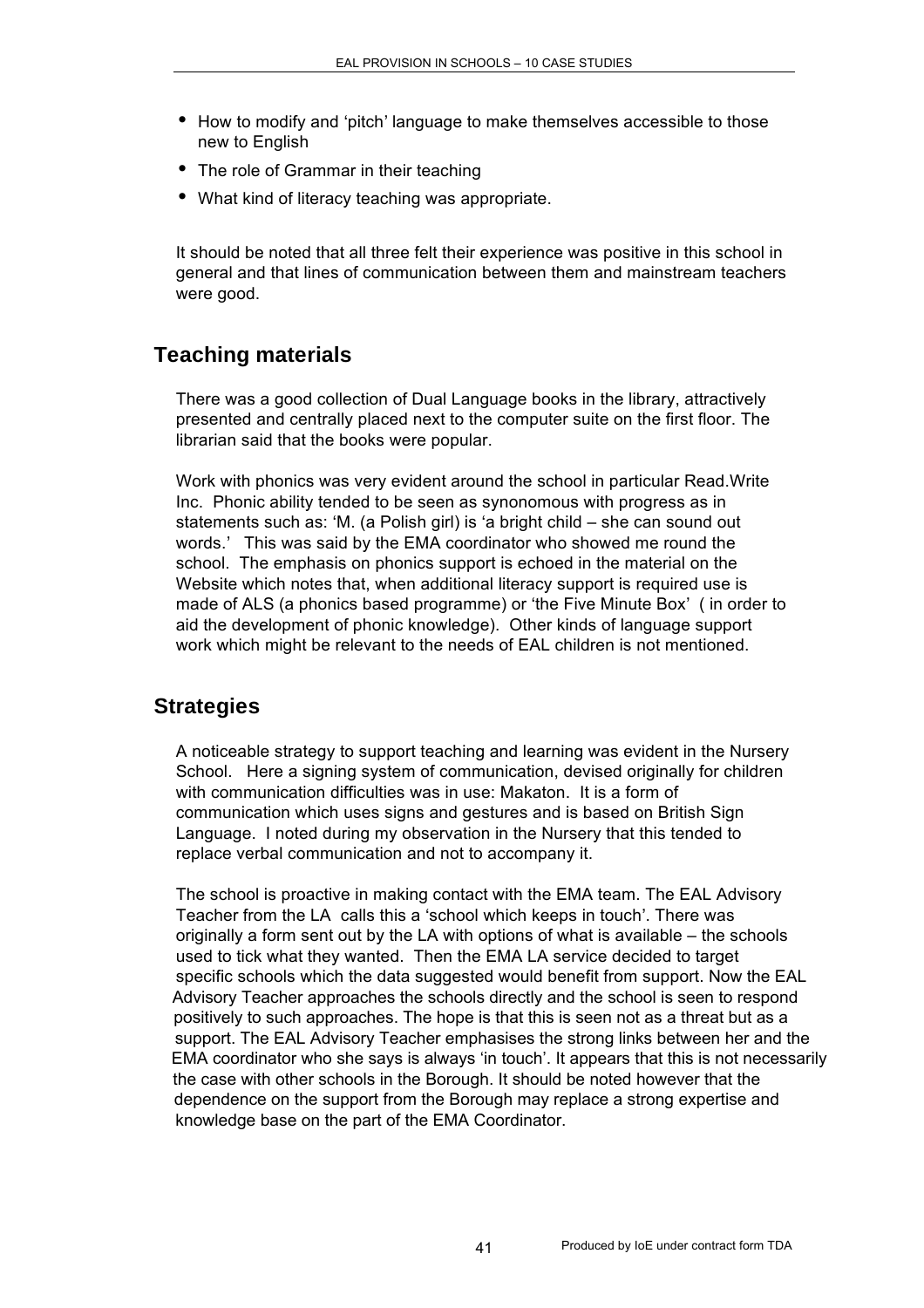## **Community**

The longer established bilingual assistant takes on a strong role in liaising with parents. She meets parents in the morning and evening at the start and end of the school day. The Advisory Teacher from the LA who joins us in the afternoon says that this is a role which she takes on voluntarily.

The role of governors is linked very much to targets in that they do not make generalised visits to look at the school, sit in on classes an so on. It seems that all visits are planned around 'targets', according to the Head. I was not able to determine whether minority ethnic or bilingual parents are well represented on the Governing Body.

#### **Vision**

I was not able to ascertain this during the visit. In general the school feels quite confident in what it is achieving. The major concern expressed related to specified under achieving groups and there is a specific project on raising the achievement of Black boys which the School is committed to.

#### **Summarising comments**

The Head Teacher and mainstream staff give a strong impression of being part of a successful and popular school. This is a view which is shared by the three ITTs who I interviewed during the day. They are enjoying their experience and are made to feel welcome.

The Head Teacher is clearly well liked and respected by the staff . She had openly expressed an interest in cooperating with research in the field of EAL children apart from involvement with the TDA project.

The overall thrust regarding the achievement of EAL and minority ethnic children appears to be efficient but very outcome oriented. The Head sees her role as ensuring that targets are met in terms of specified minority groups matching achievement goals at Borough and National level.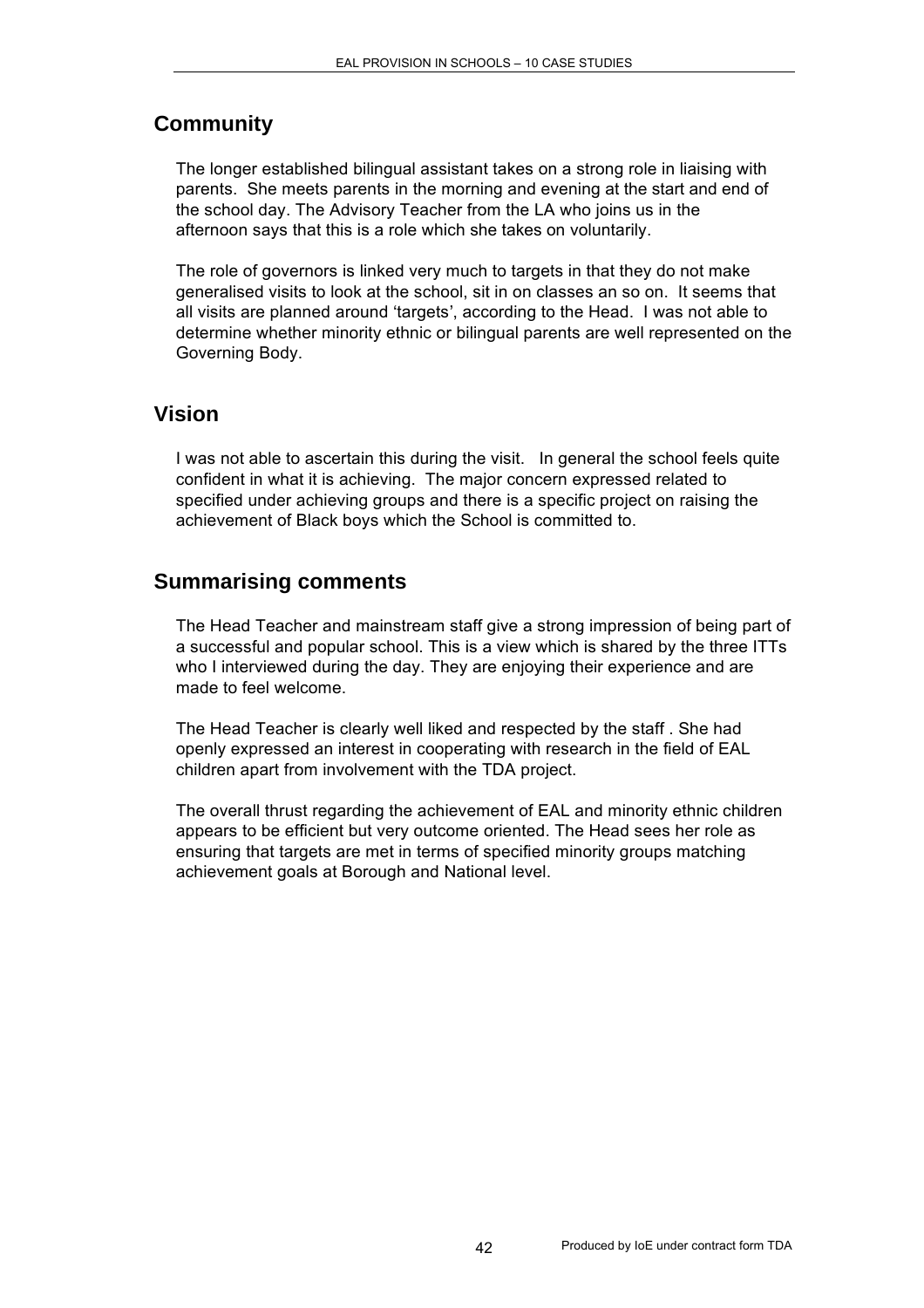# School 6

Age range: 5–11 Number of pupils on roll: 382

### **Introduction**

This primary school is on the edge of a small town in a semi rural area. The town seems at first glance to be a prosperous middle class place with several antique shops and cosy tea rooms but just off the high street lie areas of fairly shabby low rise council housing. The school serves the town and surrounding farmlands and the children are drawn from the families of commuters, service industry workers and agricultural workers. The relatively high price of private housing and the relative scarcity of social housing keep the population fairly stable. The school has always had a predominantly White British intake. It is proud of its acceptance and integration of children from other cultures and has an ethos of 'treating them all the same' rather than emphasising diversity.

The school is housed in a Victorian building which has recently been extended and modified to retain the overall architectural themes but to break up enclosed spaces and introduce more light. The teaching areas are all open plan and parallel year groups are connected with each and with the spaces beyond by a flexible system of sliding doors and curtains which allows areas to be opened up or partitioned off according to need. The teaching areas radiate out from a central hub which gives the school an intimate feel. It is a two form entry school with an intake that is possibly too large for the building but the management of space does not give it the impression of being crowded. There are extensive and well laid out outside areas and a huge field leading on to common land and downland beyond.

The school seems well resourced in terms of books and technology. The work being done in classrooms was purposeful and engaging the children, although not from the evidence of a short visit, particularly imaginative, although the teaching areas and corridors have very extensive and eye-catching displays of children's work. None of the work or resources on display seemed particularly multicultural in content or nature.

Children seemed calm and content. Social interactions and behaviour seemed respectful and thoughtful. The few EAL children in the school were working purposefully. Learning Support Assistants (LSA) were present in many of the classrooms and it was hard to see at first glance who was the LSA and who was the teacher.

#### **Structures and policies**

Most pupils come from the nearby nursery school; the school has very few new arrivals at other points in their schooling.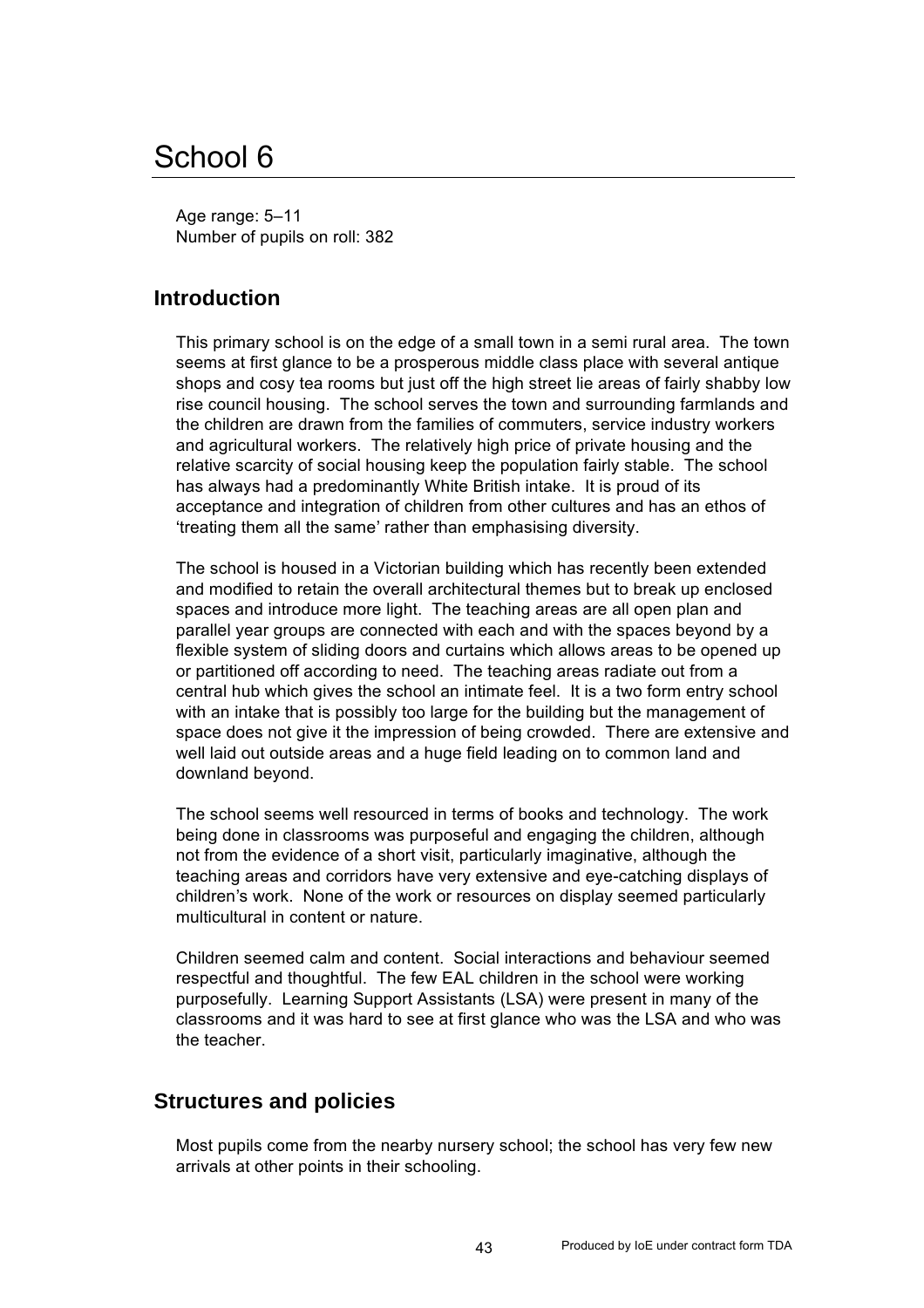The catchment area gives the school a wide socio-economic mix, although its intake is predominantly White British. At present there are 5 pupils from minority ethnic backgrounds out of a school roll of around 400. Of these pupils, 4 were born in the UK, came through the nursery and are considered to be fluent in English. One – a Turkish speaker – arrived during Key Stage 1 and is considered to be in the early stages of English development. The EAL intake has remained at a fairly consistent and low level over the years, although there have been periods of larger and temporary intakes of pupils from the families of eastern European agricultural workers.

The school has a commitment to inclusion in its practices and its stated ethos. There is very little withdrawal of individual children from classes. Adaptations have been made to the building to allow pupils with a range of health, mobility and behavioural difficulties to work in the classrooms and the school took a number of pupils from the LEA's unit for children on the autism spectrum. Around 20% of the pupils are on the SEN register and the school has a commitment to as early as possible identification of SEN.

Each class has its own LSA who works on a one-to-one basis with children on the SEN register.

Newly arrived pupils with EAL who are not regarded as completely fluent in English are placed automatically on the SEN register. There is no standard or formal assessment of English fluency for pupils arriving from the nursery; the decision is made by reference to the nursery records and by parents' indication of first language. Pupils who arrive later in KS1 or 2 are given some informal assessments of their oral communication skills and literacy ability in their first language. This is to determine the existence of additional needs; they are still placed on the SEN register.

Any new arrival who is considered to have potential difficulties in settling in or managing aspects of school life – and this includes pupils who are not fluent in English and pupils who have recently arrived in the UK as well as pupils with a range of behavioural and emotional difficulties and health problems – receive a personalised induction programme from the SENCO. Pupils in the class in which they will be placed are given information about the pupil's needs beforehand and appropriate responses and interactions are discussed.

All newly arrived EAL pupils receive an SEN Individual Education Plan (IEP) which sets out needs and targets. They receive support from the class LSA; the SENCO will sometimes reallocate LSAs to ensure that an EAL pupil is supported by an LSA who has some experience in EAL work.

Targets on the IEP are related to general English language development, and not EAL-specific. The LSA monitors the progress of pupils with EAL and progress is reviewed by the LSA, class teacher and SENCO at half-termly review meetings. LSAs have close working relationships with class teachers and are expected to report back any observations about progress – although these discussions tend to take place informally.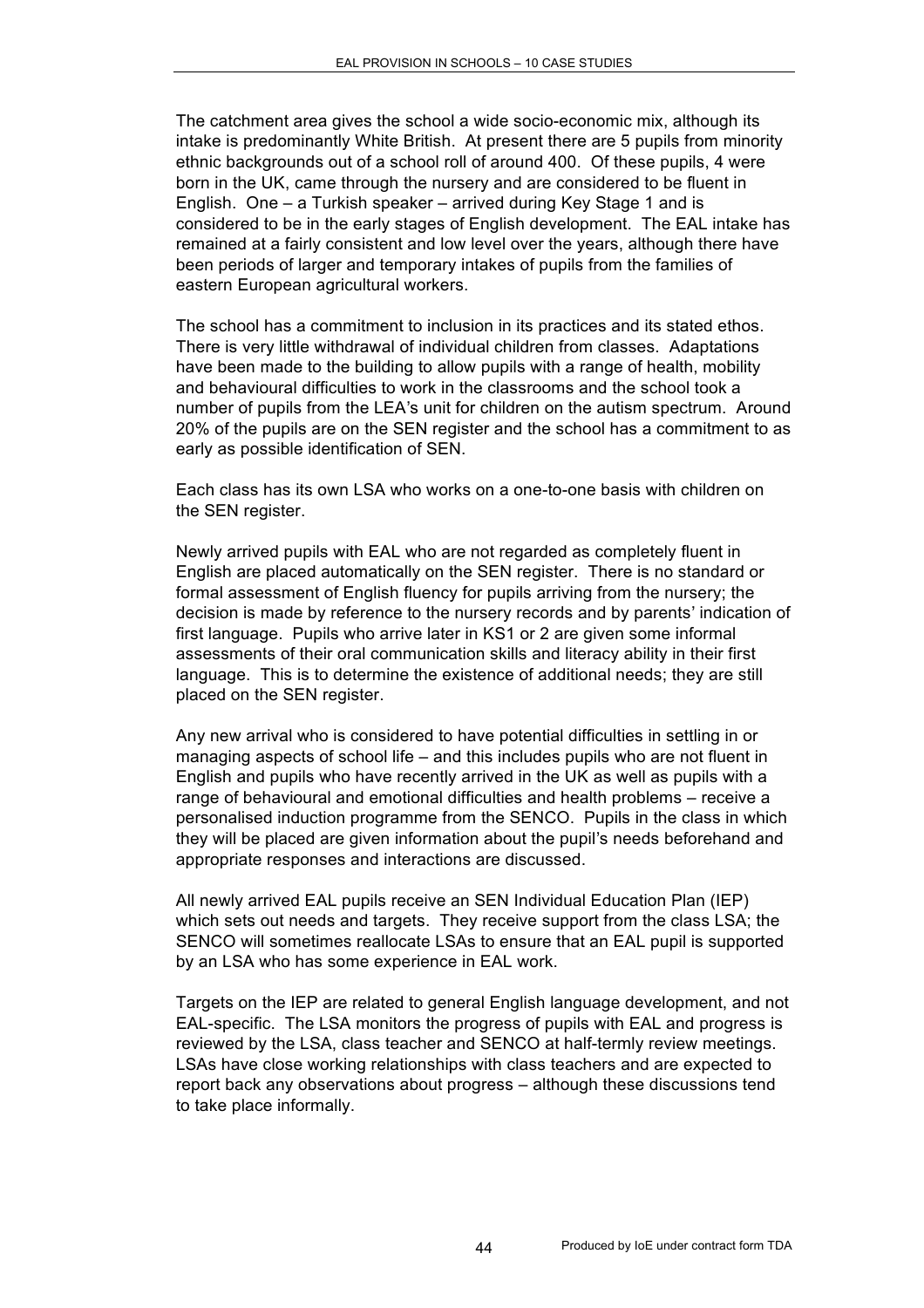#### **Personnel**

The school receives no EMA funding and has no dedicated EAL staff. Provision for pupils with EAL is handled by the SENCO. She has had accredited training in SEN but no EAL training. Most staff at the school, including the SENCO, are from the area and their teaching experience has been in this school or similar ones with very few EAL pupils.

All pupils with EAL receive additional support from the class LSA. There is rarely more than one pupil with EAL in any class. This support continues until the class teacher and SENCO judge that the pupil has a sufficient level of English to engage fully with learning activities – although there are no standardised assessments of English fluency.

Regular reviews of the progress of pupils with EAL are made by the LSA, class teacher and SENCO. Although the school analyses data to show achievement against local and national data, there is no analysis of EAL achievement data. Numbers of EAL pupils are far too low to undertake any such analysis.

## **Training**

The school receives and commissions training on strategies and other curriculum initiatives from the EAL and other providers but none of this is specific to EAL. The school has not sought any training on EAL because there is no perceived need for this because of the very low numbers of pupils with EAL.

The LEA has an EAL Outreach Team; they work with schools in urban areas with significant numbers of pupils with EAL. The school only has occasional contact with the team to obtain first language resources. They are not aware of any training and advice offered by the team.

### **Lines of communication**

The school has no designated EAL staff. Overall responsibility for EAL lies with the SENCO. She liaises with LSAs in classes where EAL pupils are placed and with LSAs and class teachers on half-termly IEP review meetings for pupils with EAL. All EAL pupils have an IEP until they are considered to no longer require support.

Informal channels of communication are strong and LSAs tend to make themselves available outside contracted hours to liaise with colleagues. The geography of the school makes informal contact easy.

Other than through IEPs, there are no additional procedures or systems in place to monitor the progress of pupils with EAL.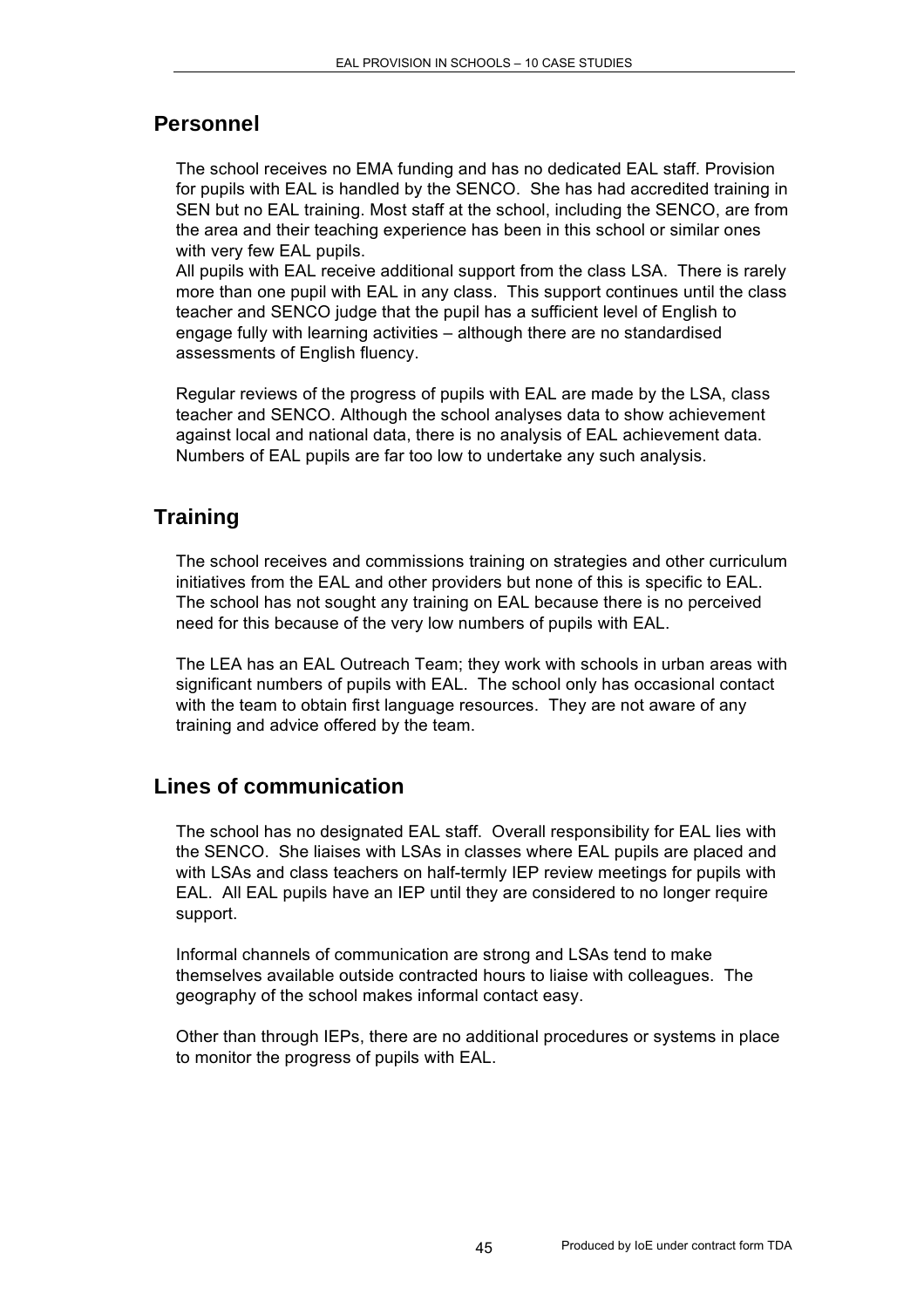# **Teaching materials**

They use some basic vocabulary recognition materials – not designed specifically for EAL – which LSAs use with EAL beginners in one-to-one sessions outside the classroom.

There are no adapted curriculum materials aimed at EAL pupils and it is not common practice to produce these. Some simplified curriculum materials are available for pupils with SEN and these may also be used for pupils with EAL.

The school will obtain fiction and non-fiction books in languages other than English whenever they have a new EAL arrival. These resources are borrowed from the EAL Outreach Team or from the LEA resource centre in Reading. The low numbers of EAL pupils and the difficulty in predicting the languages of future new arrivals do not make it worthwhile to have any permanent collections of resources in languages other than English.

## **Strategies**

Generally the school favours inclusive education. Some early stage EAL learners may have some one-to-one sessions with the LSA outside the classroom. LSAs are encouraged to relate any teaching outside the classroom to mainstream curriculum activities and to do some pre-teaching of key vocabulary and content to enable pupils to access as much of lessons as possible. For older pupils withdrawal will take place during lessons such as history in order to concentrate on basic literacy and numeracy.

The school prides itself on its social inclusion and care is taken to ensure pupils with EAL feel respected and part of the school. Explicit mention is made within the class of their cultural heritage or first language. Social interactions are encouraged.

The school recognises the value and importance of drawing upon the cultural heritage and language experience of pupils with EAL as a way into learning. Older pupils are invited to produce some of their written work in their first language and where possible the school will find other speakers of pupils' first languages to do some work with them in the classroom – although these will be very informal and on an ad hoc basis.

The school has a Welfare Officer and a Family Support Officer who will provide pastoral support and discuss pupils' learning with their families. It operates an extended day including a Breakfast Club and recognises that pupils new to the UK will particularly benefit from these arrangements.

The SENCO is an advocate of global perspectives in the curriculum and promotes this through formal and informal contacts with colleagues. The school has links with schools in West Africa and supported an initiative, 'Send My Friend to School', to sponsor the education of children in that part of the world. French is taught throughout the school and the SENCO, who has a personal interest in West African cultures, also teaches lessons in Mandinka, using this as an opportunity for some metalinguistic talk about differences between languages.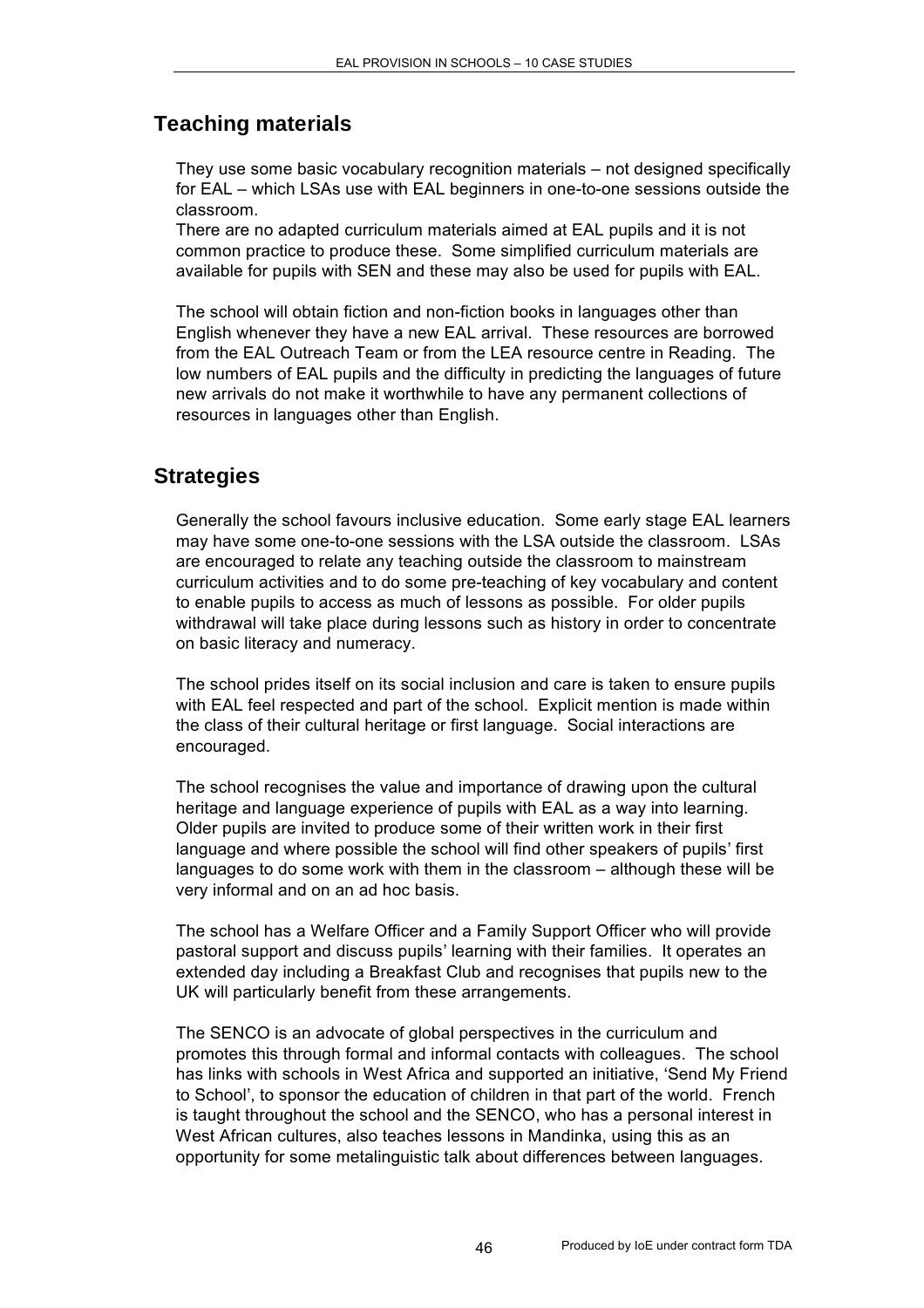Mutual respect is seen by the school as the underpinning of successful learning and there is an implicit recognition of equalities issues. School staff are aware of the danger of equalities being sidelined in a school which is almost exclusively White British and the SENCO tries to ensure that this is kept at the forefront.

### **Community**

The school sends information to parents through the weekly 'Newsflash' and the half-termly Newsletter. There are regular formal opportunities for parents and families to visit the school to find out about current plans and initiatives – Consultation Evenings, Open Evenings, PTA meetings. There is Family Learning Week each term when parents are invited to join their children in classrooms. Parents are involved in running some after-school clubs.

The school has an open door policy. Parents are invited to talk to teaching staff at the beginning and end of the school day and are assured of always being able to see a senior member of staff at any point during the day. The Head Teacher is a visible presence, often in classes, and always available to parents.

The school has an open plan layout to ensure that parents and other visitors have an impression of what is happening in all the teaching areas. The SENCO ensures that parents of EAL pupils are aware of the open door nature of the school.

The Governing Body is largely made up of members of the local community, many of whom have lived and worked in the area for some time. There is no EAL representative.

Parents of EAL pupils are consulted and informed regularly about their child's progress and negotiated targets for achievement through the standard IEP consultation process – and all EAL pupils have an IEP.

#### **Vision**

The school is providing a good learning environment and one in which all pupils are encouraged to reach their potential. It has a positive inclusive ethos and sound support and monitoring systems. The values of the school ensure that pupils with EAL feel safe, secure, valued and respected and the structure supports their integration and achievement. There doesn't seem to be any need for anything else to be put in place for EAL at the moment.

Classrooms are good inclusive environments where pupils with EAL get all the individual attention and support they need to access learning and their achievement is good.

At the moment it is straightforward and easy to incorporate EAL pupils using the school's regular support systems because of the low EAL intake. If this were to change, additional support and possibly changes in systems would be necessary. However, a large increase in the EAL is not expected in the foreseeable future.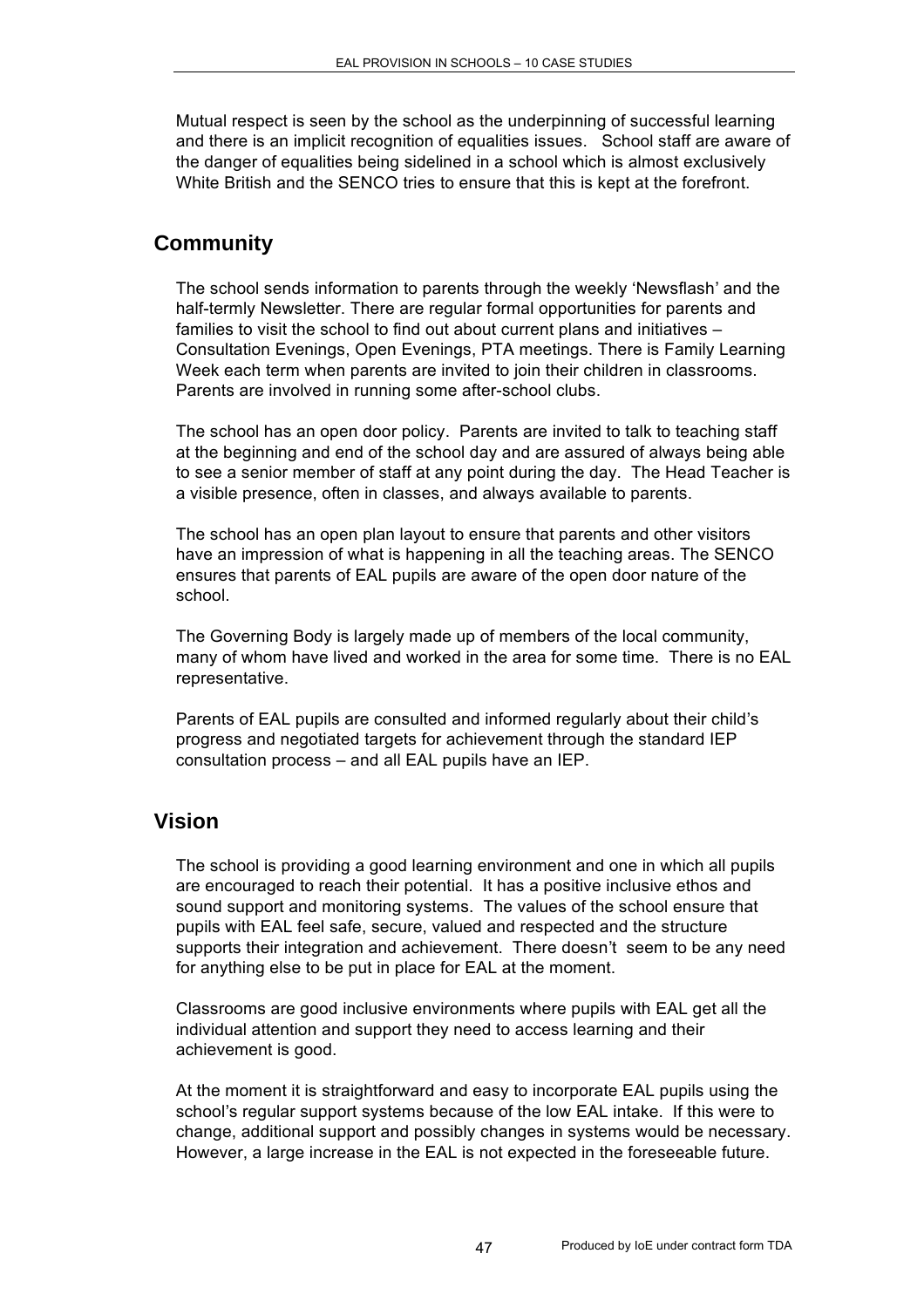All the current workforce have an understanding of and a commitment to the general inclusion strategies and practices that underpin access to learning for EAL pupils but are not familiar with the processes by which EAL pupils acquire and develop English. At the moment training in this area seems to be unnecessary – it is thought that staff would forget anything they learned if they were not applying it for long periods of time – but it would be useful to have access to it should the need arise.

It would be useful to have more contact with the central EAL team just to 'put the school on the map' and to keep up to date with what they might be able to offer. The school would need to take the initiative as the team's priorities lie with more multilingual schools. Perhaps a floating support teacher whose advice and support could be brought in when needed would be useful.

## **Conclusion**

The school takes its notions and practices of inclusion, learning support and access from the SEN tradition. Pupils with EAL are assessed, receive support and intervention and are monitored through the existing structures designed for SEN. There is some confusion over the terms around inclusion; EAL pupils are classified as SEN because they are EAL and the approaches to EAL support are broadly similar to that of SEN. Conversations with practitioners did reveal however that this may be purely a structural similarity and it was clear that key members of staff certainly were not confusing EAL with learning difficulties. But in the absence of specific EAL training, the semantic confusion may well give rise to a conceptual confusion.

The school does have a noticeably strong commitment to SEN inclusion, actively inviting children with some challenging difficulties through its doors and has a very obvious concern for the well-being of its pupils. This concern for well-being is implicitly extended to a concern for their access to and achievement in learning. It makes no explicit provision for EAL in general because it feels confident that the needs of any pupils with EAL can be catered for within the normal practices of the school. Overt racism towards pupils from minority ethnic backgrounds is not seen as an issue and not regarded as likely within the school's ethos of inclusion and mutual respect. Children from minority ethnic backgrounds are still unusual in the school and in the area in which children spend their lives but are not regarded negatively. The SENCO at least does recognise that there is a difference between equality in a stable school with very few minority ethnic children and in the world beyond and sees education about promoting positive images of all cultures, not just those of the children in the school – equality in an abstract and universally applicable context, rather simply within the context of the immediate environment – and to that end is promoting global perspectives.

There are some innovative approaches to multicultural education but these arise from the particular experiences or passions of individual members of staff – the SENCO's interest in the Mandinka language for example – and the school leadership is sufficiently open and relaxed about accommodating these.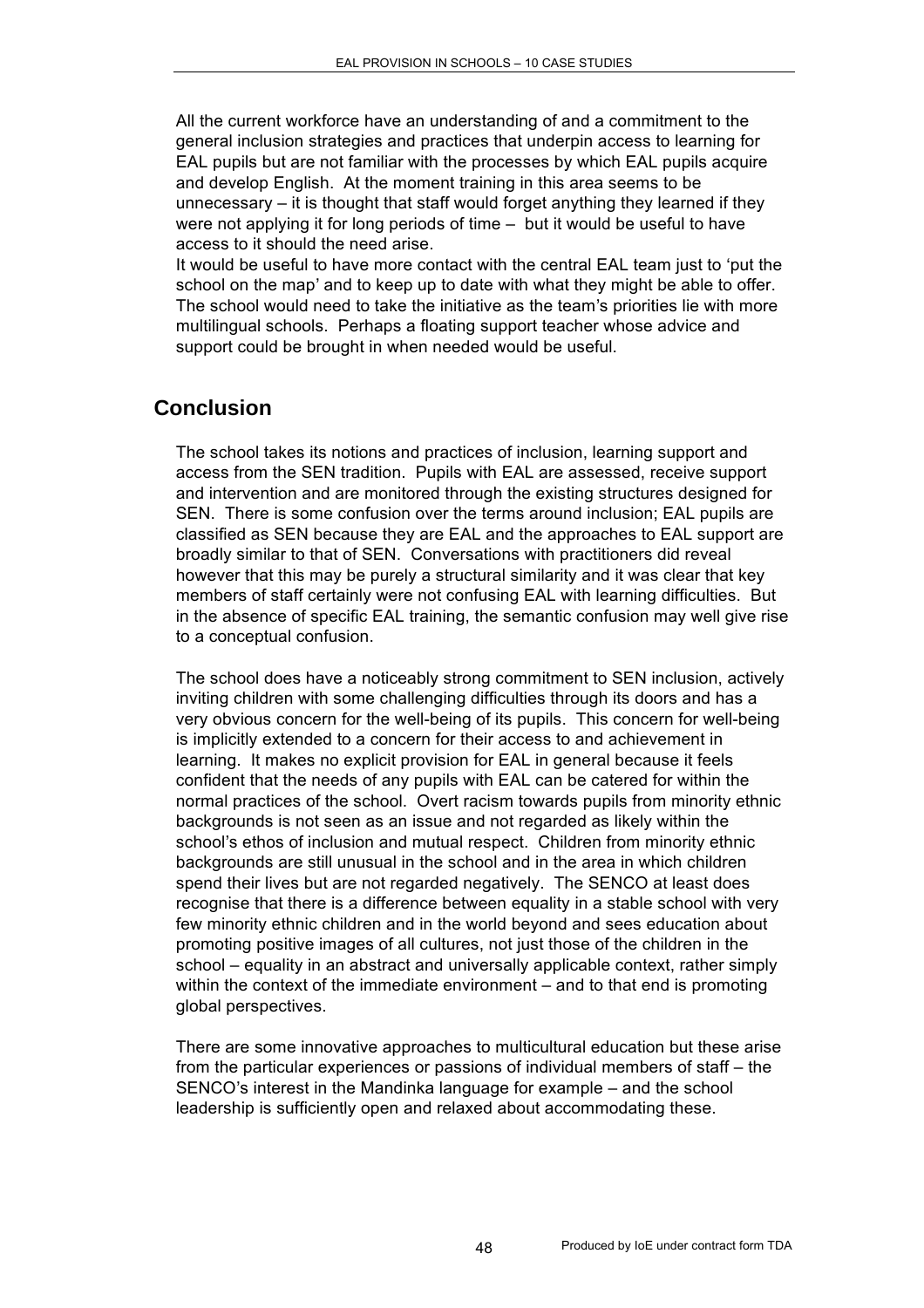# School 7

Age range: 11–16 Number of pupils on roll: 600

### **Introduction**

The school is located in the Alum Rock area in the eastern suburbs of Birmingham. The area is one of late Victorian/ early Edwardian modest-sized terraced housing constructed in a fairly uniform grid pattern. There are no large estates or tower blocks; there is a park near the school but no smaller pockets of green space. The impression is overwhelmingly of red brick. Along the main thoroughfares are small independent businesses – fabric and jewellery wholesalers, mini-markets, poundstores, religious tract retailers, minicab offices, halal takeaways – all very busy and lively. Mirpuri is spoken on the streets, signs are in Urdu. People on the streets are greeting one another but not lingering to chat. There is a purposeful air about the place. Many of the shops are selling things to other shop owners – everyone seems to be buying or selling large plastic storage boxes. There is a sense of a community where everyone is in a symbiotic relationship to one another – of individuals connecting to form a larger organism. Houses are a little shabby on the outside with small, unused gardens. Nothing draws attention to itself – even the mosque is understated. The area feels safe enough but this masks its notoriety as having the largest number of street crimes in the Birmingham area. No drive-by shootings or knife murders yet as in other parts of the city. No drunken brawls or open drug dealing but gang culture, it appears, is gradually taking hold on the youth of Alum Rock.

The school is situated unobtrusively and almost apologetically up a side street, tucked between the redbrick terraces. It's just a few steps from the street to the main entrance and the building on first sight does not seem large enough to house a secondary school. It extends back away from the road of course but has very little space around it. The entrance hall is bright and welcoming, the artwork and signs signalling the heritage of its students. Further into the school, it becomes less attractive. The building is a 1960s/70s block with long, narrow corridors and uniformly square shaped classrooms. The corridors are too narrow to display anything attractively and this gives the building a very functional and institutional appearance. The layout of the classrooms makes them difficult to do anything interesting with; they all seem slightly too small. The Maths rooms however were festooned with comments from students about their learning and their aspirations and targets and other rooms had evidence that staff had attempted to inspire learning. The ICT rooms had students going about their work in a very purposeful and self-motivated way.

Many of the staff are Mirpuri speakers and talk between staff and students and amongst students was switching quite naturally back forth between English and Mirpuri. There were some parents on the premises having serious conversations with their sons in the corridors. There had been a couple of instances of the overspill from gang fighting into the school and parents were working with the leadership team to prevent it from getting out of hand.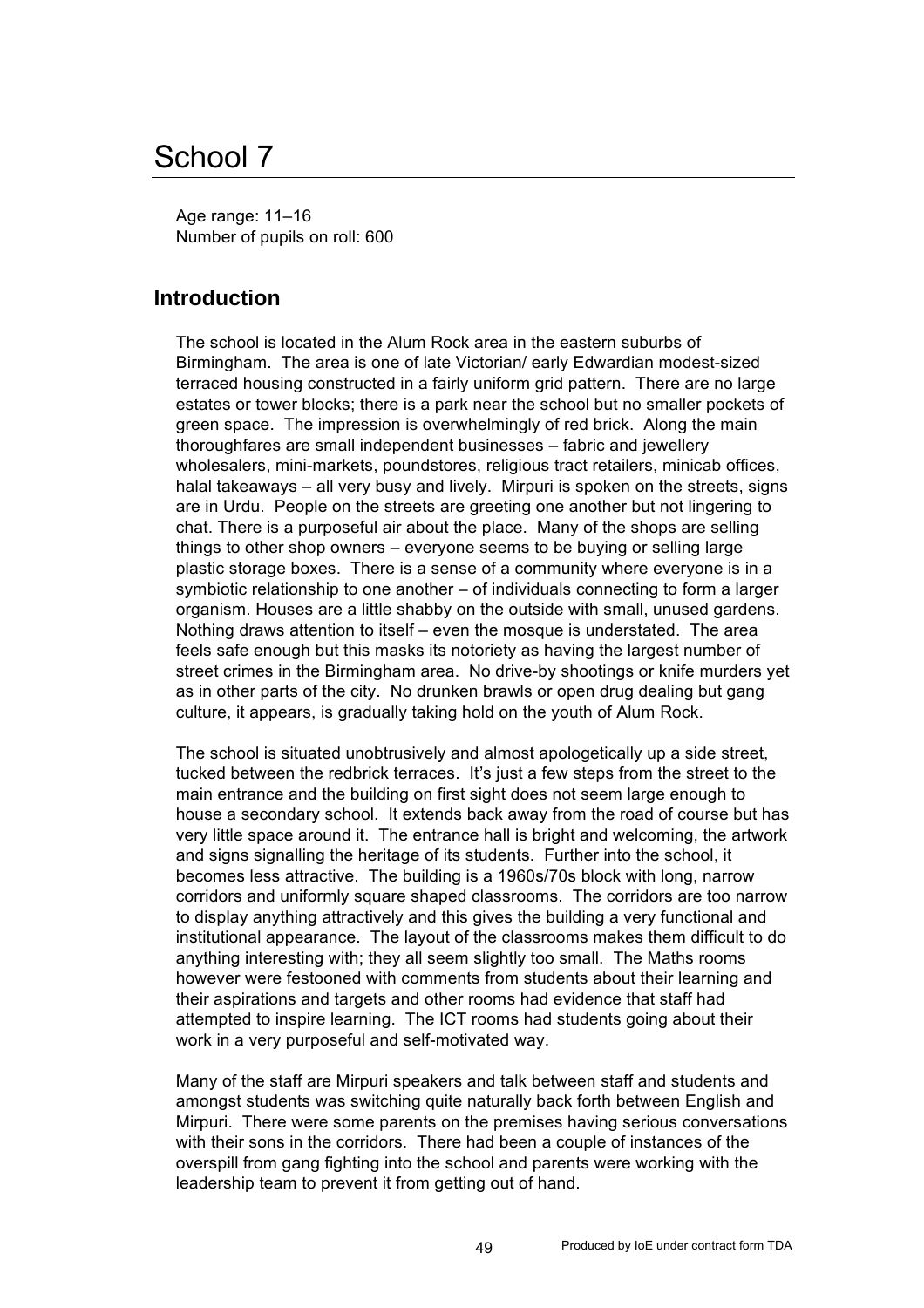The school has an unusually small population for city secondary school, with around 600 on roll. It is clearly very much a physical part of its residential, commercial and religious community. There is an air of getting on with things without making a fuss about it which mirrors the community around it. There is also a slight defensiveness on the part of the leadership and some of the staff – a sense of having been unjustly maligned by Ofsted and by the world outside – a sense that outsiders who did not know the community could easily make negative assumptions about the school – and a tension between the instinct to keep their head down and not attract attention and the desire to celebrate the improvement the school has made and its very real successes.

#### **Structures and policies**

Ninety-five per cent of the school's students are from minority ethnic backgrounds. The majority are Pakistani of these, most are Urdu/Mirpuri speakers from the Kashmir region. The other main languages are Somali and Bengali. Most of the students have come from one of the feeder primary school, although there is a steady flow of students new to the UK arriving into all year groups, mainly Somalis.

The Learning Support Department liaises with the feeder primaries and arranges induction classes at the primary school for Year 6 students and summer schools and English booster classes during the summer prior to starting secondary school. Key Stage 2 assessment data is collected from the primary schools, although the opinion is quite clearly that the primary school records are "useless" for initial assessment purposes.

New arrivals from primary school are assessed at the start of Year 7 by the Learning Support Department. The department uses the EAL stages compiled by NASSEA to determine English language fluency and also uses CATs to determine cognitive ability. The department analyses these assessments and uses them to draw up a list of students who are priorities for EAL support.

Those students identified for support are given an IEP. Until recently the IEP was for core subjects only; from Autumn 2008 students receive one for every subject. The intention is that the IEP is reviewed termly by subject teachers and amended accordingly. There is no system, or enough time, for the Learning Support Department to liaise with subject teachers on this review and the department accepts that training at least is needed to support subject teachers in this process.

The English Department has responsibility for making further and regular assessments of the stages of English fluency of students with EAL and for passing this data on to the Learning Support Department. An assessment at Stage 5 indicates no further EAL support is needed.

The school has carried out research into the home language background of its Pakistani students. The students arriving from primary schools do not necessarily have a high level fluency in English, even those who are  $2<sup>nd</sup>$  or  $3<sup>rd</sup>$  generation immigrants and have been born in the UK; they are living in households and within communities where Mirpuri is used all the time and have had very little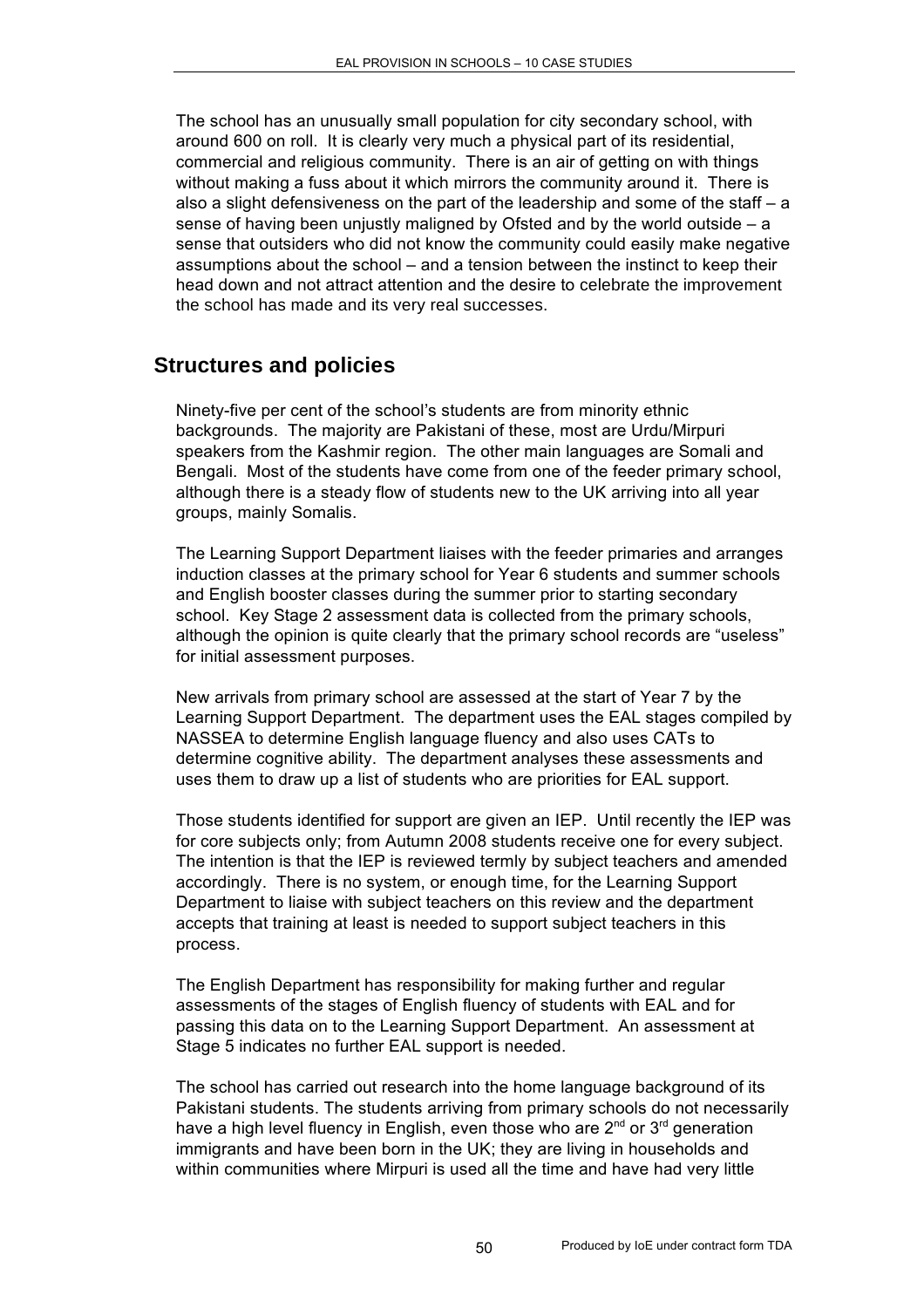exposure to English outside the primary classroom. Mirpuri is a spoken language only. Urdu may also be used in households but students will generally have very little literacy in this language. The language they may have some level of literacy in besides English will be Arabic, acquired through the mosque – although one of the Pakistani teachers at the school described this typically as a "surface literacy". The Somalis who form the majority of the casual entrants come mainly via other European countries in whose language they may have a level of literacy.

The Learning Support Department uses the initial assessments to make decisions about placement of newly arrived EAL beginners. The department runs withdrawal classes for beginners who will be withdrawn from those lessons considered to have greater language demands. In mainstream classes, new arrivals tend to be placed in lower ability sets.

#### **Personnel**

The school has no dedicated EAL staff from the teaching workforce. EMA work is dealt with by the Learning Support Department who are managed by the SENCO. The department has coordinators for the various areas of inclusion, including a full-time EAL Coordinator. The work of gathering and analysing assessment information, the placing of students into mainstream classes, deciding on priorities for support and monitoring progress is dealt with at the Learning Support Department level.

The school has 16 TAs who work exclusively with students who have been given IEPs. All students with EAL below NASSEA EAL Stage 5 are given IEPs. One of the TAs teaches Urdu classes as part of the mainstream curriculum and leading to a GCSE exam.

The role of the EAL Coordinator is to liaise with the TAs on individual support for students with EAL and with mainstream staff over review of IEPs. The present EAL Coordinator does not have QTS; he is a TA who has achieved HLTA status. The Learning Support Department also includes a TEFL Teacher who teaches EFL classes for older newly arrived students.

The other departments in the school which have an explicit EAL focus are English, RE and ICT. Members of the English Department are expected to gear their teaching to the language needs and patterns of English development of students with EAL. They conduct regular assessments of students' levels of English fluency using EAL stages. RE and ICT are regarded as core subjects along with English, Maths and Science, and ones from which students should not be withdrawn. RE teaching is expected to allow and encourage students, the majority of whom are Muslim, to explore their cultural – and by extension their language – identity. ICT classes have a strong emphasis on developing the business skills and models that are relevant to the community of small-scale entrepreneurs that the students live in and focus on the specific English literacy skills needed for business enterprises.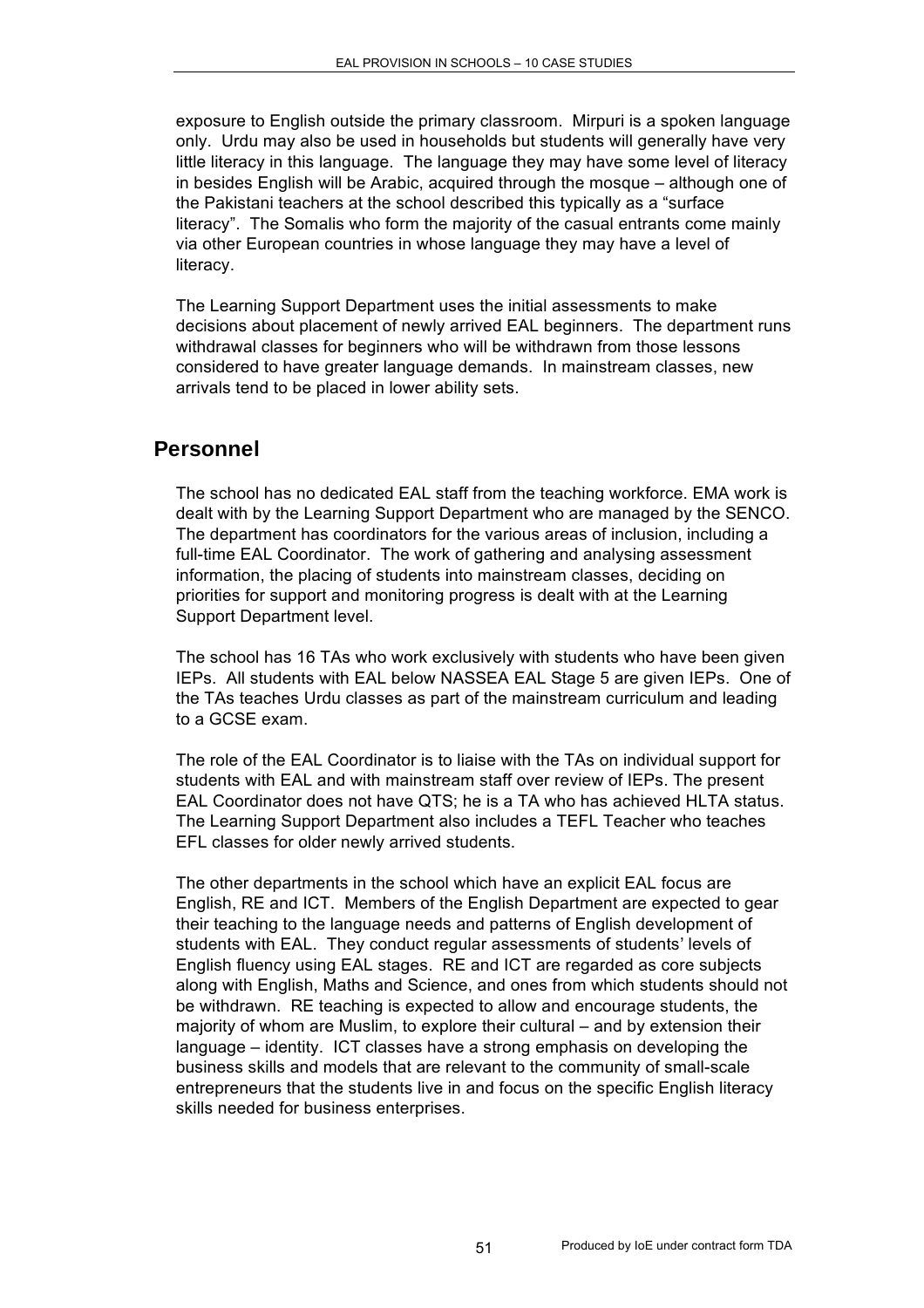# **Training**

The LEA offers a range of one-day courses at its central Advisory and PDC base just outside the city centre. Information about these courses is circulated to all the workforce and staff are encouraged to apply to attend any course they feel may enhance their practice.

The Head Teacher however has reservations about the usefulness of external training delivered through one-day courses outside the school. Her policy is to send one key member of staff on any relevant course and then to get them to adapt the content of the course to meet the needs, priorities and profile of the school and then to deliver more relevant training sessions to the workforce at training days or staff or department meetings. She feels that LEA courses are too generic and need differentiation for the school and some input into how to take the school further on in its development.

Her policy is to offer training on the premises wherever possible, although she is very careful about the use of external consultants and providers. She is aware and mindful of the stereotyped impressions of the school held by outsiders, based on its intake and on the surrounding area, and her experience is that external trainers will offer either a generic package or a specific one based on misconceptions of the school. The school received bad press some years ago following on Ofsted report which found serious weaknesses although several of the identified concerns have now been redressed and the 2008 GCSE results were above national average

The school has had support from some of the LEA's advisers and has a close and positive working relationship with the EMA Adviser who some years ago taught in the school. The Head Teacher has a sense of which advisers are "credible and pragmatic" and will seek their advice and support.

The school is currently developing an initiative to do away with the model of the staff training day at the start of term and to replace it with 'horizontal training' weeks, in which the school would close early each day over the week for staff training. One of the keys to effective CPD is considered to provide platforms for departments to share ideas and examples of good practice.

# **Lines of communication**

EAL support is delivered by TAs. TAs work in mainstream classes with students targeted for EAL support, all of whom will have an IEP for each subject they are taking. The IEP contains targets and achievement is monitored against these targets. It is expected that the monitoring and reviewing of these targets will be discussed between TAs and subject teachers, although there are no formal opportunities for this to happen and the extent to which there is any liaison varies from class to class. Subject Teachers have copies of IEPs and are expected to incorporate elements of them into their planning and differentiation. It is accepted that the more successful liaisons take place in departments where IEPs for targeted EAL students are an established practice; they are less successful in departments where EAL IEPs were only established in 2008. Some departments, Mathematics in particular, have developed collaborative working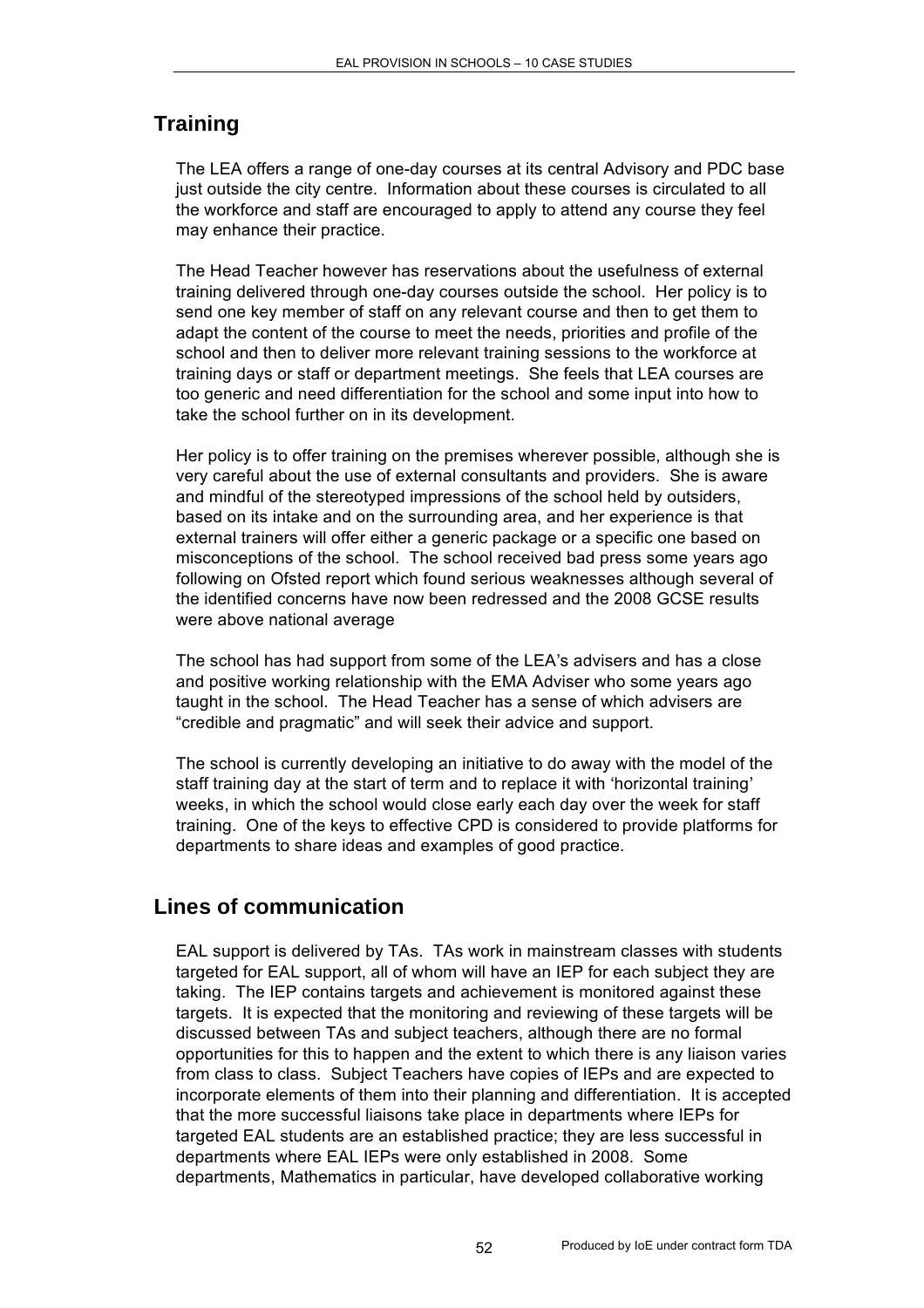practices between TAs and subject teachers and the liaison that takes place over EAL support arises naturally from curriculum planning and encompasses teaching and learning strategies as well as the progress of targeted individuals. The Head Teacher sees this department as providing a model to share with other colleagues.

The Learning Support Department has a weekly meeting which the TAs attend; the meeting provides an opportunity to discuss general strategies, policies, initiatives and structures. The SENCO and the EAL Coordinator meet TAs each term to review IEPs and amend the list of targeted students accordingly.

# **Teaching materials**

The school uses an EFL package entitled 'Headway' in its English classes for older new arrivals. The rationale for its use is to provide consistency where there is a fairly high degree of mobility amongst older students between other schools and colleges which use the same package. An adapted version of these materials is used in some of the withdrawal classes further down the school and in English booster classes organised in school holidays.

Students in mainstream classes have the same materials; differentiation is through approach rather than teaching materials. The school does not use any first language materials as most of the students have a higher degree of literacy in English than in any other language.

#### **Strategies**

The school has high expectations of its students. The Ofsted report of 2001 which highlighted the low achievement of students in GCSEs spurred the school to raising achievement – an approach the Head Teacher terms "tough love". "Challenging but supportive" is the phrase echoed by many of her staff. She is seeking to develop a curriculum that reflects the strengths of the students yet still "plays the game" in terms of examination success and sees the establishment of an aspirational ethos as underpinning achievement.

Students are given an individual forecast grade set against LEA figures and then set a target above this grade. There is a system of termly rewards and certificates which are awarded for meeting learning targets and for positive attitudes towards learning. Students are supported for early entry into GCSEs where appropriate.

The school plays up its uniqueness in terms of being a relatively small and very local school and that many of the staff have worked there for a long time and that parents will send all their children to the school and will have been pupils there themselves. It sees this strong local identification and loyalty as providing the pastoral foundations on which to build a learning community. The ICT department promotes a curriculum and activities which reflect the business activities of the locality and the development of English as well as the maintenance and development of the languages used within these businesses are promoted as an integral part of this curriculum area.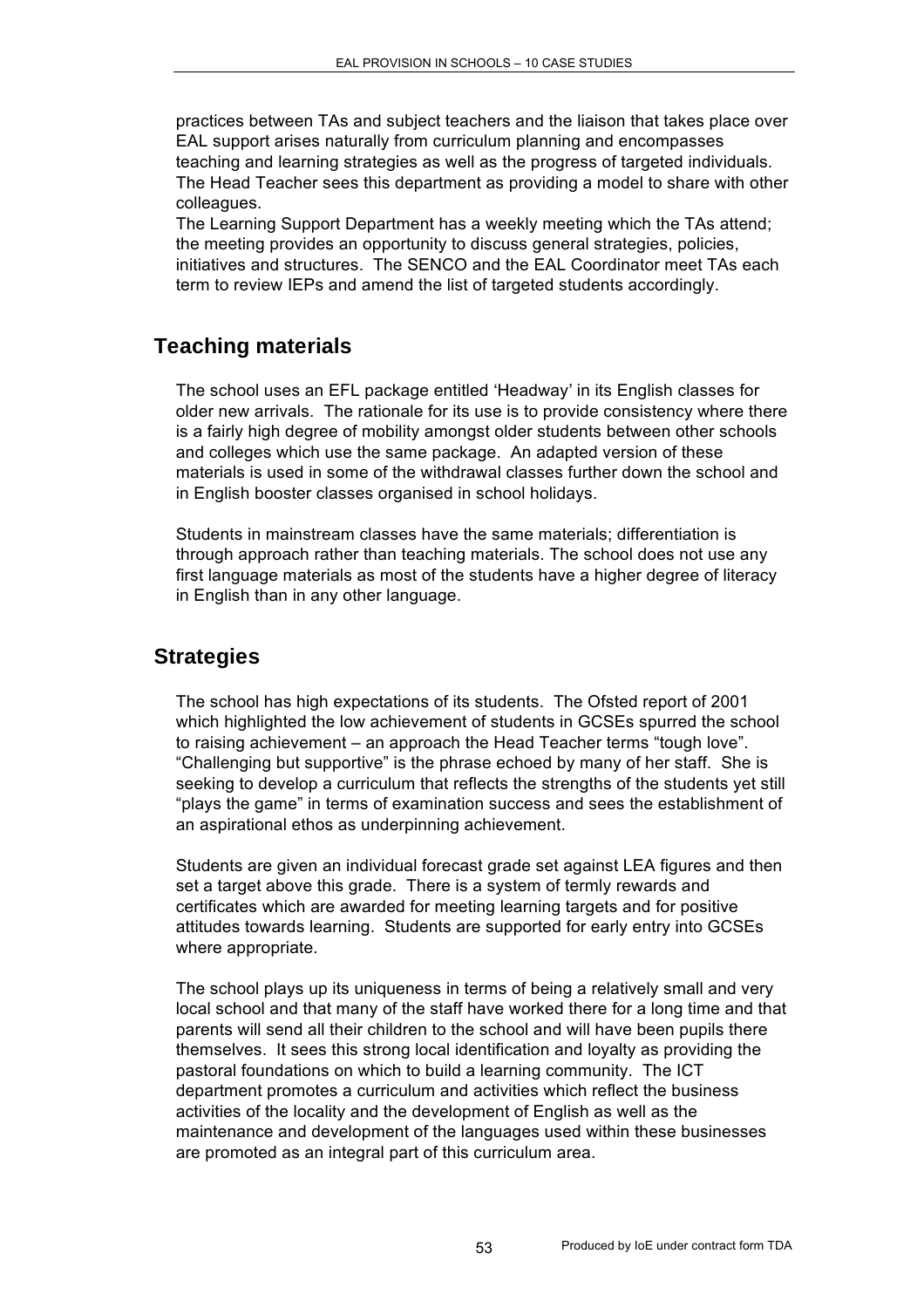Three languages are offered from the beginning of Key Stage 3 – French, Arabic and Urdu. None of these languages are seen – as in some schools – as an easy way of accumulating GCSE passes; French is the mother tongue of only the occasional student, Arabic is used only for religious purposes and Urdu may be understood by most students but not written or read. The teaching of these languages is seen as a means of developing general linguistic understanding, of enhancing employment and business prospects and of engaging with cultural identity.

The school provides a number of enrichment activities – sports, drama, musical instruments, choir, scouts and an 'enterprise village'.

With an almost exclusively Muslim intake, the school recognises the importance of girls-only provision and facilities – particularly in sports activities.

TAs and mainstream staff are described as using "mixed strategies" for EAL support, although the degree to which these strategies were shared, developed, adopted consistently, underpinned by a clear rationale and made explicit vary from department to department. There is a stated ethos of inclusion throughout the school with the emphasis being on mainstream support. In many classes however, students are organised into ability sets. The Maths department seems to be leading the way in terms of inclusive practice and in developing classrooms which make the processes of learning explicit – 'learning walls' for example – and which are designed to give students more responsibility for and control over their own learning.

#### **Community**

The school regards itself and seems to be seen as a 'local school'. All of its pupils live less than 400 km from the building. Some of its ICT curriculum initiatives and extra-curricular activities have been developed in consultation with the local business community and to fit its needs and potential.

Many of the staff live in the immediate area and share the ethnic and language backgrounds of their students and families. They attend the same mosque as the students and have forged strong links with the families through religious activities and practices. Parents feel very confident about contacting and approaching the school with concerns and questions about their children's learning. As many of them live and work in the vicinity, access to the school is relatively casual and straightforward. There is constant dialogue between the parents of some boys who are involved in gang membership and the school and parents will visit the school during the school day to deal with behavioural matters. Many of the teachers speak Mirpuri and there are also Somali and Bengali speakers on the staff. It is relatively straightforward then to find a member of staff to speak to and interpret for parents. School staff have carried out an explicit research project into the home languages of students from the school and this investigation has strengthened home-school links as well as provided useful information for curriculum planning and developing other initiatives. Much of the home-school work is around pastoral issues; the school is aware of the importance of more explicit discussion on supporting learning.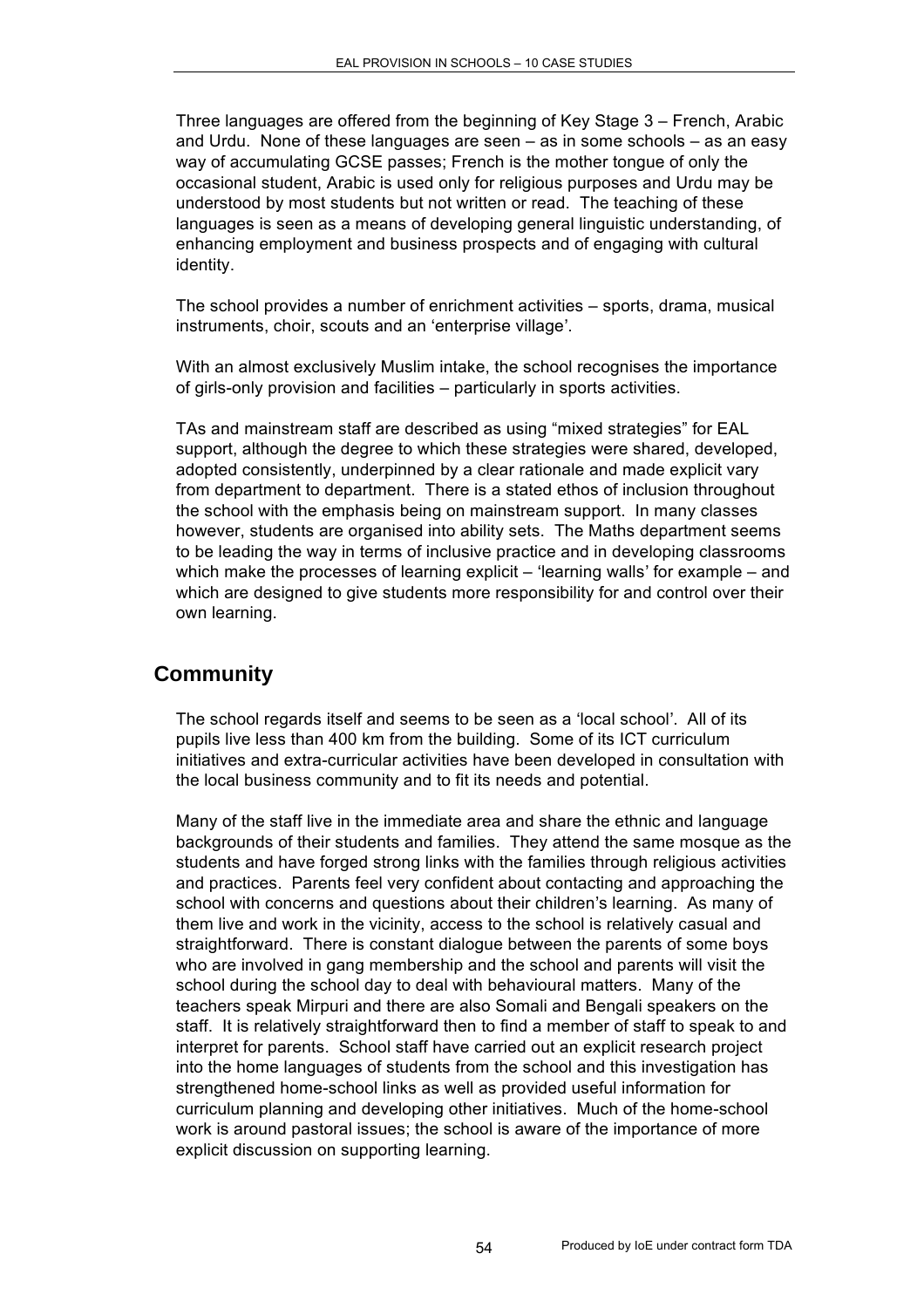The school has a Parent Partnership Worker who organises classes in English for Mirpuri and Somali speakers.

Most members of the governing body are drawn from the local community and therefore from the same ethnic, religious and language backgrounds as the students and are fairly visible around the school. The Chair of Governors is the Education Spokesperson for the Muslim Society of Great Britain.

#### **Vision**

The school's strength is that it is a small, compact community school with a high degree of parental trust. Over half of the 2008 new intake had siblings in the school. The school needs to maintain and extend that. The Ofsted report and the adverse press it attracted seriously damaged the reputation of the school and made it difficult for pupils and staff to have positive images of their efforts. Despite – or perhaps as a result of that setback – the school has re-evaluated its approach to learning and has raised achievement significantly. The teachers have a real passion for their work, high expectations of the pupils and deliver high quality teaching. The school now has a positive image in the community and a waiting list for places.

However it still has a negative image outside the community and needs to establish itself as a real centre of excellence in learning to counter that image.

Most pupils have EAL so EAL is firmly part and parcel of mainstream practice. Staff – TAs supporting EAL pupils and subject teachers – still need a lot more EAL-focused training however, in determining the language needs of pupils, in differentiation, in assessing progress, in basic strategies for inclusion. The problem is that the sort of training needed to address the needs of this particular school is not readily available. We are trying to address this in-house but we need someone to offer training on the premises, liaising closely with staff here from someone who knows the school or is at least prepared to listen and approach the school with no preconceptions.

### **Conclusion**

EAL practice in the school was not explicitly mentioned or featured because the school population is almost exclusively EAL. There was some exciting and innovative teaching taking place but this was not seen as EAL-specific but as something which engaged all the students. EAL work in terms of inclusive practice is therefore very much embedded into the school. Most of the students, whatever their home language or however long they had been in the UK, share a similar language profile in that they have very little exposure to English outside school but tend to have a far greater level of literacy in a language that is not their mother tongue – English, Arabic, other European languages – than in their mother tongue itself. This feature is known by the school leadership but EAL work is not explicitly taking this on and providing support around it.

The criteria for targeted support is the level of fluency in spoken English and this support is operating independently of classroom teaching strategies. The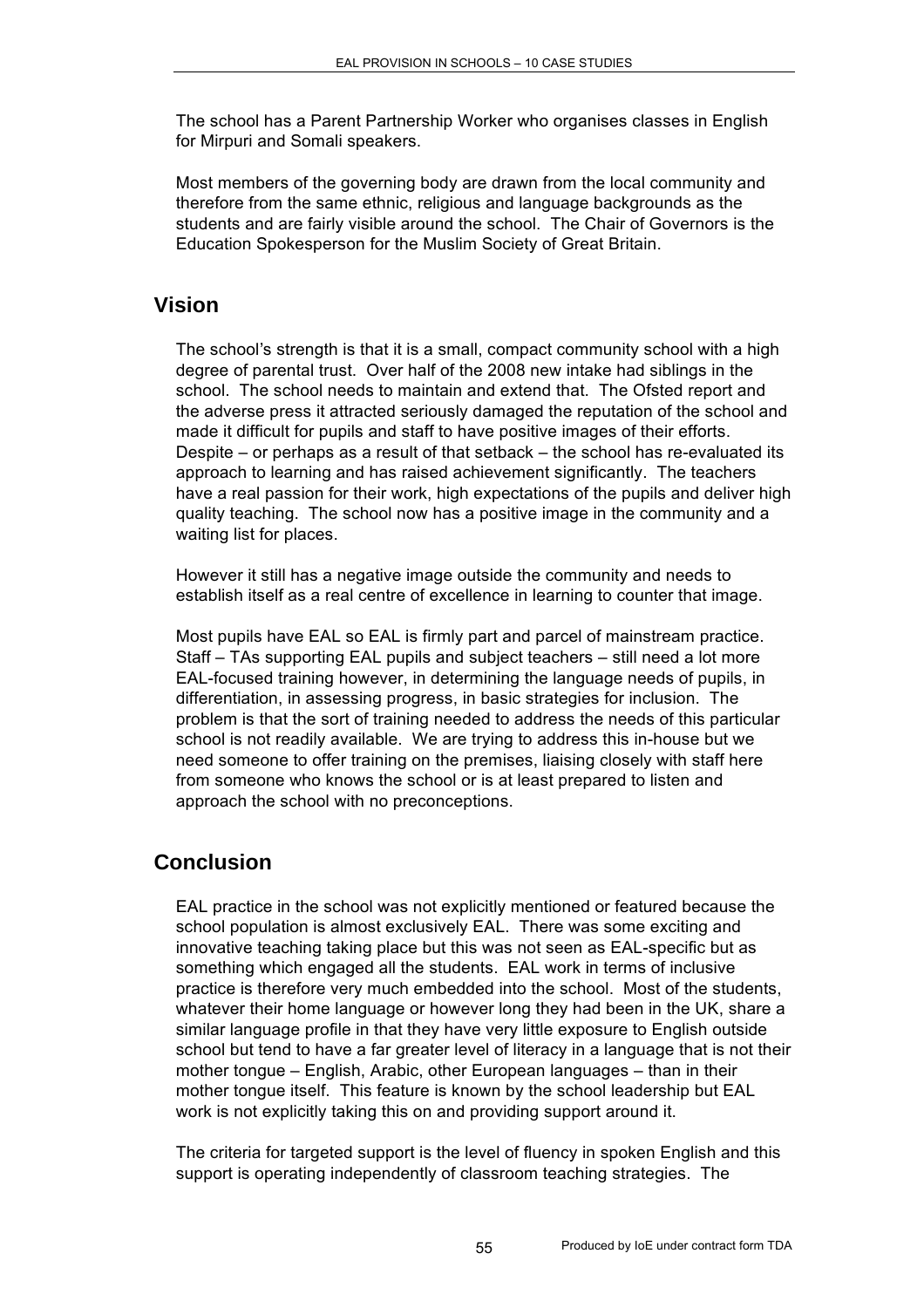distinction between the targeted EAL students and all the other students (who also have EAL but are not targeted for support) is in danger of being conceptualised around SEN. EAL work is located within the SEN department, managed by the SENCO and promoted through IEPs.

As with a number of other schools, EAL support work is entirely carried out by TAs. Using an HLTA to coordinate this work is possibly unusual. Although it is a good professional development opportunity for TAs, it does restrict the role and responsibilities of the EAL Coordinator; it poses problems in terms of line management and in terms of equality of status in liaising with and training mainstream staff. In this instance it leads to an outsourcing of EAL coordination; the SENCO manages the individual support programmes of targeted students and the English department carries out English fluency assessments and this work does not necessarily get channelled back directly to the EAL Coordinator. The structural arrangements also make it less easy for all the other related initiatives – curriculum, parent links – to be seen and developed in a coherent fashion.

The explicit embedding of an EAL focus within certain other curriculum areas – RE, ICT, MFL and, increasingly, Maths – is a potentially exciting one.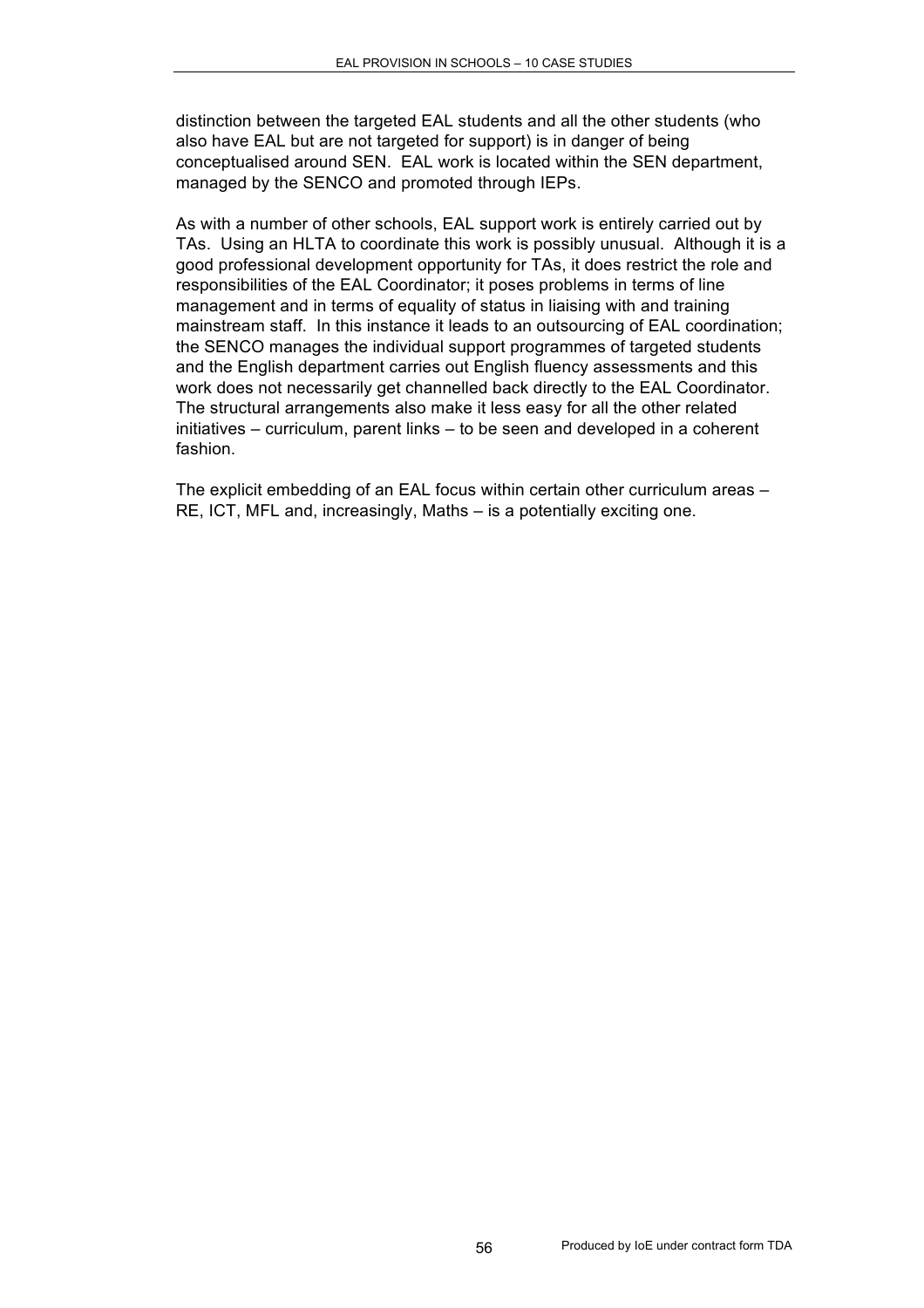# School 8

Age range: 3–11 Number of pupils on roll: 361

#### **Introduction**

This primary school sits at the edge of rolling meadows in the East of England and looks out across the vast expanse of fenland stretching away to marshes and the North Sea. Its buildings do not reflect the extremes of wealth contained in this small place. It has, according to a recent survey, one of the highest concentrations of millionaires in the country; it also has pockets of extreme deprivation, poverty and social problems.

The village spreads itself out in a linear fashion with no real centre and dotted with low rise, small scale industrial workshops and lorry parks. Its geography encourages the visitor to carry on through it rather than stay and explore. The school lies off the High Street, approached via an imposing driveway which opens out onto a campus with the primary school on one side and facing it across a green, the secondary school. The secondary school is a converted  $18<sup>th</sup>$  century mansion; the primary school is a single storey 1970s building in light brick and wood.

The school has carried out extensive refurbishments recently. The main entrance has been fitted with two massive solid doors, shrubs have been planted and fences erected. Inside the building, the original large open teaching areas have been partitioned off into enclosed spaces. The light and airy vaulted ceilings and the large dormer windows are being covered over. The effect of the refurbishment has also been to make the school more inaccessible and impenetrable. There is no welcome sign, no buzzer on the main door and other doors; windows and access points are screened from the path. Visitors have to walk around the outside of the building knocking on windows at random to attract someone's attention.

It is into this environment that children new to the UK arrive from time to time. Their parents work in the polytunnels on the surrounding farmland or for one of the many transport haulage firms. Mostly from Catholic or non-Christian families, they are accepted rather than integrated into this school community based around the Anglican Church. Their families become part of separate and smaller communities within the village. The three places to eat in the High Street reflect the area's older established and its newer ethnic communities – an Italian restaurant, a Polish grocery and café and a Portuguese coffee shop.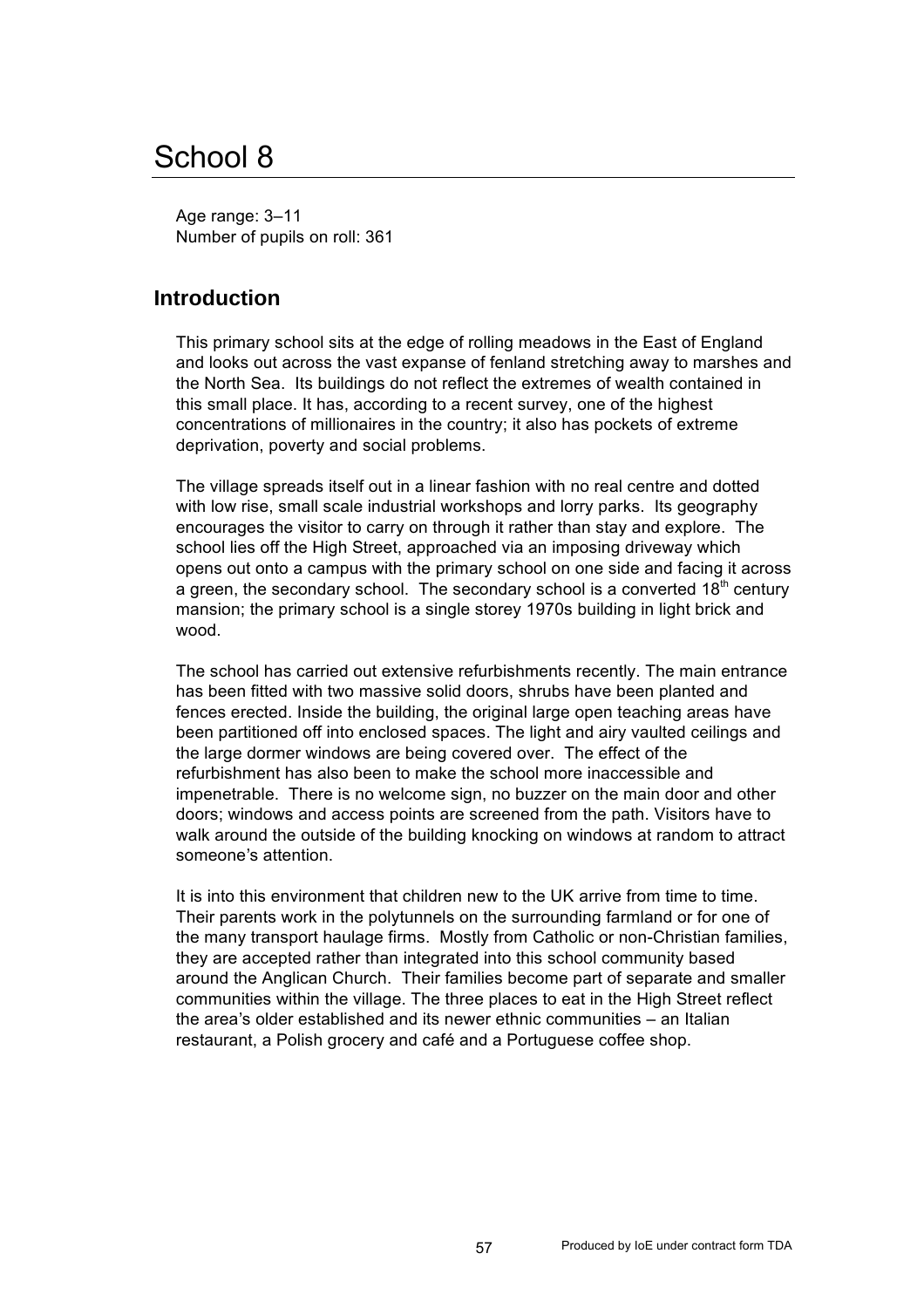#### **Structures and policies**

The school receives some children from the area's more established minority ethnic communities who were born in the UK and have attended the local nursery school. These children are listed on the school register with a home language as English but mother tongue as other than English. They are listed on the EAL register but are not deemed to need EAL support. The school also receives children new to the UK who may arrive at any point in their school life. These children receive EAL support.

The school has recently amended its standard admission form to include an EAL addendum, on which languages other than English spoken or used are listed together with some indication of proficiency.

Parents of these new arrivals receive a welcome pack, some of which is translated into Portuguese or Polish, the two main languages of the school. The pack contains information about the British educational system as well about the school.

The EAL coordinator tries to ensure that there is a gap of a few days between parents of new arrivals enrolling their children and the children's starting school. This is to ensure that class teachers – a number of whom have had little experience with EAL – have as much time to prepare for their arrival as possible. The children in the class are also prepared for the new arrival and are encouraged to befriend her/him. The EAL Coordinator will discuss the new arrival with the class teacher and share the information known about the child and discuss teaching strategies. All class teachers have recently received a pack of information about EAL which includes a copy of the admissions form, guidance on welcome and inclusion strategies obtained from other LEAs, the school EAL policy, the EAL Stages of English document produced by NASSEA and the DCSF guidance on new EAL arrivals.

New arrivals are assigned a school 'buddy'. Where possible this is an older child who shares the pupil's first language. These buddies are on occasions called upon to come into the new arrival's class to interpret or translate.

Once assigned to a class, the provision for support and the monitoring of progress is in the hands of the SENCO and her team. Support is carried out by TAs who will generally work with the EAL new arrivals in their support groups, which also include children with SEN.

The school has just worked with the LEA's Race, Equality and Diversity Team (CREDS) on an assessment of stages of English fluency framework. The stage descriptors are linked with planning and teaching strategies – although class teachers and TAs are not altogether confident in using this. Once a new arrival is considered to be beyond the early stages of English fluency s/he no longer gets any support from the TA. There is no consideration given to or explicit provision made for advanced stage EAL learners; the view is that the children have a "strong work ethic" which will motivate them to do well.

The school has a policy on Equality and Community Cohesion, a paragraph of which emphasises the importance of recognising linguistic diversity. The newly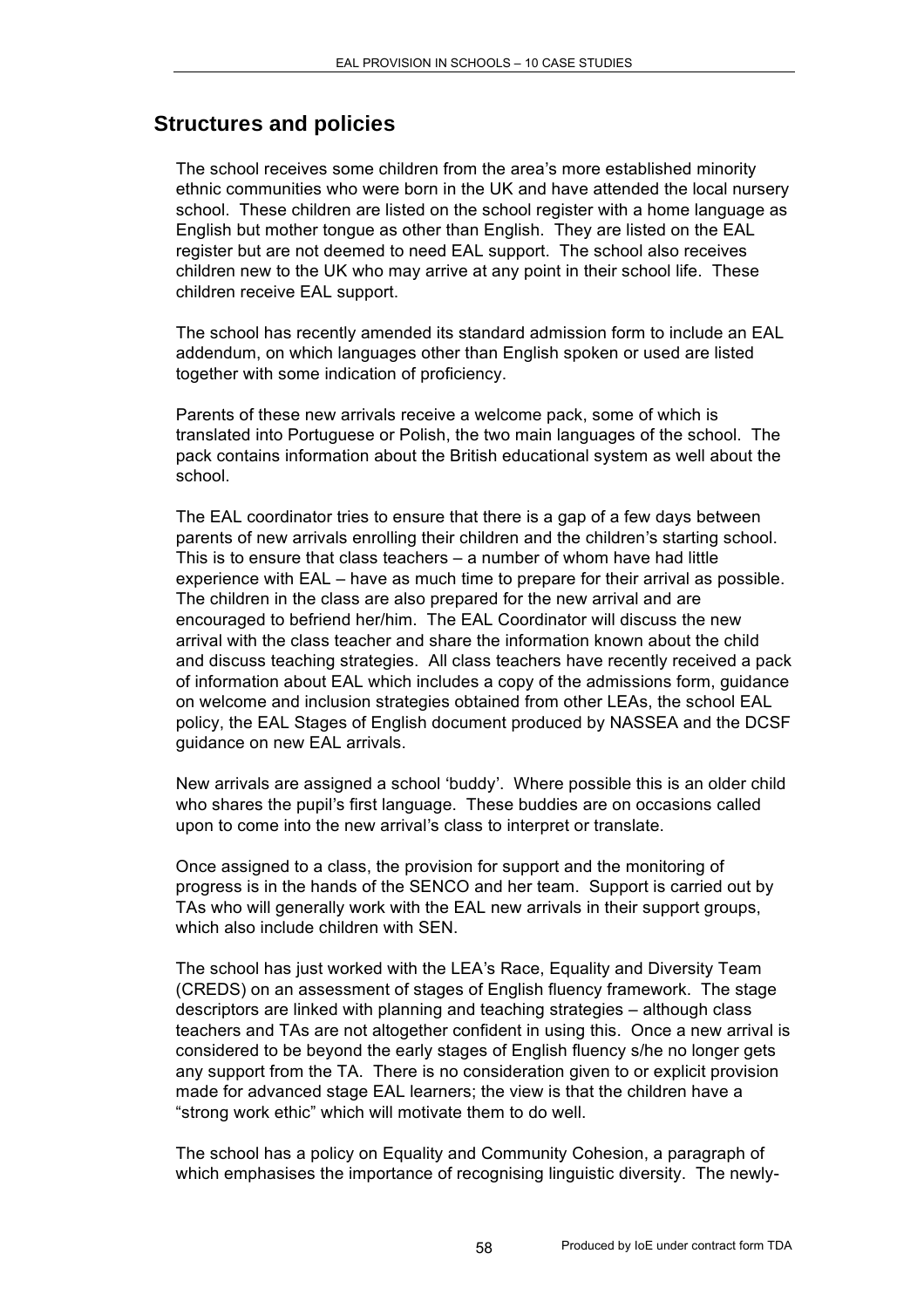written EAL policy offers advice on integrating new arrivals into classrooms. The school has a stated commitment to inclusion and does have a good track record in welcoming children with a range of SENs. It is a Church of England school with an explicit commitment to the spiritual values of the church. Most of its EAL pupils are in fact from Roman Catholic countries and backgrounds. The school recently admitted a pupil from a Muslim family whose parents, in the absence of a Muslim school, wanted a school with a strong faith. The pupil has since left the school as the religious ethos was apparently "too much for her to cope with".

### **Personnel**

The school has an EAL Coordinator. The current postholder is also a class teacher and has one day per week allocated for her EAL duties. She adopts a "flexible approach" to her time and does not necessarily spend the entire day on her duties but may accumulate the hours to use the time more appropriately.

The EAL Coordinator defines her role as providing general advice and information to class teachers. The responsibility for assigning support and monitoring progress rests with the SENCO. The school has a Learning Mentor who works with individual children. She will work with any EAL pupil who may have additional learning needs.

The school has a number of TAs. Some Key Stage 1 classes have their own TA; further up the school 1 TA is shared between 2 year group classes. The TAs mainly work with the same group of pupils and these groups include the pupils with EAL. TAs are managed by the SENCO.

Lines of communication and opportunities for the SENCO and the TAs to meet are purely informal, as is the communication between the EAL Coordinator and the SENCO.

The EAL Coordinator has no EAL qualifications and has received no training in EAL other than a one-day course delivered by the LEA on the recent DCSF document on newly-arrived pupils with EAL. Her interests and experience lie elsewhere; she was, she admits, reluctant to take on the role.

The school uses parents to provide some ad hoc support to pupils whose first language they share. One Portuguese speaking mother works regularly with the Portuguese children but is not paid for this work.

There is no clear rationale for EAL support other than it is given at first to all newly arrived pupils new to the UK and then withdrawn when the SENCO decides it is no longer needed.

# **Training**

The LEA has a central service which offers occasional one day courses on aspects of EAL at the PDC. The school had no information to hand about details of any current courses, although the EAL Coordinator recently attended a course on new arrivals.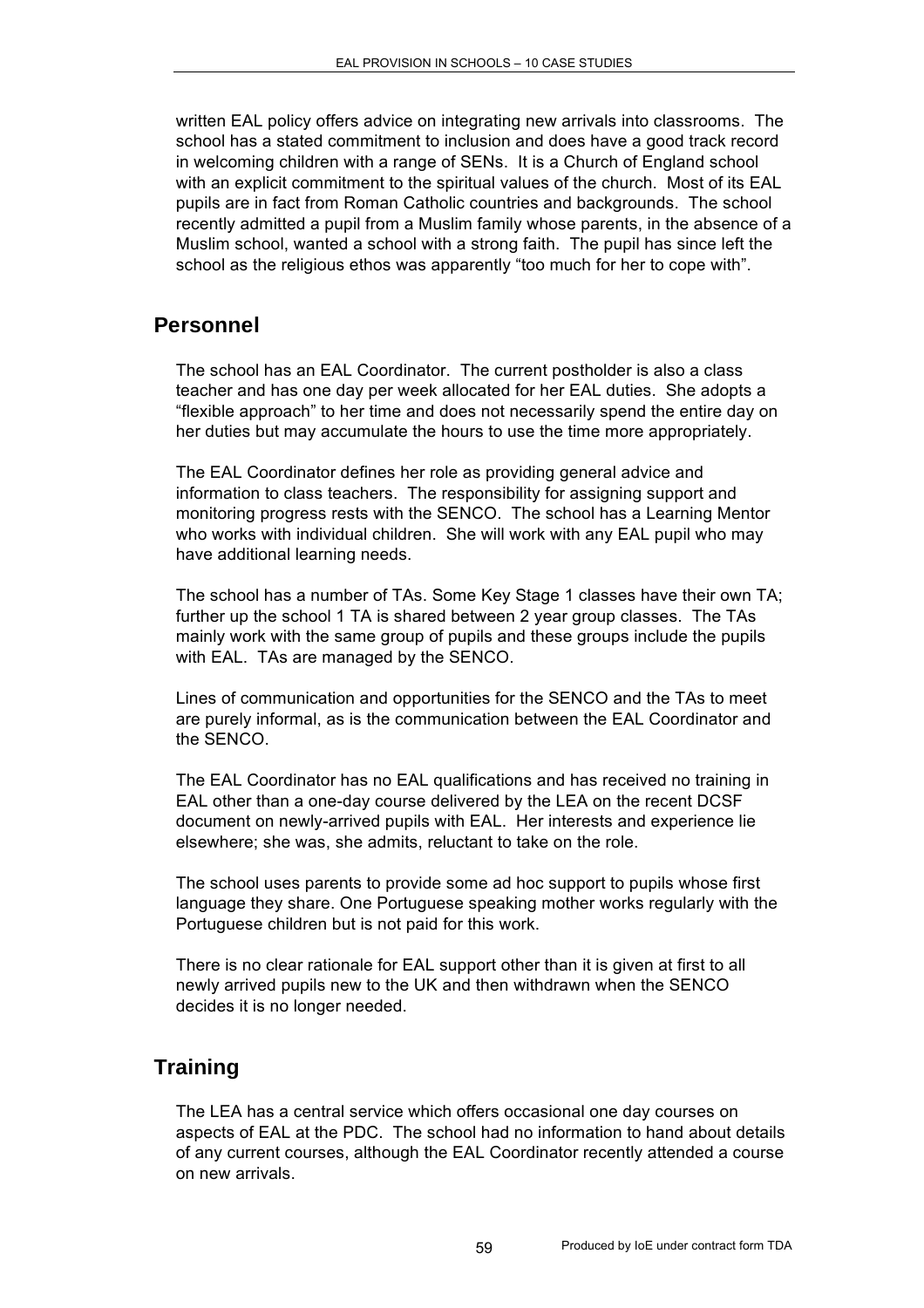The school's perception of the central service is that its priority is to support those schools in the towns and cities where there are larger numbers of pupils with EAL and there does not seem to be any regular contact initiated by the central service with the school. The exception was when the EAL Coordinator recently attended a course run by the central team and following conversations with members of the team, arranged for the team to carry out assessments of the English language fluency of the school's pupils. Members of the team spent the day in school making formal assessments of pupils and provided the school with an assessment framework – albeit produced by another LEA. The rationale was to make teaching staff more aware of the needs of EAL learners.

The EAL Coordinator has requested to run staff meetings on strategies to support EAL learners but has been told that the main priorities lie elsewhere.

### **Lines of communication**

The EAL Coordinator has no formal lines of communication with mainstream staff or any real opportunities to discuss individual pupils or general strategies with them. She has prepared an information pack on EAL, a copy of which has been given to all mainstream staff but was given no platform to introduce this.

Class Teachers will tend to consult the SENCO about individual EAL pupils, who has more time and an opportunity to be a presence around the school and whose clearly-stated responsibility it is for organising support for individual EAL pupils. The EAL Coordinator is aware that class teachers tend to "panic" about new arrivals, find it a "struggle" to include them in mainstream activities and "worry about doing the right thing for them".

The perception and anecdotal evidence is that EAL pupils tend to achieve well once they have a reasonable level of English. There is no statistical analysis of the achievement of an admittedly small number of EAL pupils. Hence there are no procedures for a clear identification of under-achievement in EAL pupils.

### **Teaching materials**

The school has some basic vocabulary books for TAs to use with new arrivals. There is a small collection of Polish dual language fiction books. Class teachers are supplied with lists of basic words and phrases in languages spoken by the pupils for them to use in talking to them.

### **Strategies**

There is an awareness amongst the Coordinators that EAL pupils are best served in the mainstream classroom and in inclusive environments in order to give them good models of English. However the practice is to place them in groups together with pupils with a range of SENs where they work with TAs. Sometimes these groups work outside the mainstream classroom and pupils very new to EAL may work one-to-one with TAs on basic vocabulary outside the classroom. The reasons cited for this discrepancy are the practicalities of organising TA support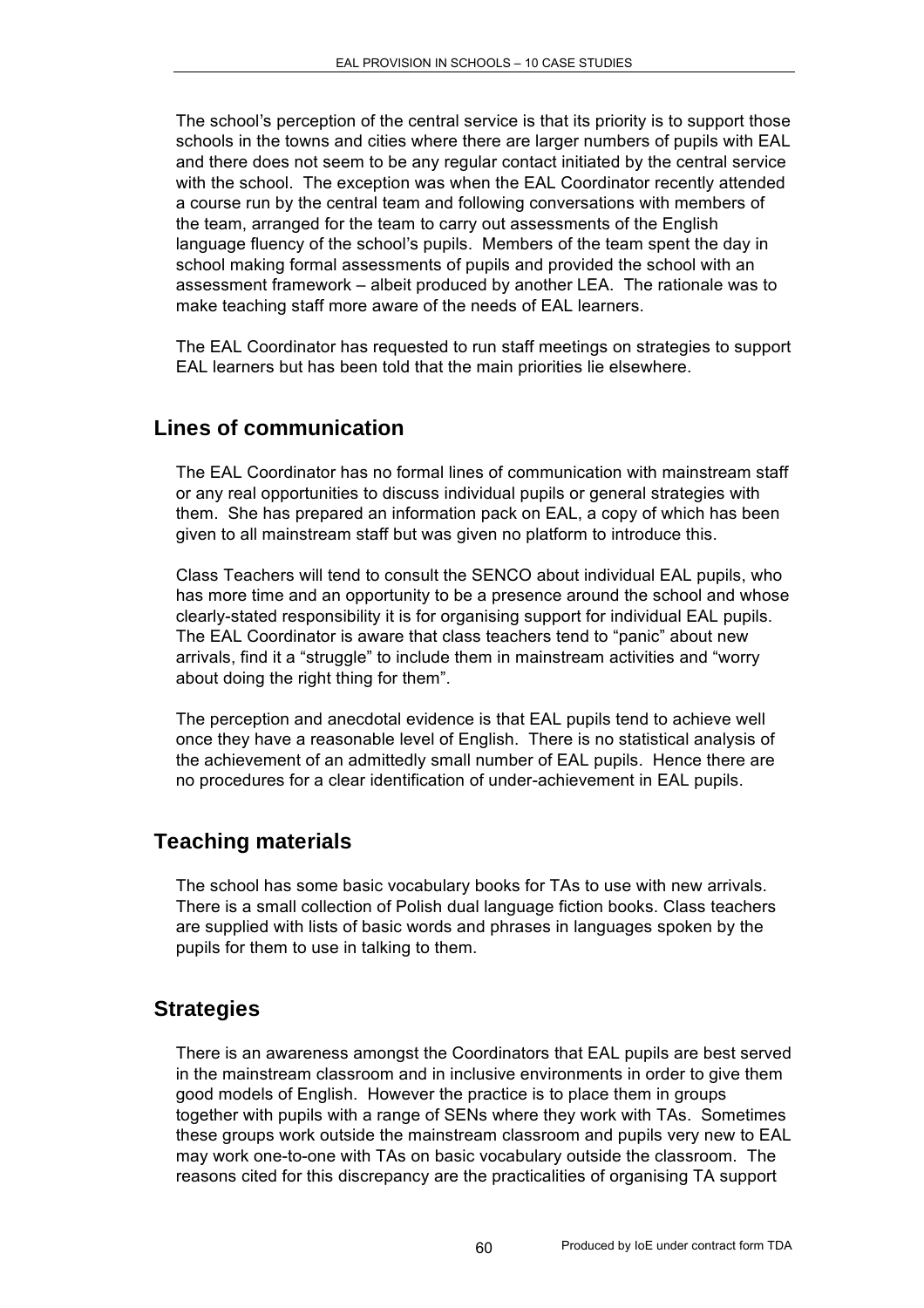and the lack of training in – and therefore understanding of – EAL strategies amongst mainstream staff.

EAL support is seen purely in terms of increasing proficiency in English to enable them to make some sense of mainstream activities. Supporting the specific learning needs of pupils with EAL through scaffolding, developing academic language and so on is not on the agenda. The view is that once beginner bilinguals have good enough English – a term which is not clearly defined – this, together with the bilingual learner's innate high motivation, will carry them through.

School policy documents refer to the use of pupils' home languages to facilitate learning, although class teachers have had no discussion or direction on how to support this or how it impacts on their practice.

Apart from some dual language fiction books, classroom resources and materials did not reflect the languages and heritages of the EAL pupils. In a number of classrooms pupils were working together in groups in a purposeful and engaged way – collaborative learning is encouraged by the school leadership and promoted in policy documents – although many of these groups were organised in ability sets – with the EAL pupils in the lower ability groups.

## **Community**

The school is a Church of England school and as such has strong links with the local church. Many, though not all, of the families attend the church and are involved in other community activities promoted by the church. The school has a stated Christian ethos and the trappings of the Anglican faith are visible around the school. Most of the school's EAL pupils are from non-Anglican families and do not have the same connections within the local community as the indigenous population. School activities for parents and families are organised around the church community and although other faiths are welcome, there is an understandable caution from some EAL in attending.

The school recognises the importance of finding out about children's backgrounds and heritages but perceives a difficulty in getting this information from parents, partly because of lack of fluency in English and partly because of reluctance on their part. It does provide translated letters and other information for parents of EAL children.

The school uses its parents a good deal to help with school-based initiatives and encourages parents and other members of the community to provide translations and interpreting for other parents and first language support for pupils. Although a good deal of effort is going into informing parents, there is no indication of any initiatives to develop partnerships with parents in supporting their children's learning.

The school's two main EAL groups, the Polish and the Portuguese, have their own community networks, organisations and commercial enterprises within the village and in the surrounding areas. The school expects that the parents from these groups who do voluntary work within the school will also act as conduits for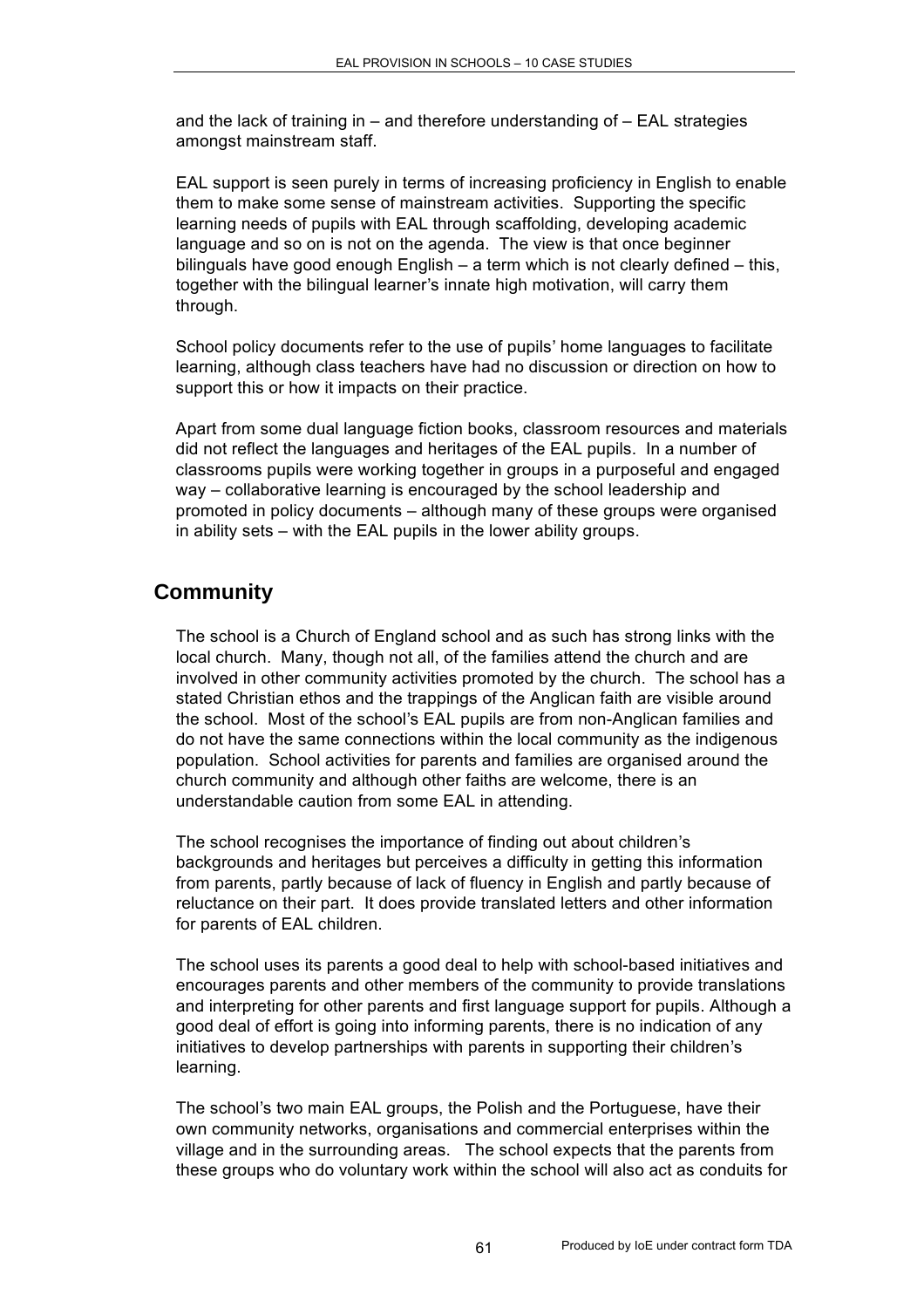information between these communities and the school, although none of this is promoted on any formal basis.

Parents of EAL children are invited through the documents they receive to contact the school's SENCO if they need to discuss any aspect of their child's progress. At the moment because of refurbishments, it is extremely difficult for any visitor to gain access to the school other than at the start and end of the school day.

The Governing Body is largely drawn from representatives from the church. It has no minority ethnic representation. One member of the Body has responsibility for Race Equality, although members of staff were not sure of who this was or how to contact her/him.

### **Vision**

The school has a solid community founded on Christian values of tolerance and respect and as such is a welcoming and supportive environment for pupils with EAL. However EAL work needs to be more positively developed; the school has a growing number of pupils with EAL and this is a trend that is likely to continue.

A continuing number of the EAL children are new to the UK. They come from established communities so they have local networks and some resources in school to support them. The school leadership assumes that teachers will know what to do with these pupils but class teachers are continually alarmed by their arrival and worried about how to teach them. The level of TA support is not sufficient to deal with this. Teachers therefore need a considerable amount of training in the kind of strategies, resources and approaches they need to support pupils with EAL in their classes. This is not a priority that is recognised by the school leadership and so no training is made available.

The LEA's EAL support service seems remote and inaccessible. Their recent work in the school was intended to involve class teachers in assessing the learning needs of their EAL pupils but the team ended up by taking the children out of classrooms to conduct formal assessments of their English language fluency and none of this was shared with class teachers.

The school assumes that because there are relatively few numbers of EAL pupils on roll, they are not a priority and will be easy to integrate. The particular issues around isolated EAL learners in mainly English speaking schools are not addressed because they are not recognised. The provision of training is based on the availability of additional funding and as long as funding is based on large numbers of EAL pupils, this school is going to find it difficult to access the training it needs.

This school has a relatively small number of EAL pupils and therefore does not get any EAL teachers. The onus is more strongly on class teachers to support these pupils. They need training to do this – and specific training in new arrivals and isolated learners. The LEA's training linked to the DCFS strategy documents was far too brief and was not available to the entire workforce.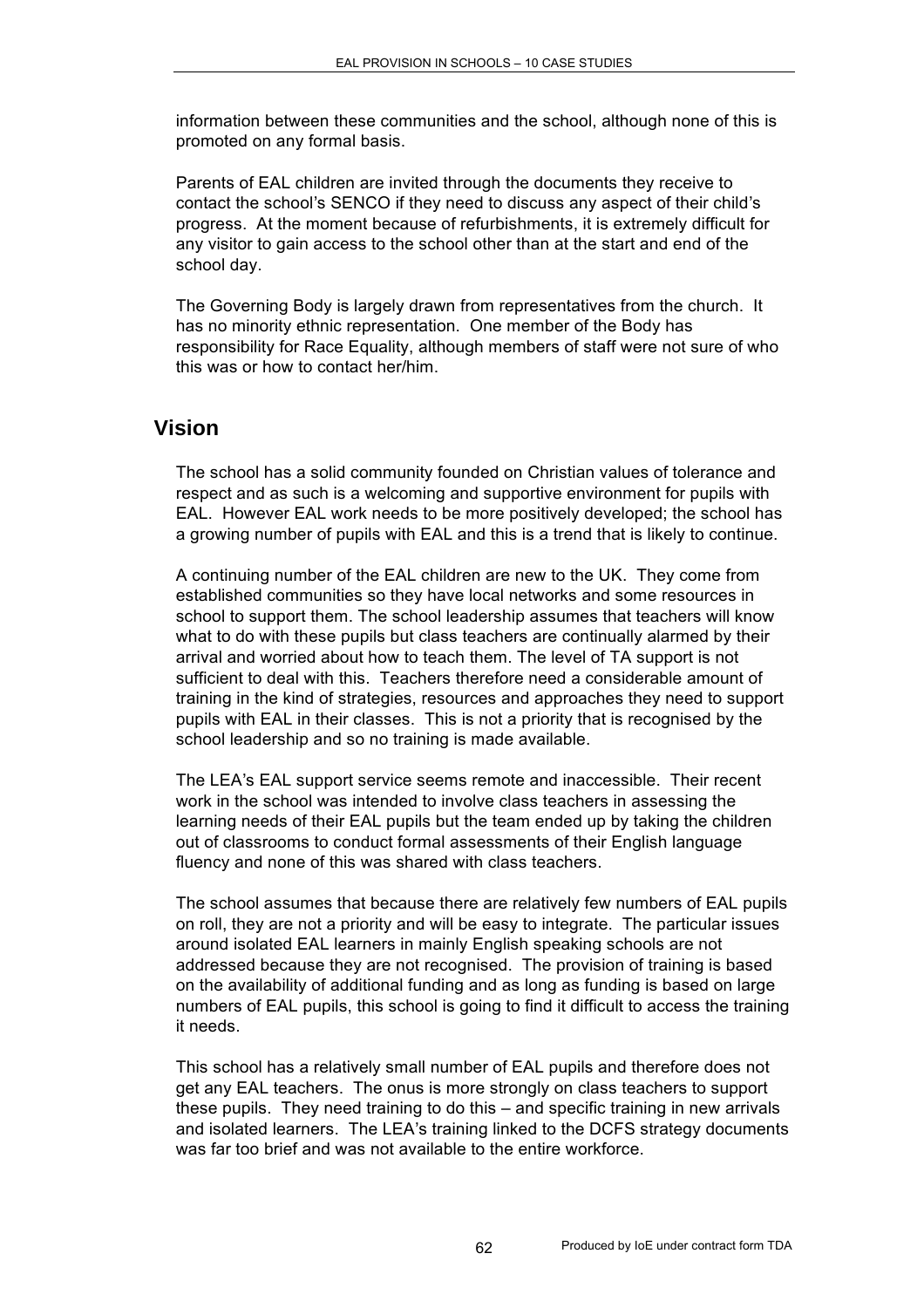## **Conclusion**

Classroom activities were no more or less usual than classroom activities anywhere; there were instances of good inclusive practice and individual support for learning with differentiation by approach – but nothing specifically EALfocused.

The EAL Coordinator has a thorough and detailed approach to her work. The documentation she has and has supplied to class teachers is far more extensive than often seen in a school with such a low number of EAL pupils.

There is a quite glaring lack of any priority given to EAL from the leadership. The school has a number of policy documents, action plans and other statements about EAL, equalities and inclusion but these have all been cut and pasted from other sources and contain very little that is original and specific or relevant to the school. The policies do not seem to have evolved from consultation with the staff or shared in a meaningful way with them so the classroom practice does not match the stated intent.

The organisation of EAL support is awkward. There is a division of responsibilities for EAL between the EAL Coordinator and the SENCO with no educational rationale for this division. The EAL Coordinator has no structures or opportunities to work with those responsible to delivering EAL support and no formal communication with the SENCO who supervises the work programmes of those delivering EAL support. This is a structural arrangement that blurs the distinction between EAL and SEN. The EAL Coordinator does not have a clear job description and has not been given any direction as to how to pursue her duties.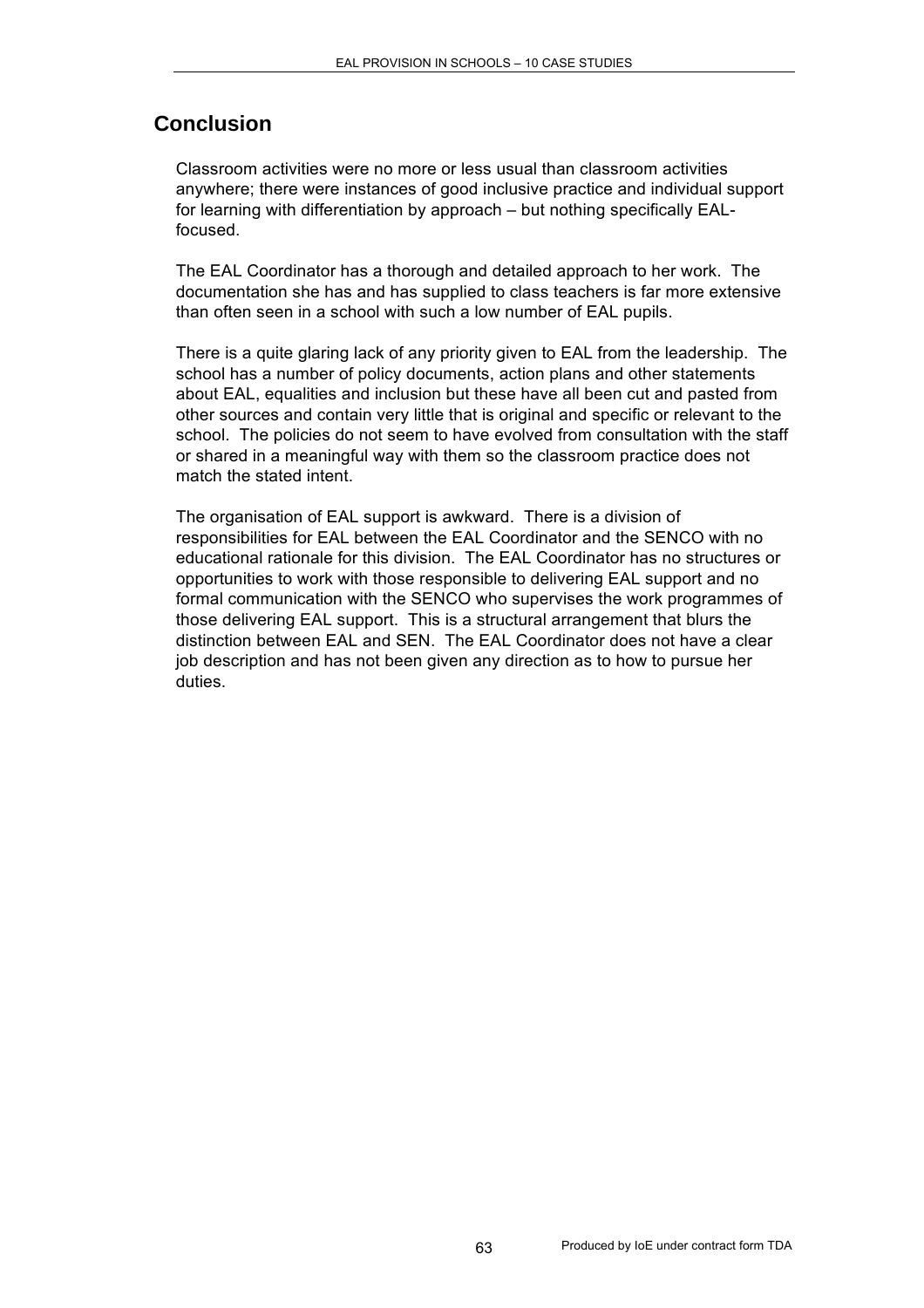# School 9

Age range: 11–19 Number of pupils on roll: 706

#### **Introduction**

This is a voluntary aided, comprehensive and mixed school in inner London. It is in a deprived area and 40 percent of it students are on free school meals. Over 70% of the school population has EAL with 90 registered as early stage (Stage 1 and 2), and around 250 students Stage 3. This term there were 21 new arrivals. In the  $6<sup>th</sup>$  form 85 percent of students are EAL. In terms of languages spoken: 28 percent of the EAL students has Arabic as their home language, 13 percent Bengali, 6 percent Kurdish and the rest are a variety of small groups. In total there are around 50 languages represented and around 80 countries of origin.

EAL students in this school slightly outperform non-EAL students, in the period 2005–2008. 60 percent of EAL students achieve 5 A–C, while this is the case for 59 percent of non-EAL students. EAL students are very successful in Art, Drama and Music. They are also achieving well in Biology, Chemistry and Physics.

#### **Structures and policies**

The EAL Head of Department (HOD) is informed in advance about any new arrival joining the school. This term 21 students joined the school as new arrivals after the official start of the term. The TA responsible for new arrivals organises an EAL assessment. In the past this TA also ran induction classes for all new arrivals focusing on language learning, but that is no longer the case as the EAL department doesn't have a classroom anymore and also because the TAs are no longer doing any teaching.

EAL learners are placed in appropriate Year groups, preferably in a class where there are speakers of the same home language. Every new arrival has between one to four lessons of in-class support and is invited to the EAL homework support in the library during lunch time. These in-class support lessons are also used for regular monitoring, recorded in personal profiles available for all students who are EAL stage 1–3. Whole school monitoring is also conducted twice a year; the first time is in September when the whole school writing assessment is conducted, co-ordinated and marked by the EAL department. This is an important opportunity to keep track of more advanced bilingual learners who do not receive any support, mainly because of lack of staff. The second monitoring exercise is conducted in December in preparation for EAL returns. EAL returns are an LA requirement; these include full names of students on the EAL register, their EAL stage, home language/s, date of arrival in the UK, country of origin and refugee status, if known.

There is very little in place for advanced bilingual learners due to the small size of the EAL department. In year 10 they can join a Study Skills option class led by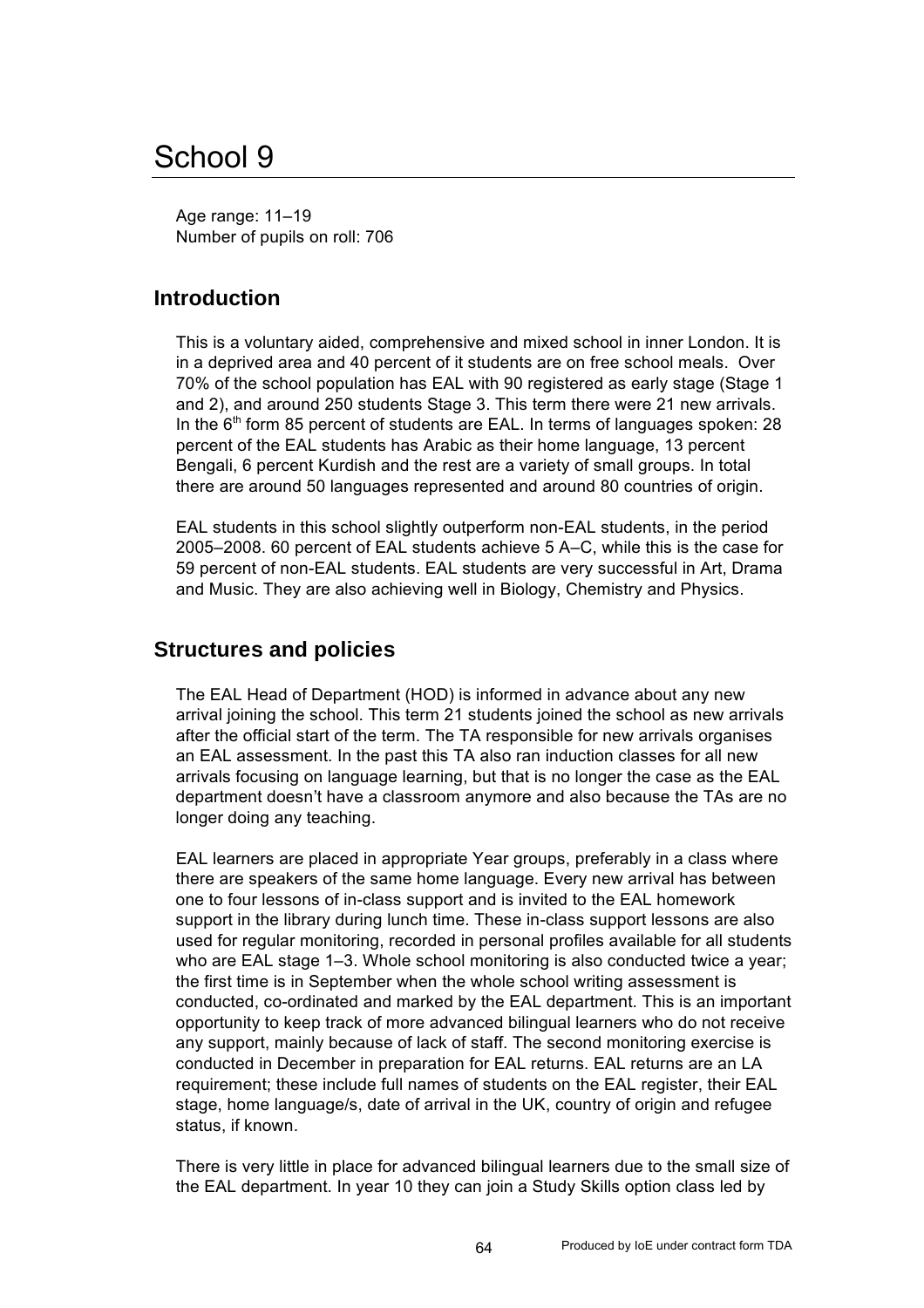the EAL HOD, which provides a mixture of coursework support and focused language learning.

#### **Personnel**

The EAL department is led by an experienced EAL teacher, who is also a qualified science teacher. She gained her EAL expertise while working for several years for the LA's peripatetic team. Her view is that the role of the EAL teacher is to analyse the language demands of the curriculum and support access to it; develop differentiated activities; activate prior knowledge; suggest strategies focused on language development and model good practice.

The department consists of two full-time teachers and two full-time TAs. They are all bilingual and have the experience of being educated in other countries. The department has been shrinking since the lead EAL teacher was appointed in 2004. At that time she had 3.6 teachers and 1.6 TAs. However, as staff left to do other jobs, they were not replaced.

The EAL HOD is a Science teacher and has many years experience of working with EAL children. Her role is to organise the deployment of her staff, communicate to the SMT and other management structures in the school, develop and review programmes of support for EAL learners, oversee whole school assessments, EAL returns, development of EAL resources, development and implementation of specific projects and initiatives. She has been in post since 2004. This year she was offered a secondment to the LA as an adviser; the post of secondary EMAG adviser at the LA having been unfilled since the January 2007. She has accepted the secondment for a day a week but says she is committed to working in schools and would not consider the advisory post on a full-time basis.

One of the EAL teachers was trained in EFL in Poland and has an MA in Cognitive Linguistics also from Poland. She has been in the country for three years, all of which she has spent working at the school, first as a TA and now as a teacher. She gained QTS last year. Her main responsibilities are in-class support mainly in English and DT, co-teaching with an English teacher and mainstream English teaching to a Year 11 class. Co-teaching in this case means that the English teacher splits the class in three groups. She works with EAL students, while a SEN specialist works with SEN students and the mainstream teacher works with the rest of the class.

One of the TAs has a degree in Psychology, three years experience of EAL work and two years experience of SEN work. Originally from Bosnia, she arrived as an unaccompanied minor during the war in Bosnia. She would like to become a qualified teacher and has made several attempts to join different schemes, but all her attempts have failed so far. She has now decided to leave work next year in order to do a PGCE in Health and Social care. This is presented to her as the only option linked to her degree in Psychology. She is committed to EAL work and would like to specialise in EAL but does not see a route of gaining QTS through EAL courses on offer. In the interview she said: 'I know what it means to be a teenager and a new arrival. I would like to continue working with EAL students because I have a special understanding with them.' Her main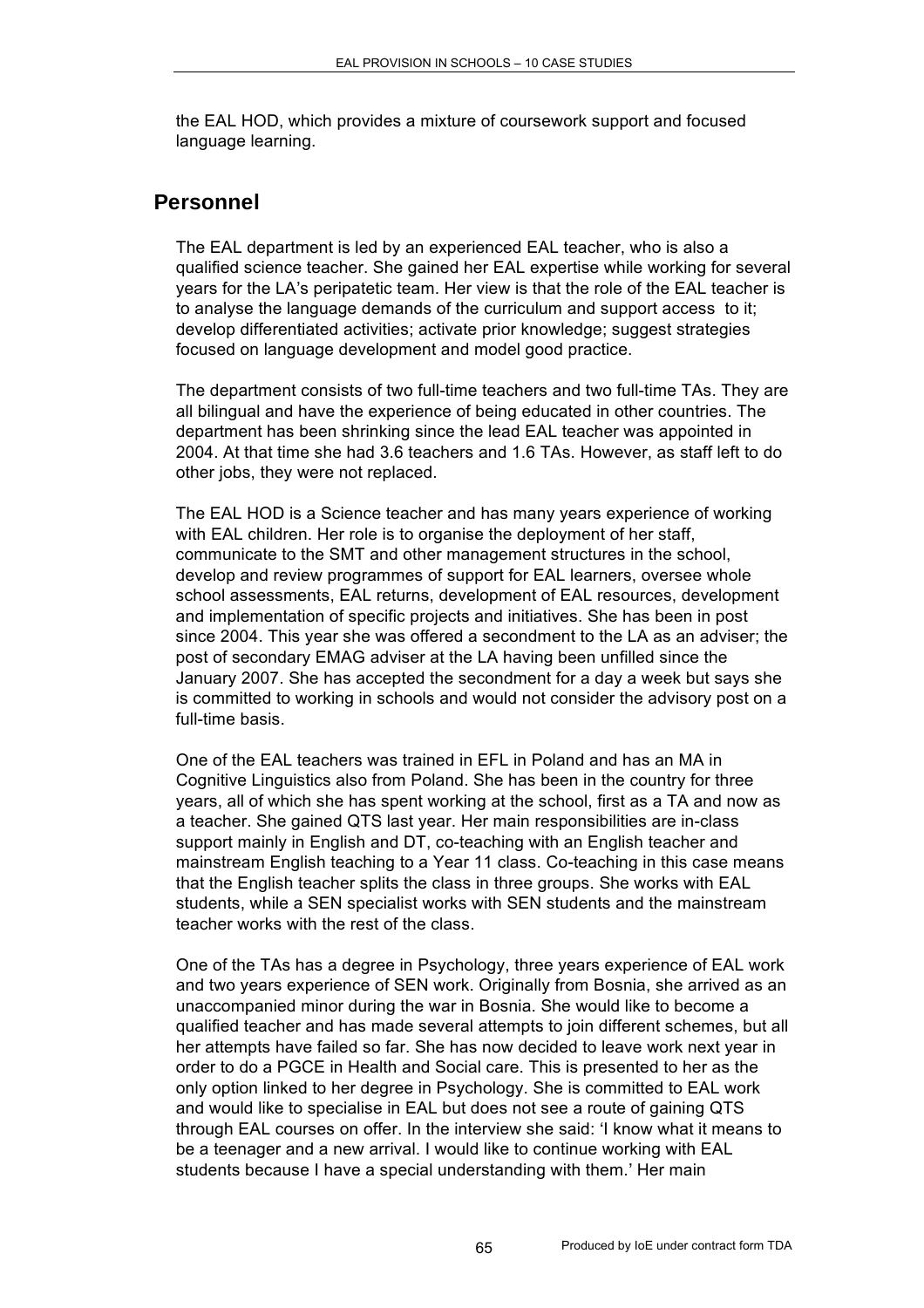responsibilities are in-class support in Maths, Science, Drama, Art, Geography and History. She is also responsible for a Year 7 reading group which includes a mixture of Year 7 students, EAL and non-EAL.

Another TA is responsible for new arrivals, refugee students' support and data input. She has worked as a bilingual assistant since 2002. Originally from Brazil, she likes the job she does and she is not interested in becoming a qualified teacher. Currently she is working on organising an interpreting project with bilingual  $6<sup>th</sup>$  formers from St. Augustine's who will be interpreting for the primary school next door. This project is also supported by the LA refugee support adviser and they work in partnership on it. She used to teach new arrivals during their induction period and regrets that TAs cannot teach anymore.

The rationale for support is to provide induction for new arrivals, deploy staff in a range of subjects across different year groups and provide flexible optional support that EAL students can choose to attend. For example in Year 10 EAL students can choose instead of one of their GCSE options to attend a Study Skills option which is led by DR, EAL HOD. A variety of EAL students, ranging from being in the country for 1 month and being in the country 8 years, attend this class where they are given individual support with their coursework for any of their GCSE subjects or anything else they may want support with. This class was observed and students interviewed for the purposes of this case study. Four interviewed students (there are 8 in the group) stated that this is a very useful class and is tailored to their needs.

There is also regular EAL teaching often led by students' demands to clarify a particular aspect of language use or to expand their vocabulary in a particular area. The class is conducted in the library, mainly because the EAL Department do not have any teaching space, but also because this provides easy access to PCs, internet and reference books that students use in their individual work.

All mainstream teachers work with EAL students in their classes, with or without support. EAL students also attend homework clubs facilitated by mainstream teachers. EAL children with SEN needs are also taught by SEN staff. One important aspect of provision is offered by the co-ordinator of the Learning Support Unit (LSU) which is available to a mixture of students targeted for support for a range of reasons. Some of these students are EAL. The coordinator is a very experienced community worker who has transformed the image of the LSU and has students regularly asking to attend sessions and trips which he organises. One example is working with the artists at a local gallery developing creative writing based on images, works of art, colours and photos taken by students themselves.

There is evidence of joint work within the EAL department, very little joint planning with mainstream teachers and joint work on specific projects with LA advisers. Co-teaching which one of the EAL teachers does with the mainstream English teacher is something I have not come across before. As described before, the class is split in three groups which are respectively taught by the EAL, SEN and a mainstream English teacher. They all work in the Drama studio so there is a bit more space than in a standard classroom.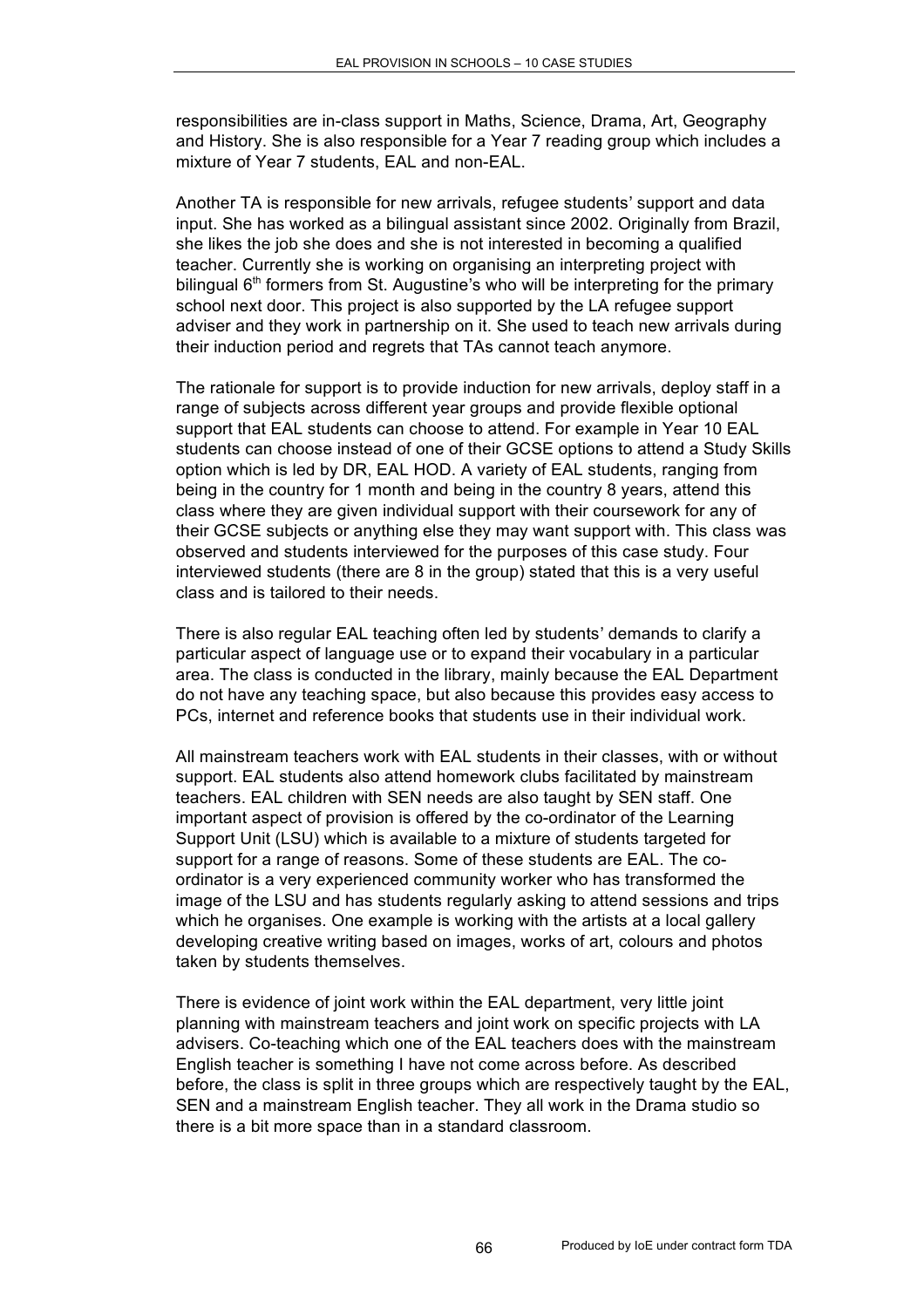# **Training**

EAL provides in-house training for NQTs and all new staff. There is also one twilight session organised at the LA level for NQTs. The LA has delivered TDA TAs training programmes too. The two TAs described here came to the school via working for the Bilingual services offered by the LA, mainly used for interpreting in schools and then also for specific projects such as supporting new to schooling EAL pupils. (New to schooling pupils arrive from countries in long term conflicts where there has not been compulsory schooling for a number of years, such as Somalia. These children can be entering a secondary school in England without any prior experience of schooling.) All the bilingual TAs in this position were given training by the LA team, provided with teaching resources and trained in first language assessment.

There used to be strong and regular contacts with the LA EMA team, but this was disrupted by the departure of the secondary EMA adviser in January 2007. Since September 2008 connections have improved thanks to the EAL HOD being seconded for a day a week to the LA EMA team.

The EAL HOD was provided individual training on data analysis and the new OfSTED framework (SEF). Her next training is on leadership. Recently she attended a course on SEN because she was covering for the school's SENCO while on maternity leave.

The EAL staff face many obstacles to attending any training as funding is needed and time taken off work. Apart from attending network meetings organised by the LA, EAL staff have attended very little training in the last two years. The TA who was looking to gain QTS was enrolled on the GTP route but she was taken off it just as it was about to start due to lack of funding. The TA in charge of new arrivals and refugee support has attended training with the Refugee Council.

All interviewed staff stated that they are very keen to attend training that would be tailored to their needs. Their main concern is to be familiar with models and strategies of good practice. The teacher who arrived from Poland three years ago stated that she would like to learn more about the English education system in general.

# **Lines of communication**

The EAL department is well established and the EAL HOD sits on two school committees: School Strategy Group and Subject Leaders Group, therefore all staff are clear in terms of where the EAL expertise are in school. The EAL department has put together an EAL Handbook which includes a range of documents to do with EAL students, roles and responsibilities of EAL staff, ways of working, principles of good EAL practice and samples of teaching materials. This Handbook is available to all members of staff in the EAL office.

A lot of communication between EAL and mainstream staff is conducted on email and during breaks in the staff room. EAL staff are well accepted by the mainstream staff and recognised as enthusiastic and committed.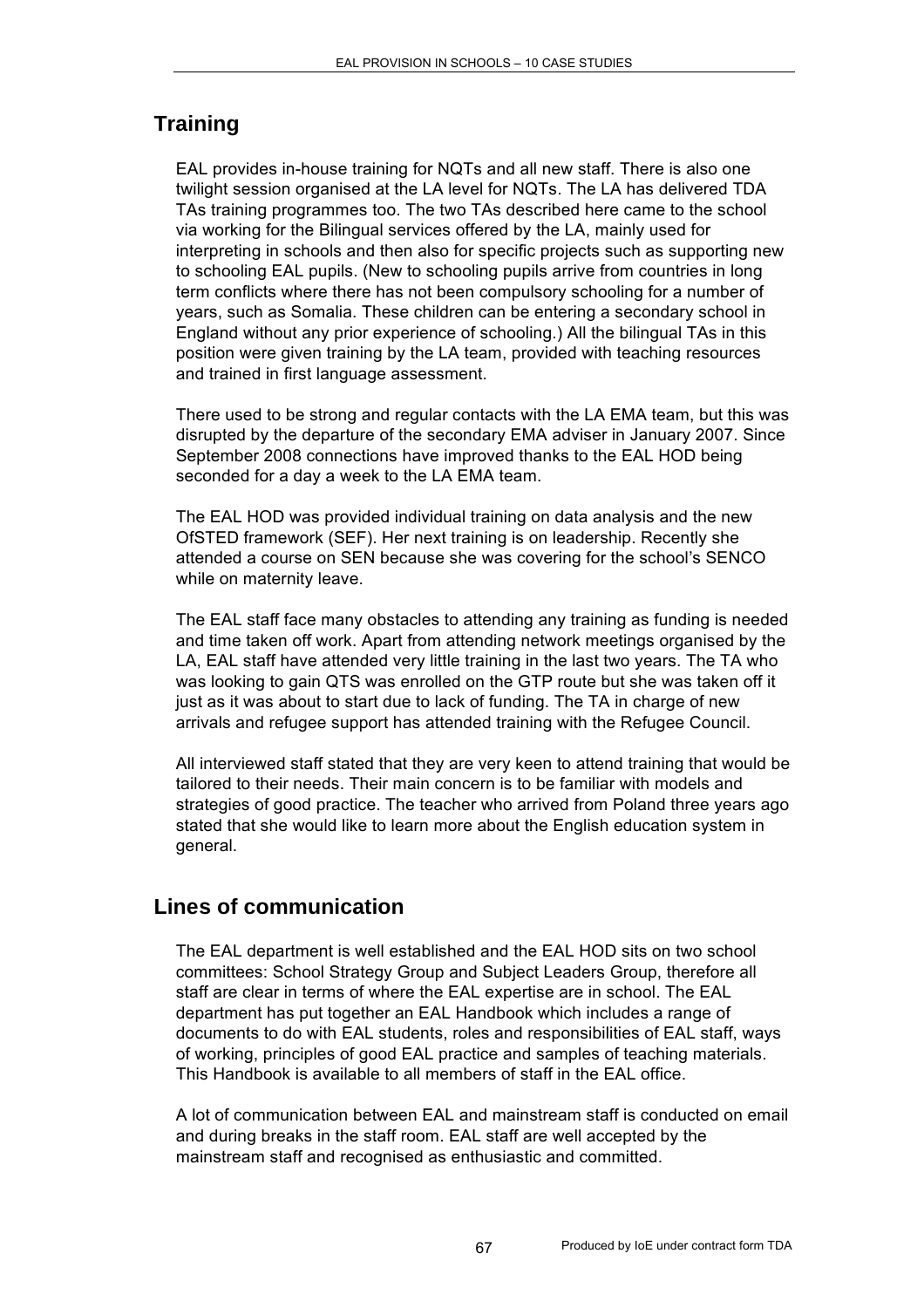The EAL HOD regularly analyses school data in order to identify successes and weaknesses of EAL students. She works in partnership with the Data Manager. The outcomes of data analysis are regularly presented to the SMT. The needs of the pupils who are underachieving are discussed on an individual basis by Directors of Learning and form tutors with the EAL HOD's involvement.

### **Teaching materials**

The EAL department has inherited Induction materials used by the LA Induction Team, after the centrally held funding was devolved to schools. The materials are curriculum linked and the department now has materials covering the following subject areas: English, Maths, Science, DT and IT. The EAL Department has also developed a scheme of work: access to English which is used with the  $6<sup>th</sup>$ Form EAL students.

Support materials on meeting the needs of new arrivals have been made available to subject teachers.

The EAL HOD is currently working on an Activity Book for early stage EAL learners. This book would be for students to take home and do it in their own time. It would include: use of charts, measurements, crosswords, maths vocabulary and geometrical shapes.

The department is also well equipped with bilingual and picture dictionaries. One of the TAs is also working on collecting relevant resources available on different websites.

### **Strategies**

EAL staff are mainly deployed to provide in-class support. Even though the department would like to continue providing some small group focused EAL teaching this is not possible due to the fact that there is no EAL classroom or appropriate teaching space.

In terms of pastoral support EAL students will be receiving support as any other students. The EAL HOD stated that this is an inclusive school and therefore there is no need for extra pastoral care, apart from refugee students who will be supported by the designated TA.

The EAL Review conducted on the 2<sup>nd</sup> December 2008 confirms these views:

"The school provides a welcoming and inclusive environment for its very diverse population. Pupils from all backgrounds generally make good progress and EAL learners are supported well through a range of whole school and targeted initiatives."

The school encourages and supports students to take examinations in their first languages. One of advanced bilingual learners has gained a GCSE in French and Dutch and is preparing for a Dutch A level.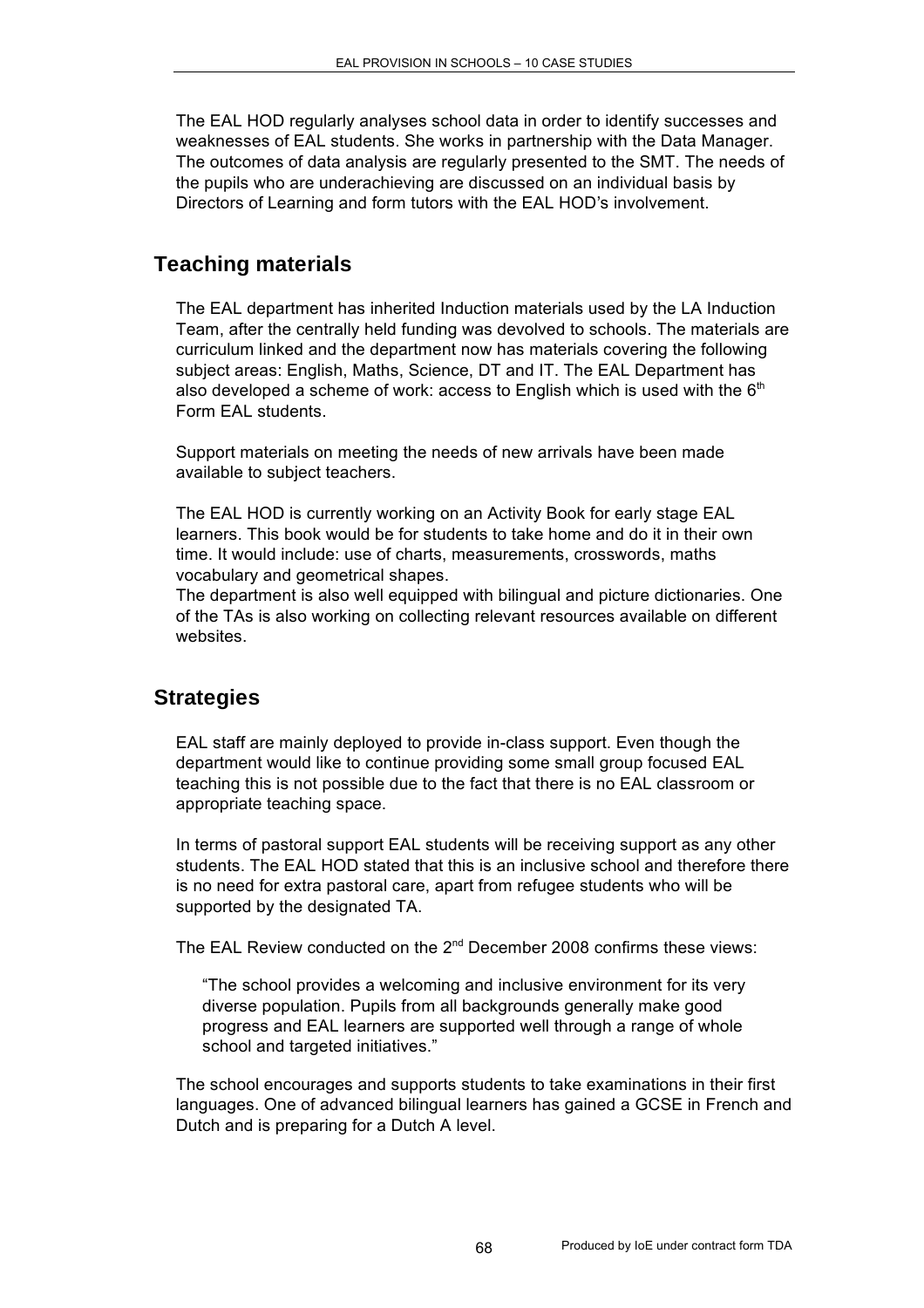In terms of most effective strategies the EAL HOD stated that it is not one strategy that can make a difference, but a lot of different aspects of support which all have their place.

Least effective has been influencing whole-school practice.

# **Community**

The school has a very active Parents and Staff Association which meets once a month. When the school joined Black Pupils Achievement Programme in 2006 this association was used to inform and involve relevant parents. The school developed partnership with the organisation 100 Black Men who provided mentoring for students from a variety of backgrounds, including EAL students and they also provided sessions for parents on parenting skills.

All parents are invited to school once a year to discuss their children's learning with their teachers. The rate of attendance is 90 percent. Otherwise EAL parents can access school staff via the tutor or EAL staff. Many staff in school are bilingual and on occasions when the school is open to parents and the community they will wear badges showing what languages they speak, in order to help with interpreting and to communicate valuing linguistic diversity.

In the library there are flags of all home countries as given by students and welcome signs in all respective languages. The flags and signs have been made and displayed by the EAL department and students. Their plan is to produce the same for all countries around the world.

The interaction amongst students was judged as outstanding in the latest OfSTED report (2006). The same report also recognised as a strength that although this is a Church of England school all cultures and faiths are represented, which was judged as outstanding by S48 inspection. There are parents of EAL children represented on the Governing Body.

#### **Vision**

The slogan of the EAL department is: Out of many languages one school. The languages spoken by EAL students are displayed on the EAL office door. The EAL HOD is eager to say that everybody in the department is also bilingual. There is further evidence in displays and given interviews that all EAL staff consider skills in other languages relevant to EAL work in terms of understanding second language development and also using their first languages to support students.

The EAL HOD stated that she feels very enthusiastic after the EAL review they just had, in which the good work and the expertise within the department has been recognised. Her wish is for St. A. to become a beacon of good EAL practice in Westminster and to see her department progress from good to outstanding.

The principles underpinning the work of the department are communicated as valuing other languages and cultures and using previous knowledge and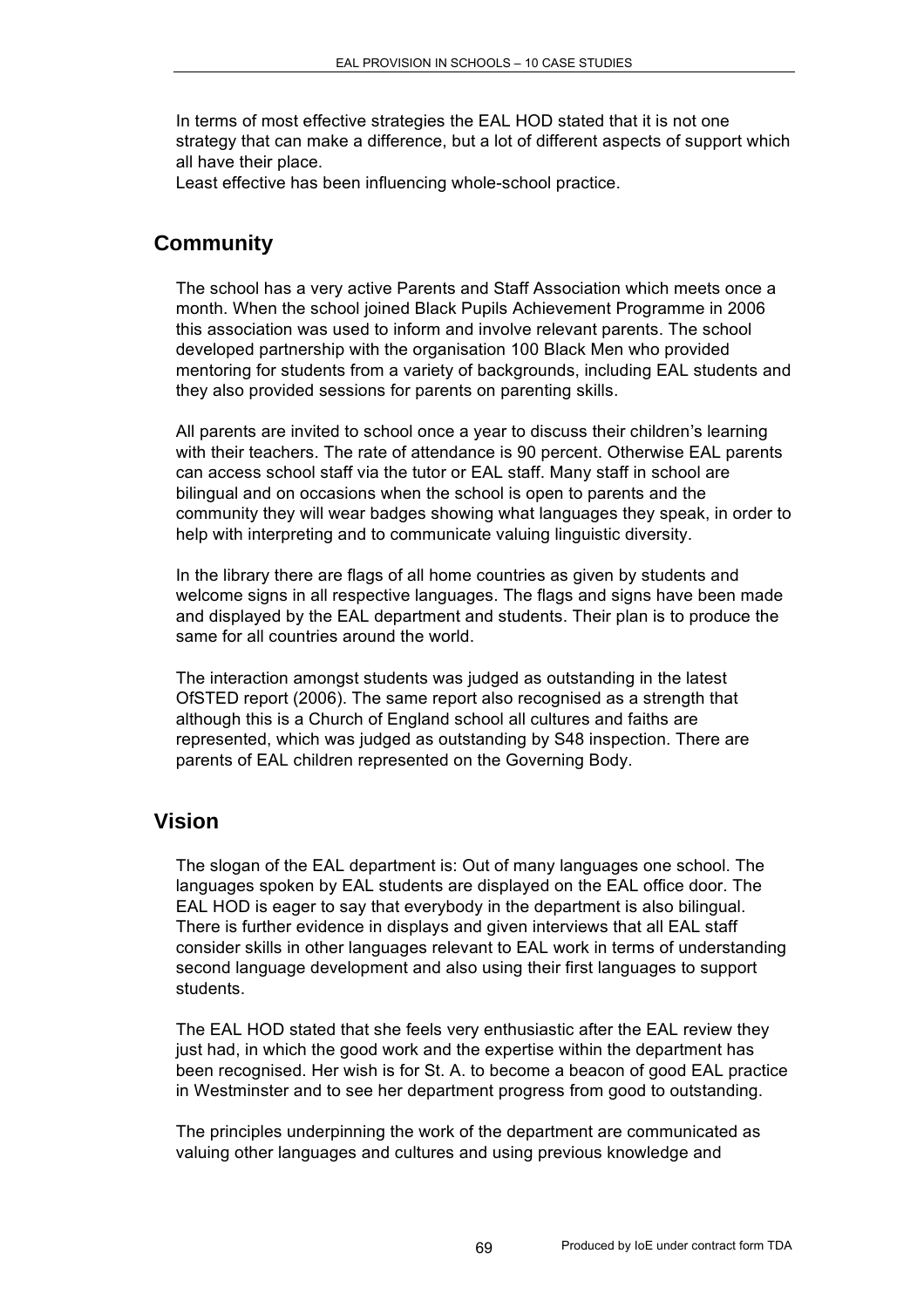experiences to develop new learning. The department has an Action Plan accessible to everybody in the Departmental Handbook.

The barriers to further developments as perceived by the department are: lack of teaching space, lack of EAL staffing and lack of effective training.

The aims of the school, as stated in the documentation and on the website, are: 'to develop students cultural, social, spiritual, physical and academic potential, to be welcoming and open with an outward looking culture seeking to engage with the community.'

## **Conclusion**

All staff in the EAL department were individually interviewed and all of them listed the same barriers to improvement: lack of teaching space, lack of training and lack of partnership work with mainstream teachers. This indicates a good departmental communication and shared views. I left the school feeling very sad that a committed group of EAL practitioners were left longing for what would be a considered basic conditions for any teacher – an appropriate teaching space. This is yet another sign of inequality in status and expectations. Would a Science or a Geography teacher ever be asked to work without a classroom?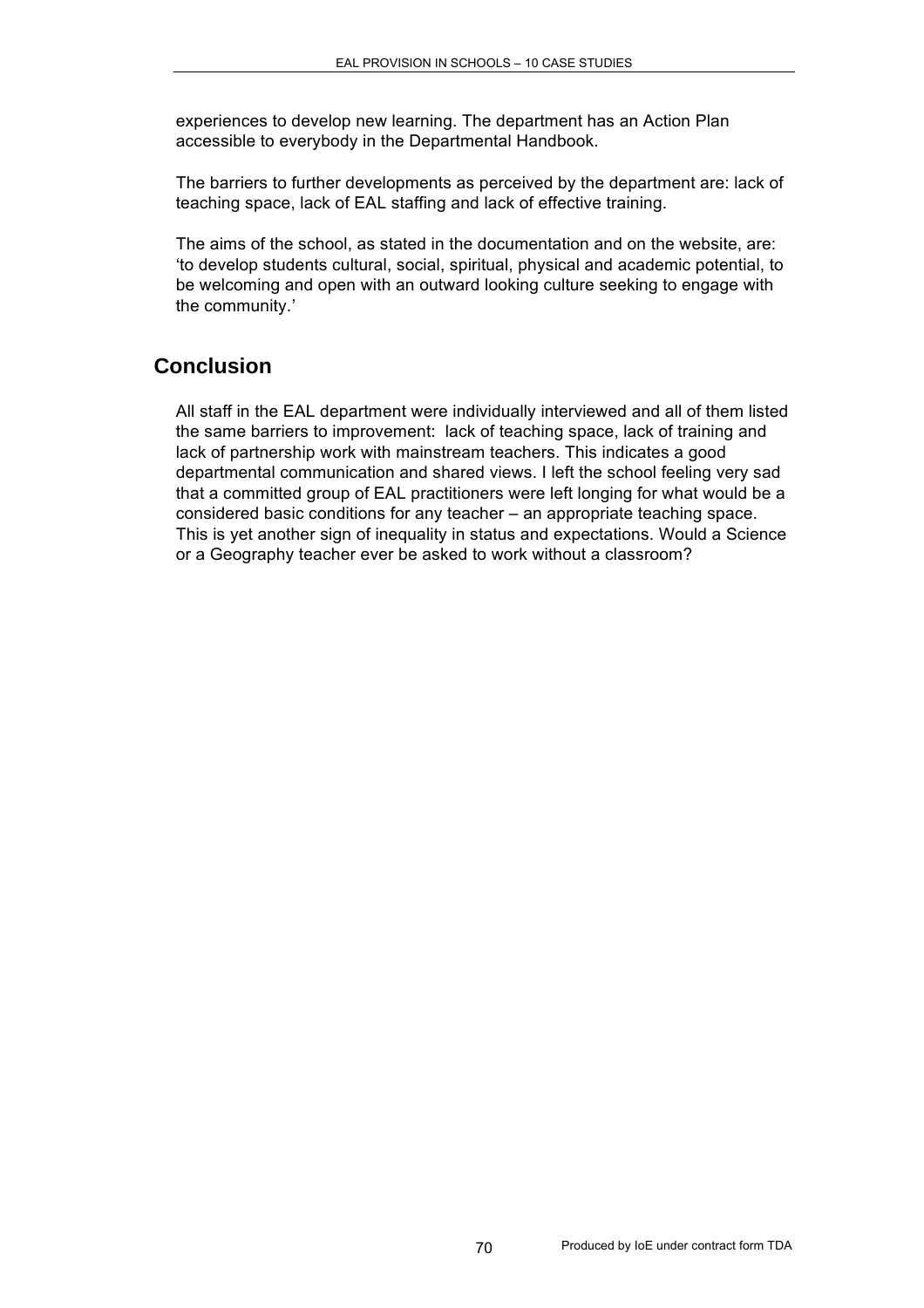# School 10

Age range: 11–18 Number of pupils on roll: 1506

## **Introduction**

This is a comprehensive, 11-18 foundation trust specialising in sports, science and applied learning with over 1500 students on roll, including 240 in the sixth form. It is about 3.5 miles from a northern city, in a semi-rural location. The socioeconomic context and population of the school reflects broadly the national picture, and the proportion of minority ethnic pupils is slightly larger than for the national population, about 25% of students in the school are from ethnic minorities which rises to 40% in the sixth form. The higher proportion of minority ethnic pupils in the sixth form is attributed to the fact that many such pupils stay on post-16 and also that the school attracts minority ethnic pupils into the sixth form from a wide catchment area across the city. As is common in most multilingual schools in this area, pupils are mostly members of settled second- or third-generation immigrant communities originally from Pakistan, India and Bangladesh, though with a more diverse mix of language and cultural backgrounds than in the inner city schools.

The OfSTED report concludes that pupils from minority ethnic backgrounds and learning EAL achieve well, along with their 'white' peers. It also asserts that, 'Care, guidance and support for learners are outstanding. Students are valued, trusted and respected. They feel safe and secure in school.' Grades are consistently 1 or 2, with 3s recorded only for standards for the 16–19 age range.

### **Structures and policies**

Although the numbers of 'new arrivals' in the area generally have risen over recent years, there have been very few coming to this school. Currently there is just one such pupil, who has been placed in the EMA teacher's own tutor group. The main issue concerning 'EAL learners' is identified by all the informants as meeting the needs of 'advanced bilingual learners' and is clearly seen as a whole-school concern. There is the strong perception that language issues affect achievement across the whole curriculum. Because of the small numbers of new arrivals compared to other schools (one nearby secondary school had admitted about 30 such pupils into Year 7) the Deputy Head describes the 'EAL needs' in the school as 'profound, but not urgent', recognising that schools admitting large numbers of new arrivals have more immediate and short-term pressures than Thornton. There is the perception, perhaps, that LA finds it difficult to satisfy the different priorities faced by schools across the district, leading the Deputy Head to assert that the school has 'greater needs, but lower funding' than some other secondary schools in the area.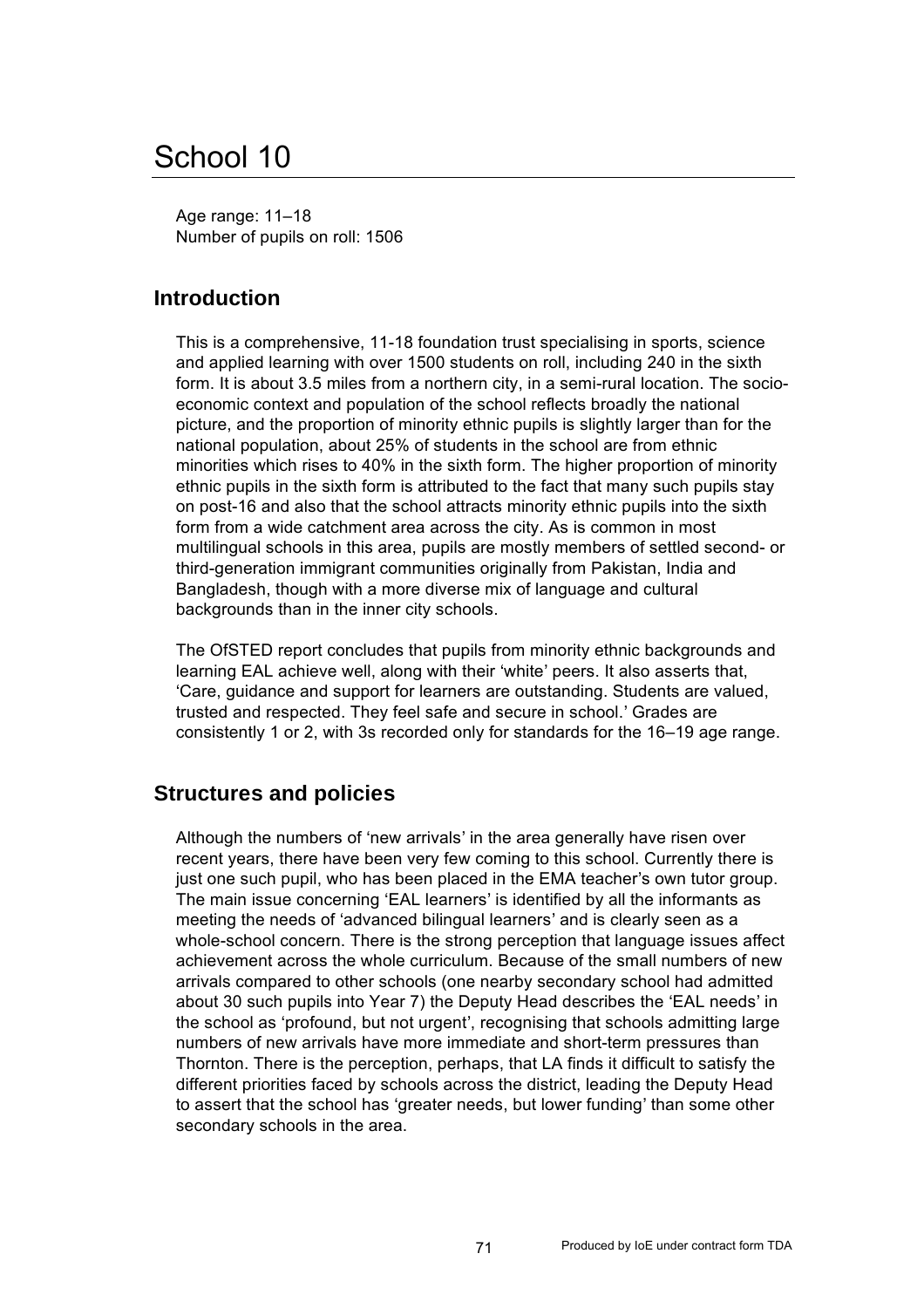## **Personnel**

Reduction in funding nationally for EMA over recent years is identified as a problem. The school at one time could resource 3.5 EMA teachers: currently, the funding available covers part of the costs of the one identified 'EMA teacher', who has worked in the school for 15 years. He is trained as a Science/Technology teacher, and spends 0.75 of his time on EMA work and the rest teaching Maths to Year 7. He speaks highly of the collaborative ethos among staff and of how other teachers are keen to 'get involved', having built up positive professional relationships over the years. This is seen as a significant factor in raising standards in the school. The literacy coordinator makes the general point (implying that this is not the case here) that, if EAL issues are not identified as significant in raising achievement by the Senior Management in a school, then it is not likely that they will get the priority they deserve.

The recently-appointed ICT teacher, who is of Pakistani-heritage, describes ways he works in partnership with the EMA teacher to promote a positive ethos in the school where pupils' home languages and cultures are recognised and valued (see Section 8 below). He has also begun, under the EMA teacher's guidance, to mentor and support individual pupils in their classes when issues of behaviour and learning are identified as impairing achievement. They plan to develop this work, and to monitor its effects on the pupils' achievements over the long term.

There are about 30 TAs in the school, some of whom are bilingual and work in support roles in lessons, such as with the EMA teacher in Maths. The majority of the TAs are deployed in SEN roles, in which there is perceived to be some overlap with EAL. There are five 'Asian' teachers in the school, including the ICT teacher, mentioned above. They work with the EMA teacher to varying degrees, the ICT teacher and a Maths teacher more than others.

At several points in the conversation, the informants compare their own situation with other secondary schools in the local area where there are much higher proportions of minority ethnic pupils, perceiving those schools as having had the opportunities – with greater funding – to develop provision for EAL learners to a much higher level and more strategically than they have been able to, for example one school has 'a whole department for EAL' and another has been able to resource an AST with a specialism in EAL.

# **Training**

The EMA teacher, who has recently returned to school from long-term sick leave, reports that he has not had any specific training to develop his expertise in working with pupils learning EAL over the 15 years he has worked in the school, but he has learned 'on the job'. The fact that he is very experienced and works with other teachers in the school is regarded as providing training for other staff. He commented on how there does not seem to be any clearly identified training nationally for EAL, starting from ITT, as there is, for example, for SEN. However, the ICT teacher speaks highly of his own, recent, ITT for its coverage of EAL and cultural issues related to pupils' learning, though this seems to be the influence of one particular university tutor. Both the EMA teacher and the literacy coordinator identify a 'training gap' for mainstream teachers around EAL and language issues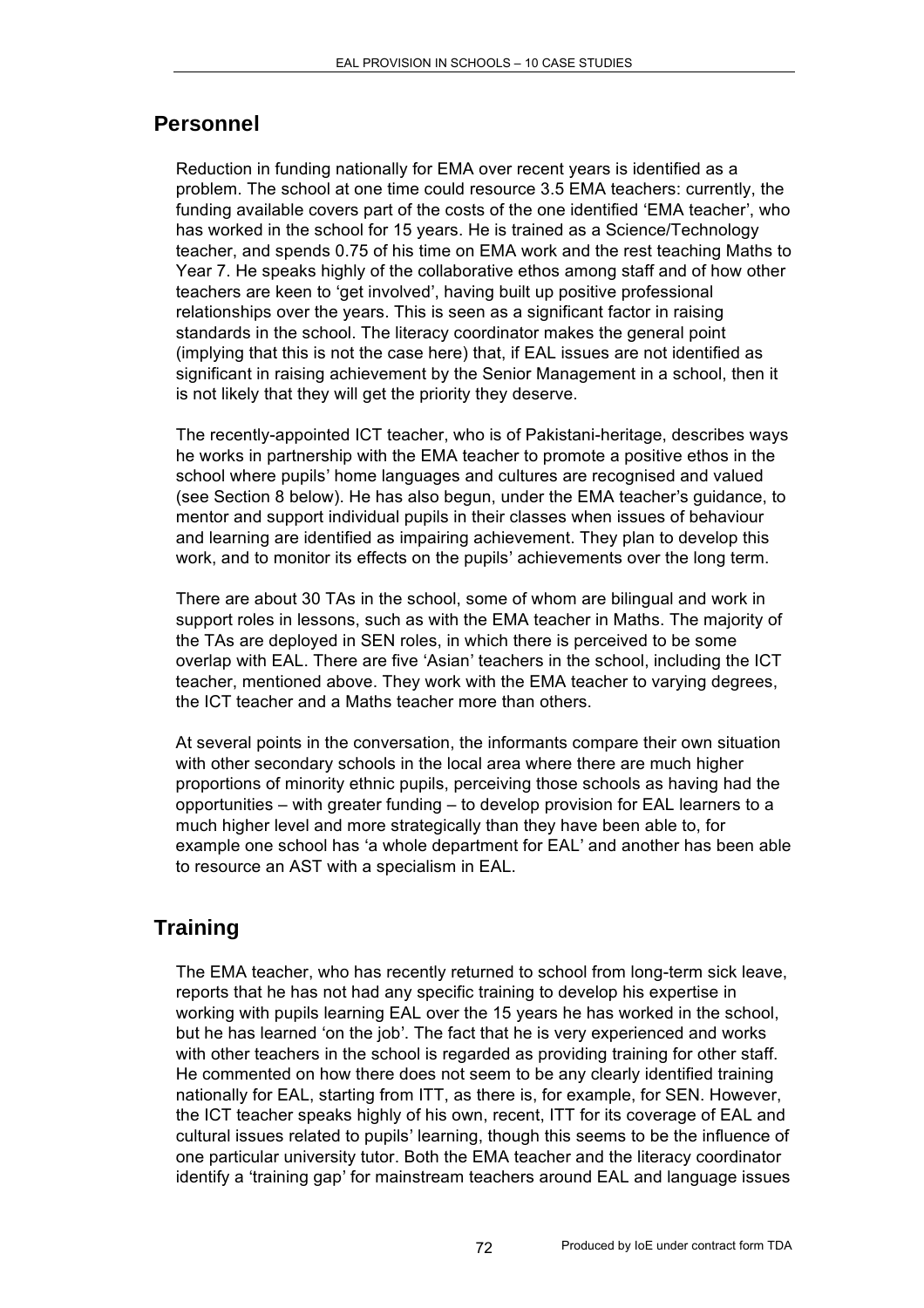generally, pointing out how some of the EAL-related teaching and learning resources which have been developed for use in secondary schools, such as the diagnostic writing tool (see Section 6 below), are very 'sophisticated' and so are difficult to use without the requisite background knowledge and understanding.

The school's involvement in the national MEAPs project over the past 3 years, where their focus has been on 'Reading for understanding', is clearly regarded as having brought benefits in CPD for several staff, as well as contributing to raising pupils' achievements. There is concern about sustaining this improvement now that the project is coming to an end. All of the informants (apart from the Deputy Head) have taken part in training sessions related to the project. The ICT teacher spoke at length of what he feels he has gained from attending training sessions, though he feels that teachers he met from other schools in the project had taken a much more interesting and 'hands-on' approach to developing learning strategies with their pupils, which had perhaps been of greater benefit to their pupils than the more traditional approaches taken by the school.

The training provided by MEAPs is seen as 'strategic' rather than as promoting 'principled knowledge', as the literacy coordinator comments:

'What you get is pre-determined by the project and the form that it is likely to take means that you're going to be … in a traditional cycle of action planning with an expert which is activity-based but not about developing professional knowledge … pointing to a deeper framework underpinning the activities.'

The literacy coordinator sees clear links between 'EAL' and 'Literacy' in terms of teachers' professional knowledge, saying they have 'the same problems', with the implication that all teachers need some understanding of language in classrooms and across the curriculum. Reflecting on the success of the work done in school by an AST with a specialism in EAL, he articulates the need nationally for M-Level CPD in EAL issues in order to 'professionalise EAL', developing both career progression and 'deep, principled knowledge' about language and learning among practitioners and giving status to the area, in the same way as SEN has been given status by the range of MA courses that are now widely available. He has found details of the PG courses in Bilingualism in Education at the University of Birmingham, and has to locate, without success, similar courses in his region which might assist in developing professional knowledge and status in EAL and language in education generally, but has not found any. He believes that projectrelated training does not really promote such professional development, but rather promotes 'surface' knowledge about strategies to deal with specific issues in the classroom.

# **Lines of communication**

All the informants feel that communication in the school is 'excellent' and it certainly seems as if they all work closely together, and have a shared understanding of their goals and aims for working with advanced bilingual learners. For example, there was extensive discussion of one particular A-level pupil who was clearly well known to both the EMA teacher and the literacy coordinator, who had worked together to help her when it was felt that she had reached a 'glass ceiling' in her writing development which was holding her back from achieving a high grade at A-level English.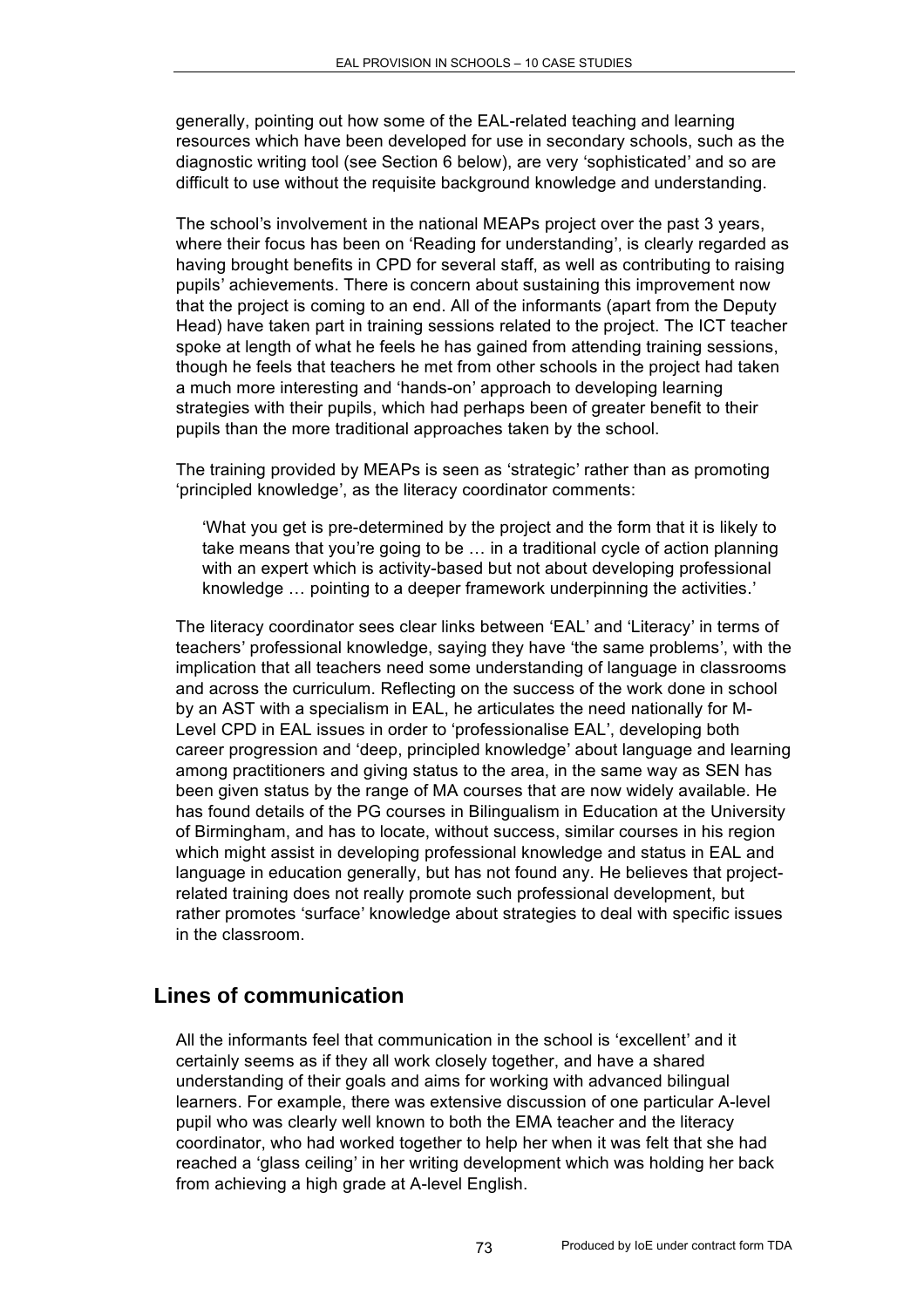The EMA teacher uses data sent from feeder primary schools to identify individual pupils who may be in need of support, and he then plans his timetable, and those of relevant TAs, to provide support in classes with mainstream teachers.

# **Teaching materials**

Extensive use is made of the national diagnostic writing tool materials for KS3, (devised as a result of Lynne Cameron's work in EAL writing).

There is the perception of the need for resources to meet a 'complex and interconnected range of needs' among the pupils in the school, often for the same children as they progress through the school. The EMA teacher also spoke of the need for good quality dual-language resources, particularly online or digitally based. He devises and uses literacy-focused resources of his own based on material he has seen in use in primary schools.

### **Strategies**

The EMA teacher works for some of his time in the sixth form, developing reading and writing strategies, particularly with pupils who gained Cs in English at GCSE. But his main focus is Year 7, where he sometimes team teaches with the subject teachers and sometimes takes small groups out of class for intervention work. He also prepares resources for subject teachers to help develop a stronger focus on the language of the subject.

It is felt that the input provided in partnership teaching and structured intervention in English, Maths and Science through the MEAPs project by an AST with a specialism in EAL was very cost-effective and had a direct positive impact on the numbers of pupils gaining Level 5 at KS3 in 2006, particularly in Maths and Science. Several pupils had improved their performance by two levels. The literacy coordinator believed that they were 'lucky' to have had this input, which was managed by EB, rather than by themselves. He made the point that the strategy had benefited the 'white working-class pupils', as well as the bilingual ones. But the fragility of the improvement was noted by both the EMA teacher and the literacy coordinator; it had not been sustained after the AST had left. The perception was that the strategy developed by the AST was 'not owned by the institution and not even necessarily by the authority'. The literacy coordinator's perception was that 'we lost favour with EB because we generated success' and the support was discontinued. The AST was redeployed into another school that was going into special measures.

The ICT teacher described how, in his subject, it is more possible than in others to 'change the context' in order to make the content more relevant and meaningful to the pupils; he described a project he had done about researching writers where the transferable skills could be related to topics which appealed much more strongly to pupils from different language and cultural backgrounds than the ones recommended in the scheme. That he allowed the pupils to research writers who had more immediate relevance to them led to a 'mind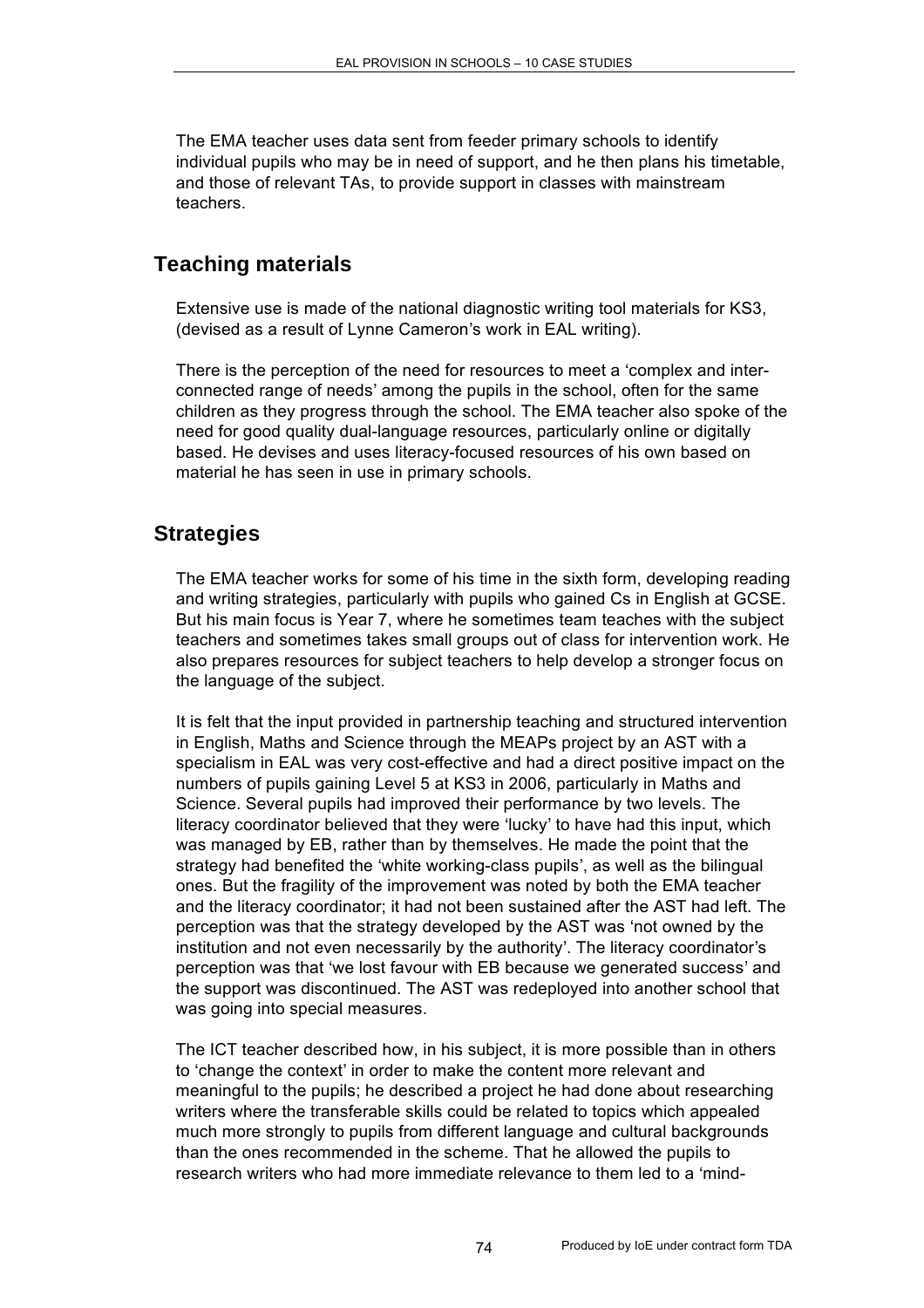blowing' change in the pupils' attitudes and motivation to carry out the tasks. He also noted that they began to involve their families in the work much more enthusiastically than they would otherwise have done.

# **Community**

OfSTED awarded a grade 1 for care, guidance and support, asserting that, 'the vast majority of parents are extremely supportive of the school'. It was also noted that the school had very good links with local businesses and educational institutions, which contributed to enriching the curriculum, and that they had been successful in gaining funding for curriculum-related projects in school. However, the literacy coordinator felt that such initiatives were not regarded by the LA as having a very strong impact on pupils' achievements, and also that this was a 'soft measure' of improvement, often complex to implement and difficult to quantify. He gave the example of a small music project, funded partly by a local enterprise and partly by Action for Boys' Achievement (Excellence in Cities), which ended in 2006. One of his aims in developing the project was to create 'peer leaders' who other pupils would look up to. He believed that the project had had a very positive impact on a small number of 14–15 year old boys who did not normally access extra-curricular activities and, by implication, on the self-esteem and confidence of other minority ethnic boys in their classes.

The ICT teacher described a similar project, focusing on boxing, which had had a very positive effect on the behaviour of some boys. The literacy coordinator's opinion was that such initiatives were beneficial, but were not seen as a 'citywide' priority by the LA, and indeed were possibly seen as counter-productive in that the effort invested in sustaining them was not rewarded by the consequent improvements in pupils' achievements, as reflected in grades A–C at GCSE.

The ICT teacher spoke strongly of the value of curricular and extra-curricular work that promotes positive attitudes towards different languages and cultures and makes minority ethnic pupils feel recognised and valued in school. He believes, along with the other informants, that such work contributes to raising achievement. He has not detected any serious problem with racism among the pupils in the school and feels that 'Asian' pupils at the school have a wider social and cultural experience than pupils in schools in other parts of the local area, which may contribute to the harmonious cross-cultural ethos among pupils. When he began work at the school, he was very conscious of the caring atmosphere and the support provided for the pupils, but at the same time felt that there was not as strong a recognition of the pupils' cultural backgrounds, and consequent high expectations, as there was in other similar schools he knew. More senior teachers have encouraged him to develop his ideas and take on relevant initiatives. For example, the literacy coordinator invited him to take part in the music project (see previous paragraph). Also, after it was pointed out to him by the EMA teacher that there was no provision in school for pupils fasting during Ramadan (or apparent awareness that they were doing so) he is planning a whole-school 'Eid project' for the coming academic year, involving parents and community members, which he hopes will promote a positive whole-school attitude to and celebration of other cultures and religions. He has received support and encouragement from many other staff for this project. He is not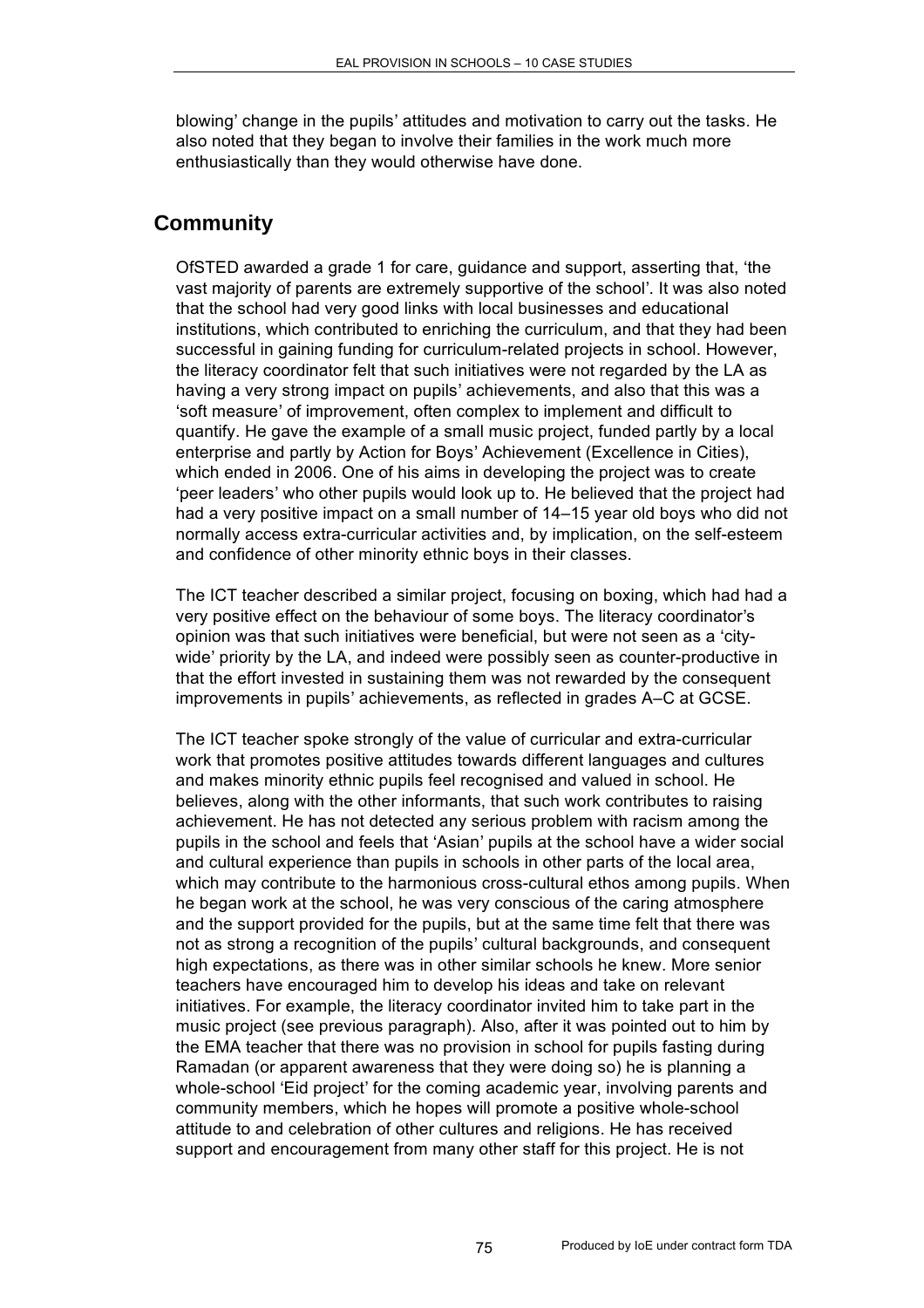aware of similar initiatives being undertaken by the Achievement Forum, part of EB's EMA provision.

#### **Vision**

Teachers clearly see that language, and EAL when relevant, is central to raising pupils' achievements and are very committed to working collaboratively to promote success in any ways possible. They are beginning to be aware of the complexity of the issues, seek opportunities to develop their own professional knowledge and would welcome more CPD. There seems to be a sense of frustration in that the school is clearly very successful in promoting a positive ethos and attitudes among the pupils (as noted by OfSTED), but this does not seem to have had such a high impact on test scores as was hoped. Perhaps teachers need to challenge their pupils more, and seek to promote independent learning in order to encourage pupils to achieve their full potential. There is the sense that, within the local area, the school has its own distinctive problems as it has neither a large number of new arrivals nor as high a proportion of secondand third-generation minority ethnic pupils as other schools, the two key groups of learners which they see as EB's main priorities.

# **Conclusion**

This seems to be a school that, in terms of provision for EAL learners, is growing in awareness of the need to recognise the issues as 'whole-school' and across the curriculum. It was interesting that the informants identified by the Deputy Head as relevant to the case study included subject teachers as well as the designated EMA teacher in the school. It was very apparent that the teachers shared an excellent professional relationship, which benefited their teaching and understanding of their pupils' needs. The following are issues which arise from considering the views of the four informants:

- The provision for EAL seems to depend more on shared perceptions developed over years within longstanding professional relationships, rather than a clearly articulated policy. While this approach has its strengths, it is also very dependent on individuals;
- There seems to be some lack of clarity of the distinctions between EAL and SEN, and clearly-identified criteria for identifying the language needs of pupils;
- Involvement in the MEAP project had clearly developed understanding in the school about the needs of advanced bilingual learners – the fact that a range of teachers had been involved was clearly beneficial, and there is a need for CPD to sustain this progress;
- There is already an awareness among the informants of the importance of language across the curriculum – this could be developed, to the benefit of pupils and standards in the school, through CPD of the kind mentioned by the literacy coordinator.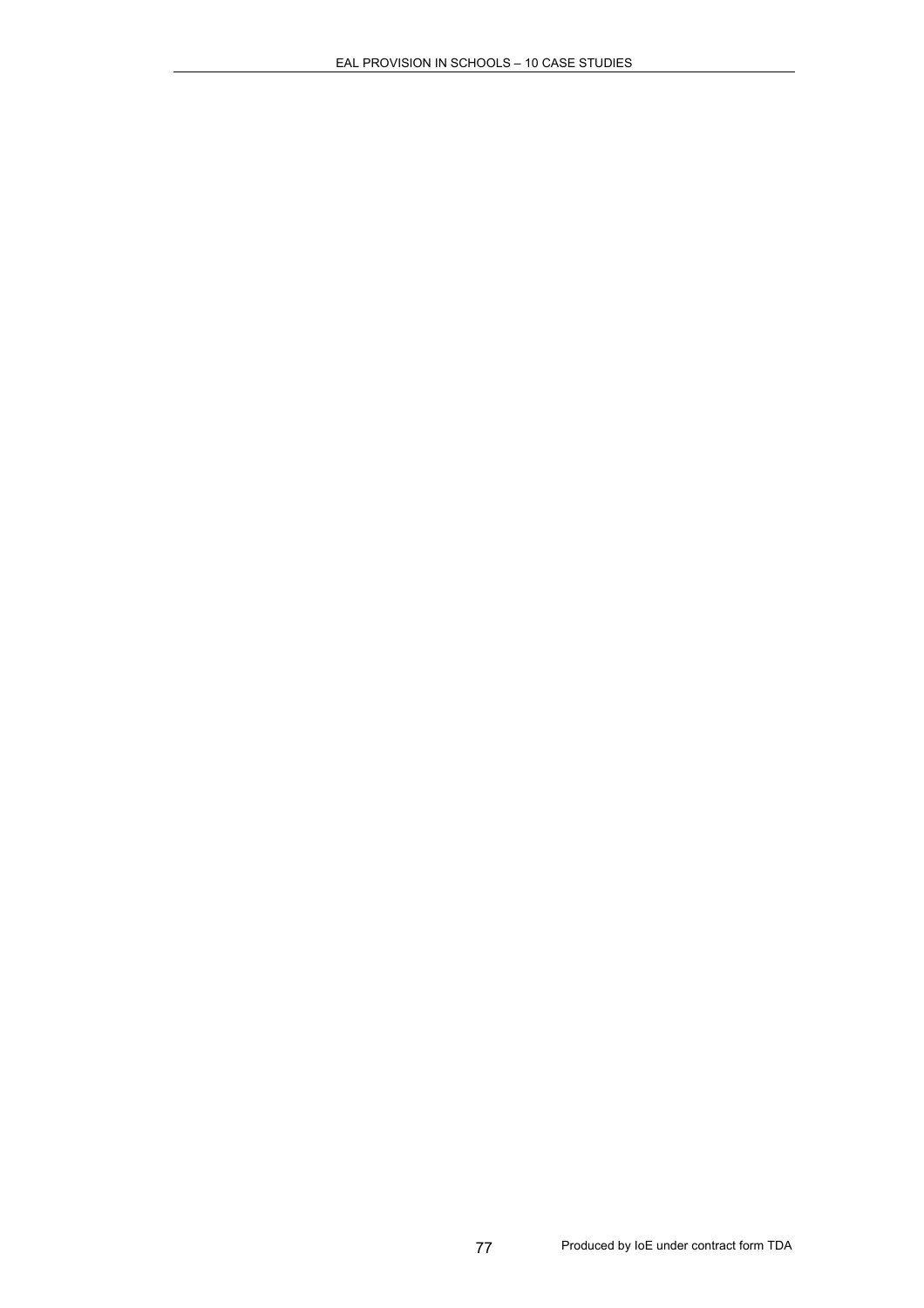# Appendix 1: Case study protocol

| <b>Leading education</b><br>and social research<br>Institute of Education<br>University of London |
|---------------------------------------------------------------------------------------------------|
| School name:                                                                                      |
| Address:                                                                                          |
| Telephone:                                                                                        |
| Website:<br>Main contact:                                                                         |
| Email:<br>Telephone:<br>Date of visit:<br>Researcher:                                             |
| Documents examined:<br>School website<br>$\bullet$                                                |
| Latest OFSTED inspection report.<br>$\bullet$                                                     |
| Families of schools (http://fos.dcsf.gov.uk/default.html)<br>$\bullet$                            |
| Copy of departmental self-evaluation form (SEF)<br>$\bullet$                                      |
| Department action plan                                                                            |
|                                                                                                   |

### **Structures and policies**

What kind of structures and policies are in place related to the provision of new arrivals, the placement and monitoring of EAL learners and provision for advanced bilingual learners?

### **Personnel**

Who manages EAL work and what is the role of the EAL team?

How many EMTAG funded staff (include FTE) are there?

What are their specialist qualifications and roles?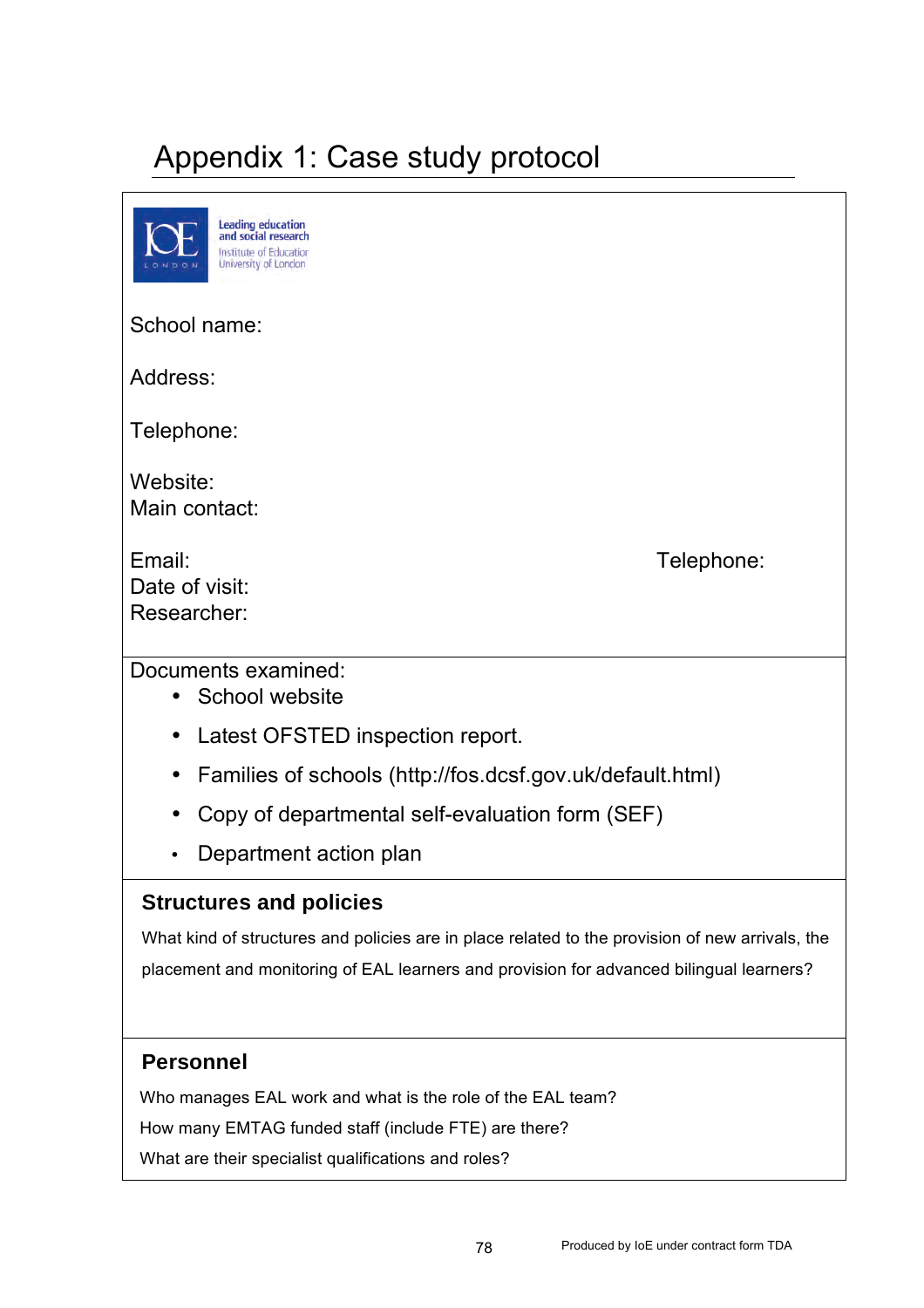What is the rationale for additional support for particular pupils? Who else is involved in the teaching and support of EAL children? What kind of partnership teaching, if any, is in place, between the EMA coordinator, bilingual teaching assistants and mainstream staff?

### **Training**

What EAL training is available either in-house or by the Local Authority or by other agencies/institutions?

Are there strong links between the Local Authority and the School regarding training for staff employed via EMA?

How aware is the workforce of the range of training available?

What is the take-up and impact of any available training?

What links exist between EAL staff and any EMA central LEA team?

### **Lines of communication**

What kind of relationships are in place between designated EMA support staff and mainstream staff? This could be both formal lines of communication and more general ways of working together?

Do all teachers know who to turn to when faced with an EAL learner who is raising concern?

What procedures are in place to identify under achieving EAL pupils?

### **Teaching materials**

Does the school use any specific materials for EAL support?

Are these curriculum linked?

Are there specific induction materials for new arrivals?

# **Strategies**

What particular strategies does the school favour for EAL pupils in terms of:

- teaching and learning?
- pastoral support?
- raising achievement?

What have they found the most/least effective?

What are the ways in which the school facilitates access to the whole curriculum for EAL